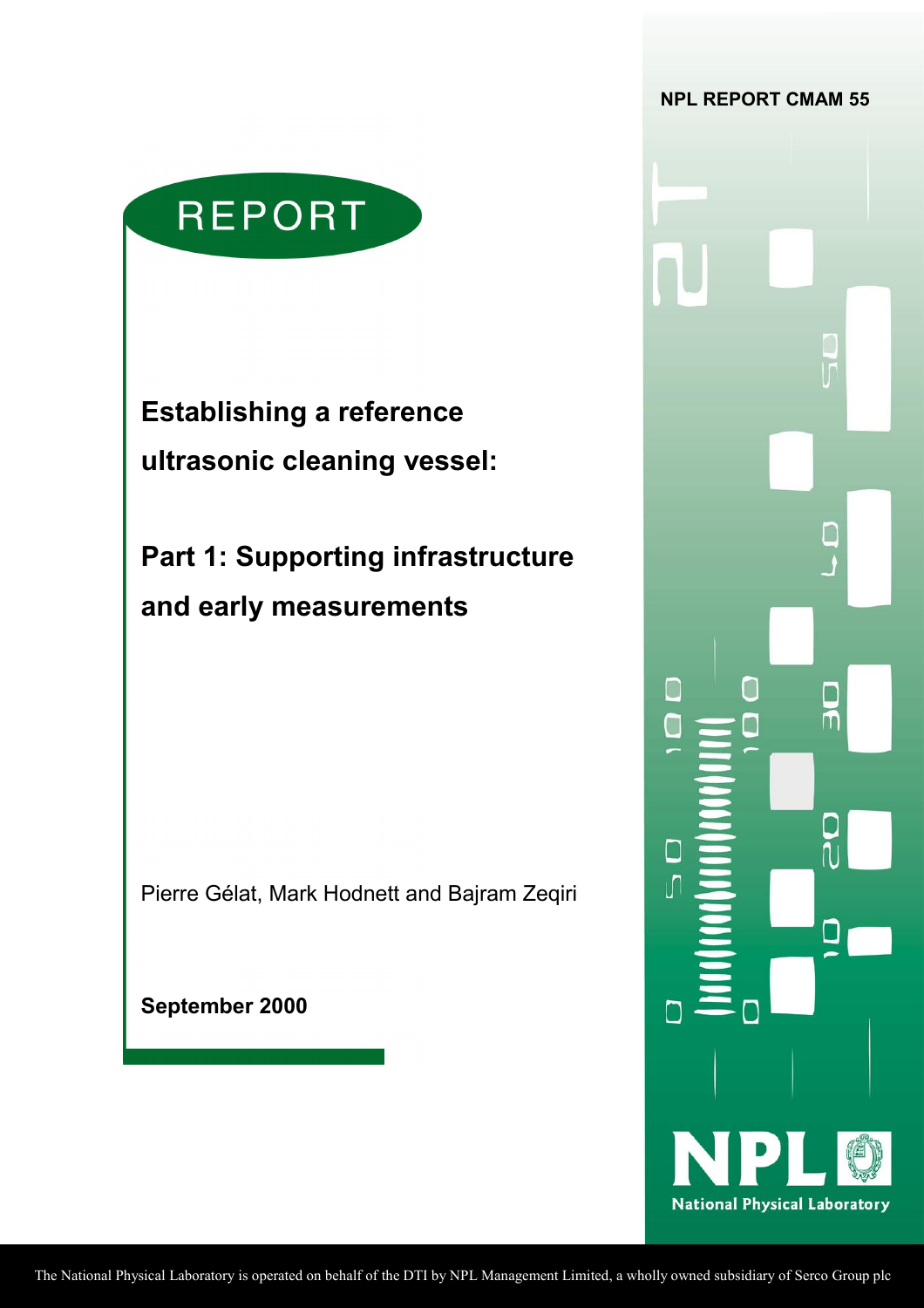# **September 2000**

# **Establishing a reference ultrasonic cleaning vessel: Supporting infrastructure and early measurements**

# **Pierre Gélat, Mark Hodnett and Bajram Zeqiri**

Centre for Mechanical and Acoustical Metrology National Physical Laboratory Teddington Middlesex United Kingdom TW11 0LW

#### ABSTRACT

This document contains a description of the tasks completed within deliverable 4.5.1 "Establish a reference ultrasonic cleaning vessel" in the NMS Acoustics Programme 1998- 2001. It includes the findings of a literature search, details of equipment specifications and performance, and the results of some initial hydrophone measurements carried out to assess the reproducibility of establishing a cavitating field using an ultrasonic cleaning bath.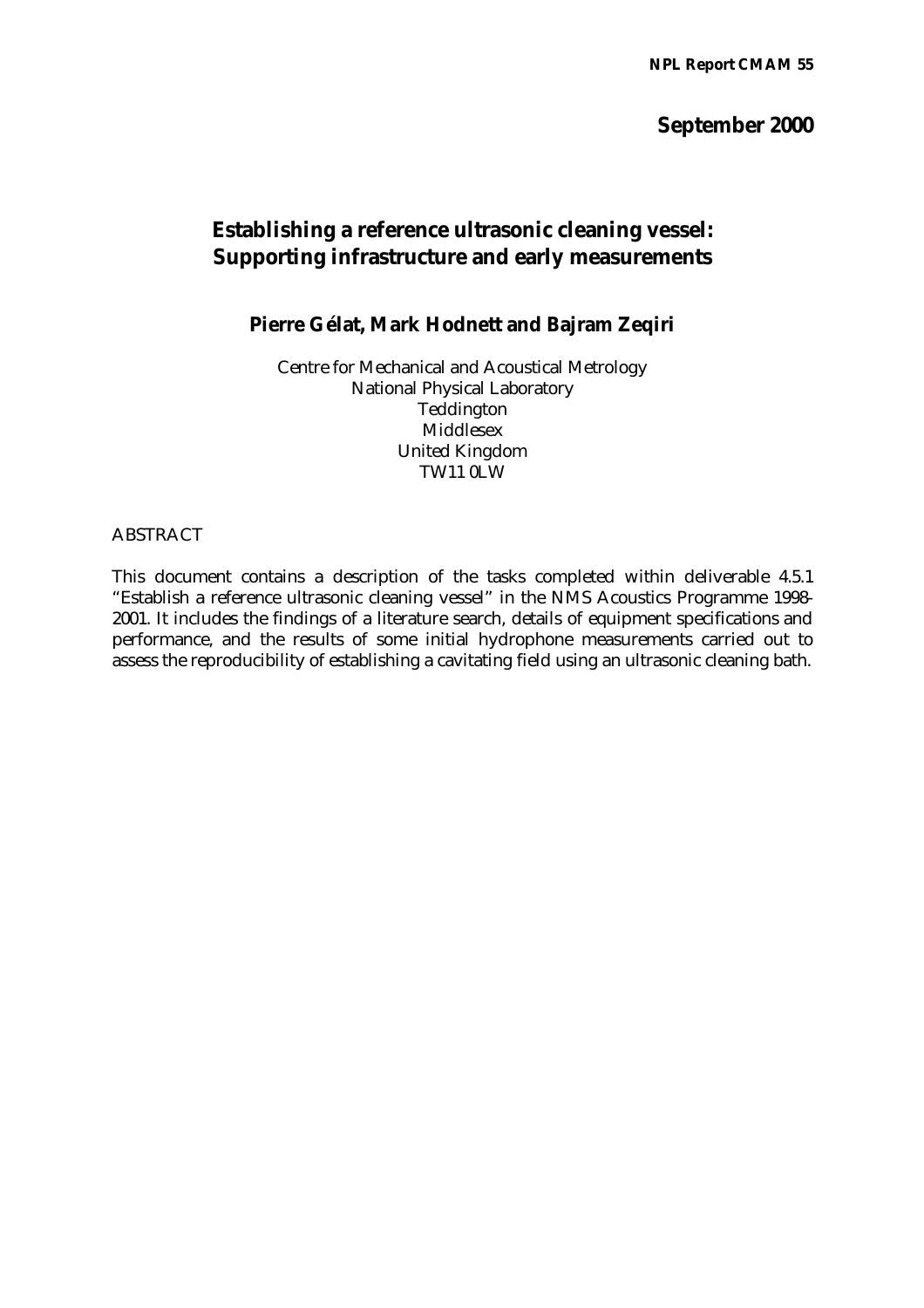© Crown Copyright 2000 Reproduced by permission of the Controller of HMSO

ISSN 1369-6785

National Physical Laboratory Teddington, Middlesex, UK, TW11 0LW

Extracts from this report may be reproduced provided the source is acknowledged and the extract is not taken out of context.

Approved on behalf of the Managing Director, NPL, by Graham Torr, Head, Centre for Mechanical and Acoustical Metrology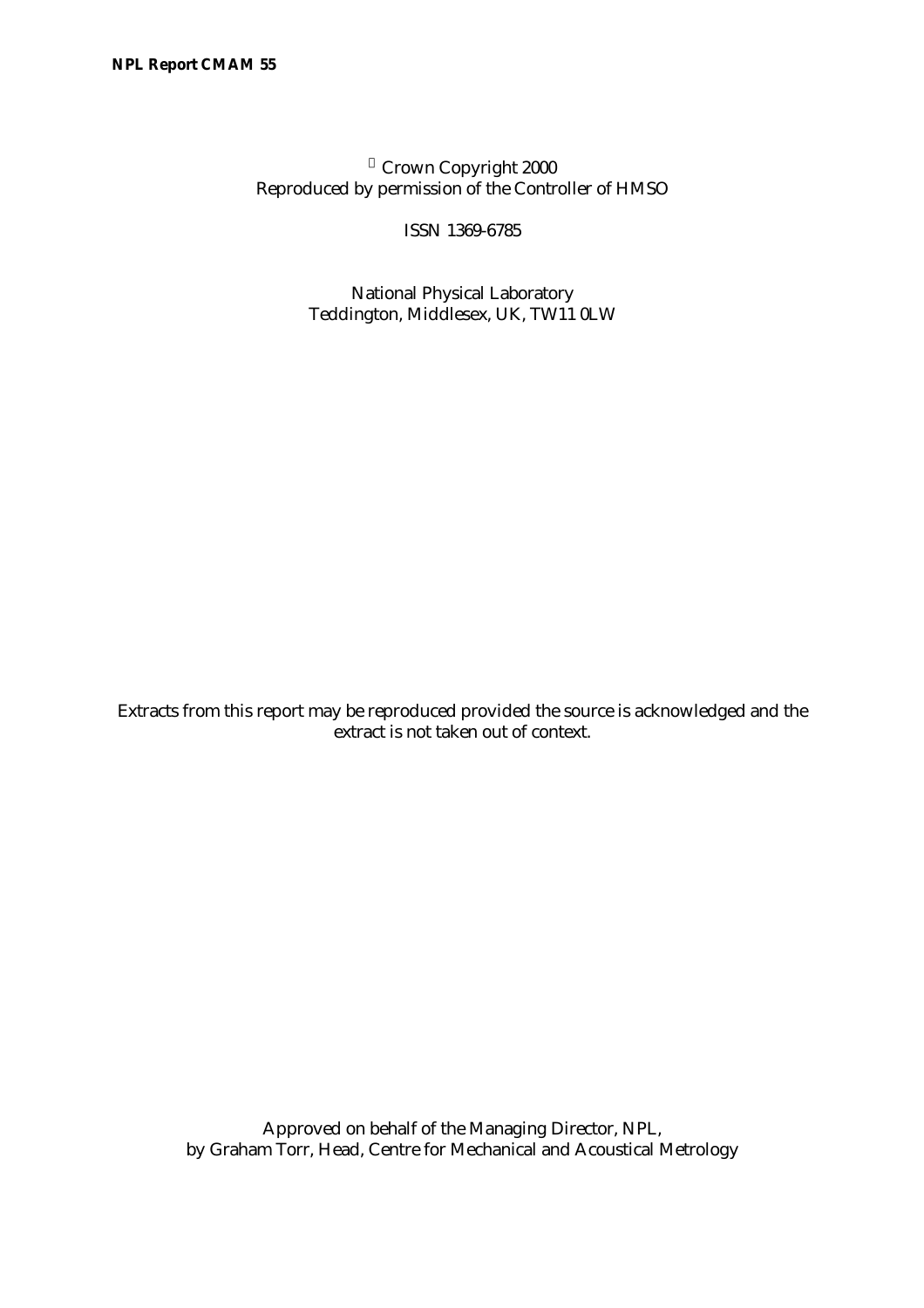# **CONTENTS**

| 0                |       |  |
|------------------|-------|--|
| 1                |       |  |
|                  | 1.1   |  |
|                  | 1.2   |  |
|                  | 1.3   |  |
|                  | 1.4   |  |
|                  | 1.4.1 |  |
|                  | 1.4.2 |  |
|                  | 1.4.3 |  |
|                  | 1.4.4 |  |
| $\boldsymbol{2}$ |       |  |
|                  | 2.1   |  |
|                  | 2.2   |  |
|                  | 2.2.1 |  |
|                  | 2.3   |  |
|                  | 2.3.1 |  |
|                  | 2.3.2 |  |
|                  | 2.3.3 |  |
|                  | 2.3.4 |  |
|                  | 2.3.5 |  |
|                  | 2.4   |  |
|                  | 2.4.1 |  |
|                  | 2.4.2 |  |
|                  | 2.4.3 |  |
|                  | 2.5   |  |
| 3                |       |  |
|                  |       |  |
|                  | 3.2   |  |
| 4                |       |  |
|                  | 4.1   |  |
|                  | 4.2   |  |
|                  | 4.2.1 |  |
|                  | 4.2.2 |  |
|                  | 4.2.3 |  |
|                  | 4.3   |  |
| $\mathbf{5}$     |       |  |
|                  | 5.1   |  |
|                  | 5.2   |  |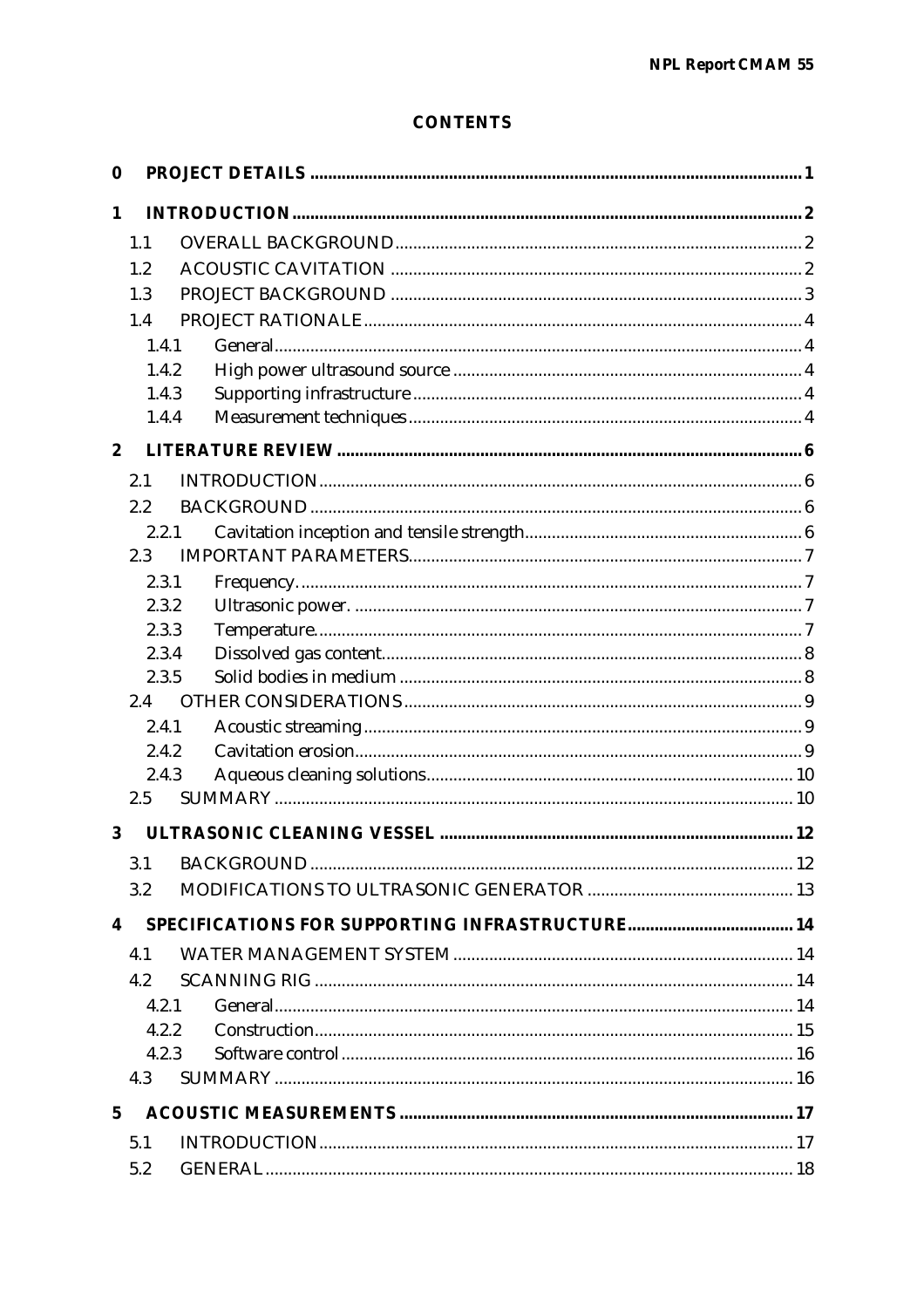# **NPL Report CMAM 55**

|   | 5.3            |                                                                 |  |
|---|----------------|-----------------------------------------------------------------|--|
|   | 5.3.1          |                                                                 |  |
|   | 5.3.2          |                                                                 |  |
|   | 5.3.3          |                                                                 |  |
|   | 5.4            |                                                                 |  |
|   | 5.4.1          |                                                                 |  |
|   | 5.4.2          |                                                                 |  |
|   |                | 5.4.2.1                                                         |  |
|   | 5.4.2.2<br>5.5 | Estimation of the energy contained in the spectral envelope  27 |  |
|   | 5.6            |                                                                 |  |
|   | 5.7            |                                                                 |  |
|   | 5.8            |                                                                 |  |
|   | 5.9            |                                                                 |  |
| 6 |                |                                                                 |  |
| 7 |                |                                                                 |  |
| 8 |                |                                                                 |  |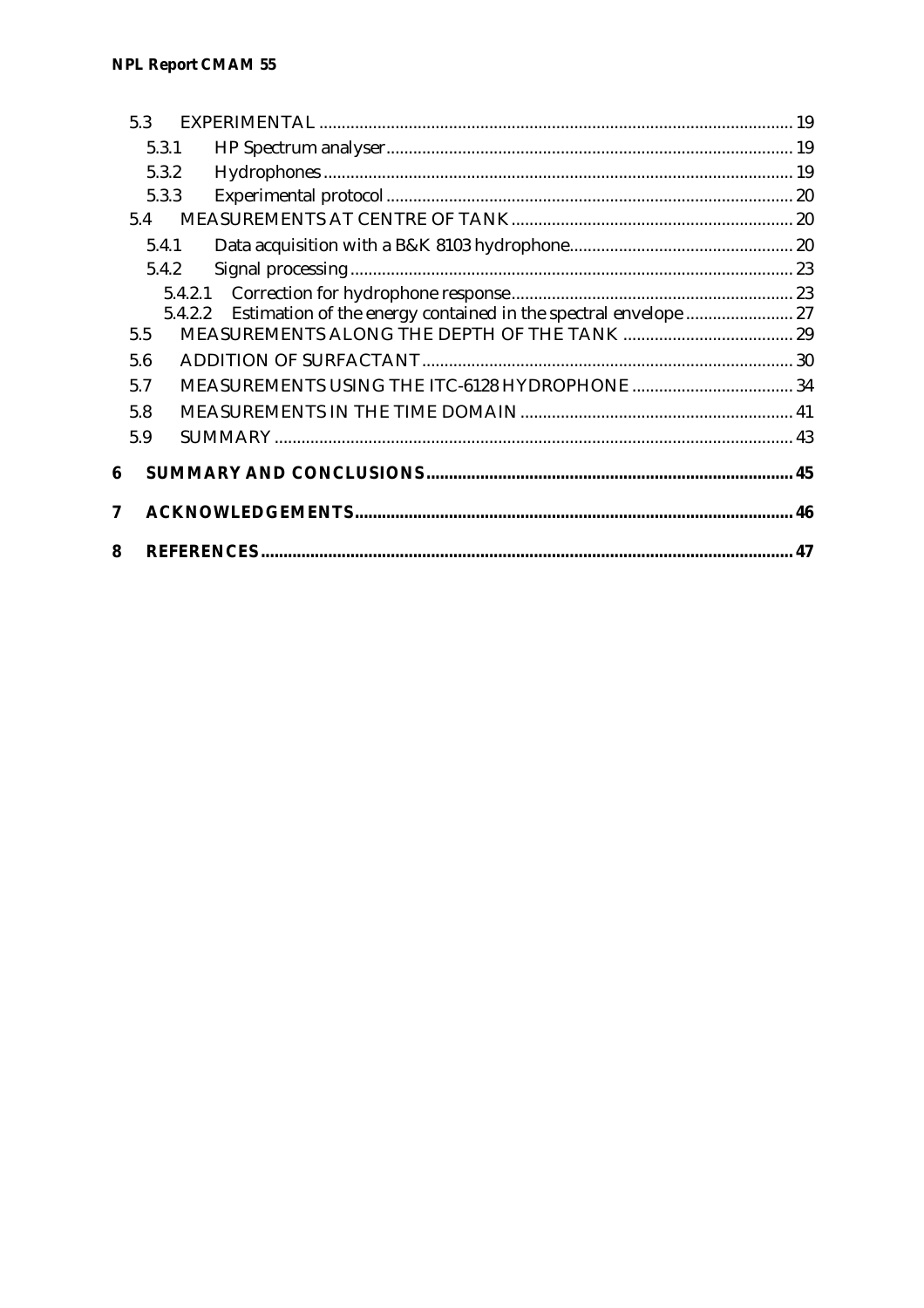## **0 PROJECT DETAILS**

This document reports on the tasks completed in support of deliverable 4.5.1 "Establish a reference ultrasonic cleaning vessel" in the NMS Acoustics Programme 1998-2001. The overall objective of the deliverable was to specify, procure, commission and test a reference high power/cavitating ultrasonic field source, along with its supporting infrastructure; and to characterise the field produced by the source so that the vessel may subsequently be used as a test bed. The tasks outlined in the original project plan are as follows:

### **Procure vessel, install and commission**

- a) Complete literature survey on environmental factors affecting ultrasonic cleaning
- b) Produce specification for water management system and environmental enclosure, and procure both
- c) Complete required modifications to drive unit of procured bath
- d) Complete acoustic and non-acoustic tests to reproduce environmental conditions
- e) Produce internal report

# **Develop PC control for scanning and data acquisition**

- f) Produce user and functional specification for positioning rig and put out to tender
- g) Produce user and functional spec for PC control system and data acquisition
- h) Install positioning rig (and other) hardware
- i) Procure necessary PC hardware and software and install
- j) Complete test programme of system motion and dummy signal acquisitions

## **Complete initial test using hydrophone as sensor**

- k) Complete tests of acoustic signal acquisition and post-processing
- l) Complete reproducibility tests of cavitation field over limited range of output settings

The work reported here covers the period 1 October 1998 to 30 May 2000.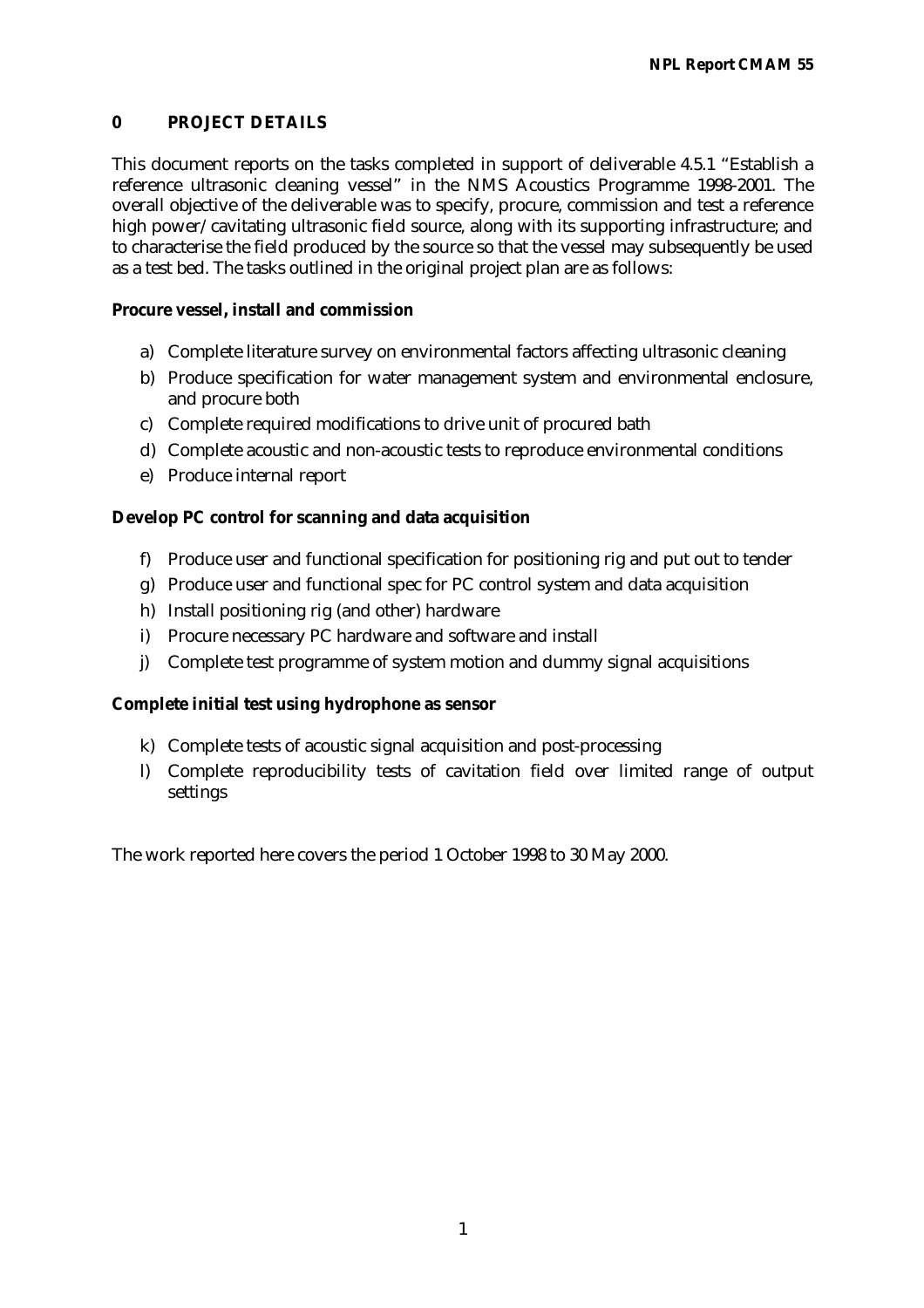#### **NPL Report CMAM 55**

### **1 INTRODUCTION**

### 1.1 OVERALL BACKGROUND

High power ultrasonic fields which can produce acoustic cavitation are found in a number of diverse application areas, which are illustrated in Figure 1.1. Broadly, applications identified in the figure can be divided into two main categories:

- a) where cavitation is required by the process;
- b) where cavitation is undesirable.

Generally, the further towards the top right of the figure that the application is displayed, the more likely it is to fall into the first category above.



**Figure 1.1:** Applications of high power ultrasound

In recent years, commercial applications of high power ultrasound have shown consistent annual growths of between 10% and 30%. The importance of high power ultrasound was first highlighted in the UK in 1991 in a DTI-commissioned report, which identified it as being one of six 'hub technologies' whose implementation would lead to a cleaner environment (1).

## 1.2 ACOUSTIC CAVITATION

Generally, the mechanism by which high power ultrasonic fields bring about changes in a medium is acoustic cavitation, a phenomenon which can be described simply as the activity of small stabilised bubbles in a fluid subjected to an ultrasonic field. Many authors have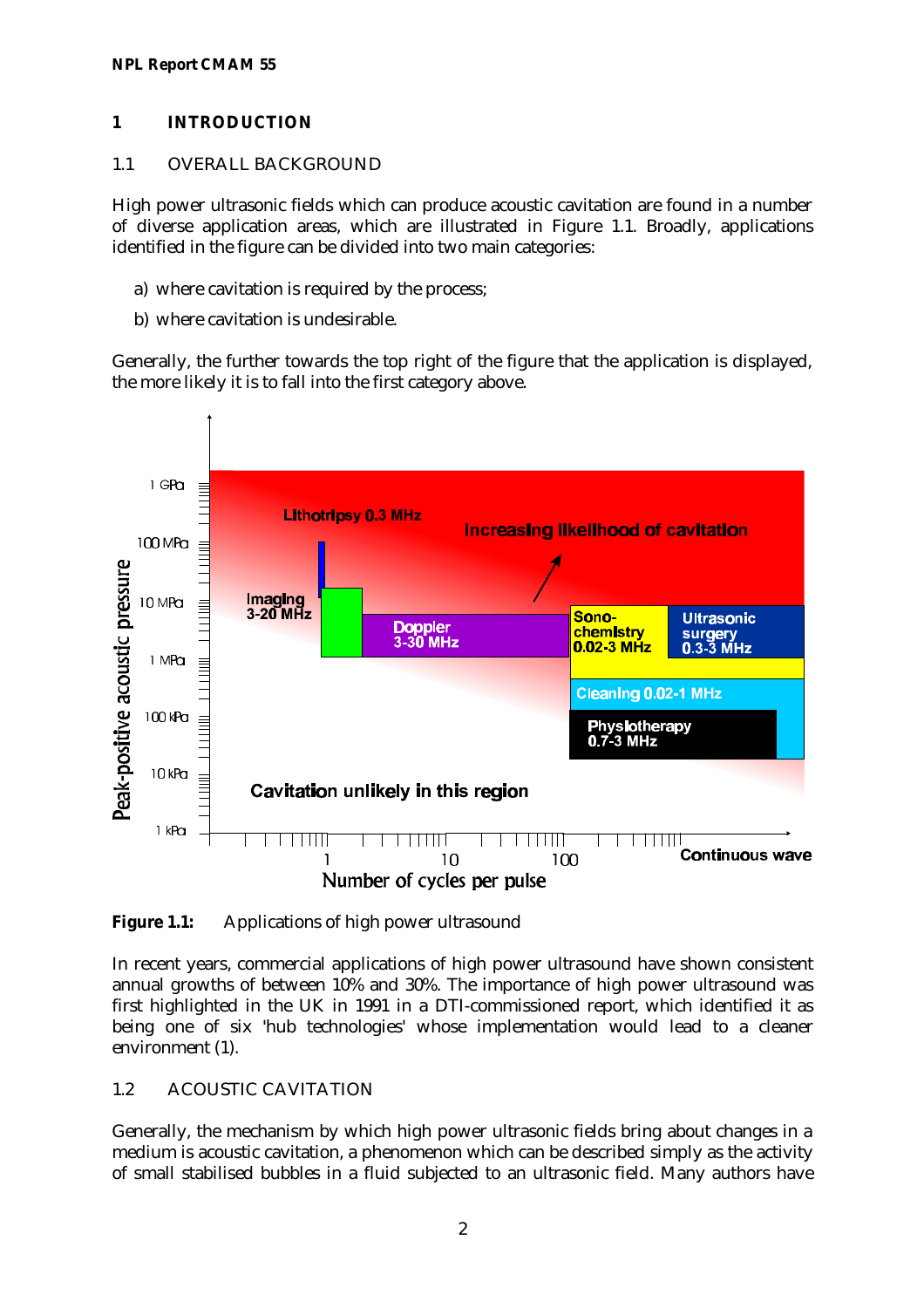classified cavitation in different ways (2, 3, 4, 5, 6), but perhaps the simplest approach is to subdivide acoustic cavitation into two types:

- non-inertial or stable cavitation;
- inertial or transient cavitation.

For a given medium and set of acoustic drive conditions, non-inertial cavitation is generally accepted as occurring 'first' at lower acoustic driving pressures, and qualitatively, consists of relatively stable, nonlinear bubble oscillations. The oscillating bubbles themselves act as acoustic sources, generating signals at harmonic frequencies of the drive signal. Increasing the driving pressure applied to the medium may, under a certain set of conditions, produce inertial cavitation, which is the phenomenon utilised in many of the applications displayed in Figure 1.1. It is the extreme environmental conditions associated with inertial cavitation which produce the effects of physical cleaning, free-radical generation, sonoluminescence and jet formation (7). The transfer and concentration of acoustic into cavitation energy can accelerate chemical reactions, enhance industrial processes and deliver therapeutic effects in medicine.

### 1.3 PROJECT BACKGROUND

In general, measurement methods for high power fields are needed for reasons of safety, for example in monitoring output levels of ultrasonic lithotripters in medicine, and also for device and process monitoring, for example in ultrasonic cleaning and sonochemistry.

Standard techniques have been established for the measurement of lower power ultrasound fields, centred on the medical field (8, 9, 10, 11). Indeed, declaration of the acoustic output levels of medical ultrasonic equipment is now in itself a requirement (12). However, with the exception of standards describing characterisation techniques applicable to lithotripters (13), and to ultrasonic surgical devices (14) there are few well-documented, traceable measurement methods for high power ultrasonic fields (7). Thus, there is an explicit need for standardised measurement techniques suitable for measuring the parameters which characterise industrial high power ultrasound fields, using calibrated instrumentation. Knowledge of these parameters would increase understanding of processes and applications, leading to optimisation and improved use of technology.

The need for standardised measurement techniques applicable to industrial high power ultrasound fields was identified by the International Electrotechnical Commission (IEC), who in the 1970's co-ordinated a brief investigation into the use of a multi-element thermal probe for characterising ultrasonic cleaning baths (15, 16). Problems with the reproducibility of the output signal led to these devices not being recommended. In the 1980's, a further IEC document was published, which reviewed a range of test procedures for ultrasonic cleaners (17). These included tests related directly to cavitation, as well as to soil removal experiments which focused more on attempting to quantify the cleaning process. The conclusions indicated generally the difficulties of developing acoustic field characterisation techniques suitable for standardisation in the high power area, and recommended further basic and applied research to control the many variables involved.

Recently, the needs of a number of users of high power ultrasound fields were summarised in a study report (18). The majority of the users indicated a requirement for a means of determining the activity or energy attributable to the cavitation process, as a function of time and space. This is reflected not only in medical applications, driven by concerns over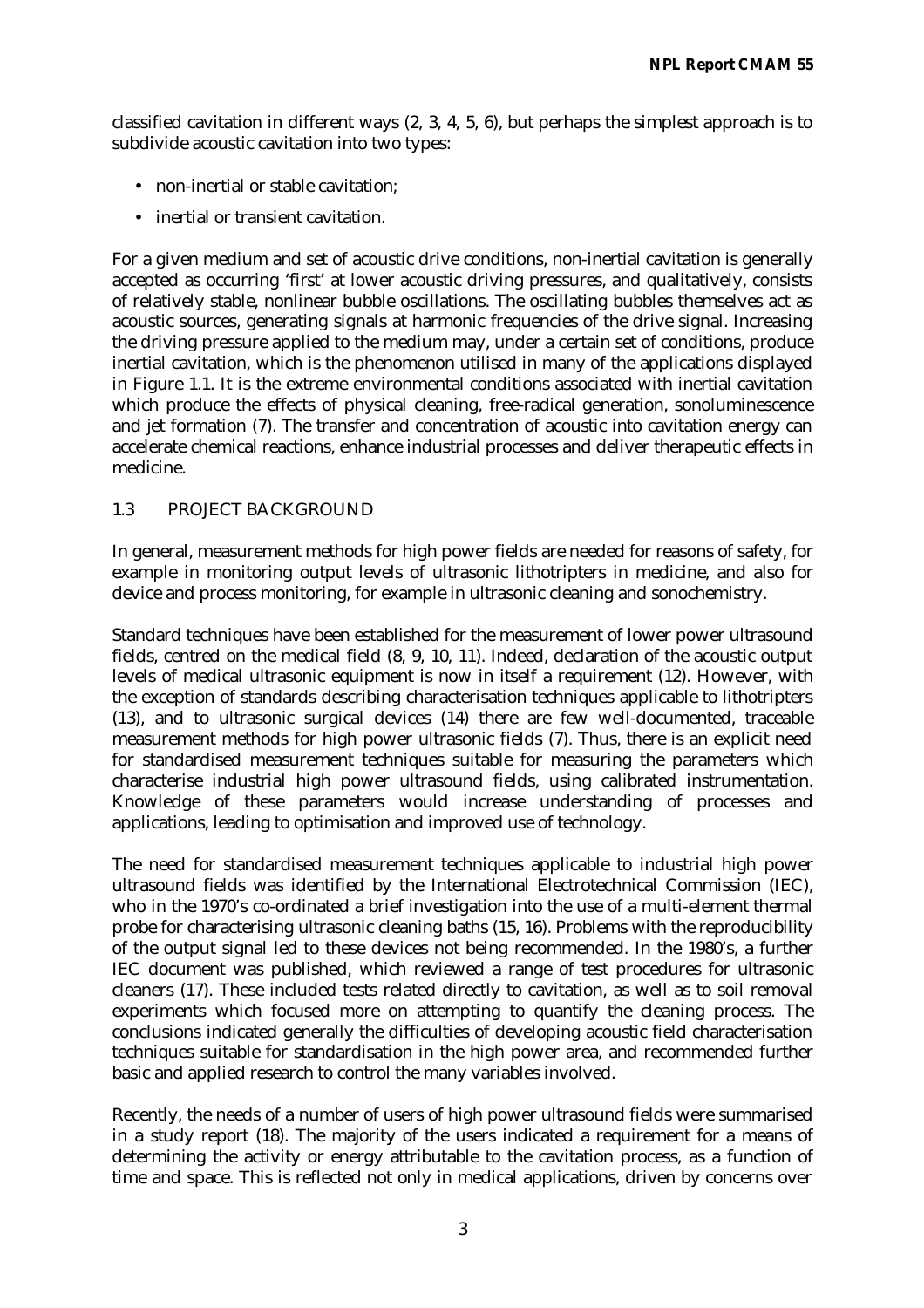health and safety, but also in areas such as ultrasonic cleaning, where some regions in a typical bath will clean better than others, and in sonochemistry, where knowledge of reaction locality will almost certainly lead to users and manufacturers being able to address the issue of scale-up on a more informed level. Standard techniques would also provide results that would be comparable between different systems.

Thus, there exists a clear need for measurement techniques that provide quantitative information about cavitation activity in high power ultrasound fields.

### 1.4 PROJECT RATIONALE

### 1.4.1 General

The recommendations of the study report (18) focused on the need to initiate an experimental programme with a low-level start, to attempt to develop a better understanding of the cavitation process dynamics. This approach also incorporates the IEC recommendations of the need for basic research (17).

### 1.4.2 High power ultrasound source

An ultrasonic cleaning vessel was chosen as the source of high power ultrasound, the principal reasons for this being:

- the comparative lack of 'violence' of the cavitation activity (intensities of just a few W cm<sup>-2</sup> are produced, as opposed to the hundreds of W cm<sup>-2</sup> produced by sonochemistry sources – see Figure 1.1);
- the accessibility of such a device (i.e. readily available 'off-the-shelf');
- the industrial relevance (worldwide market estimated at £2 billion, and measurement/monitoring requirements driven by quality systems such as ISO 9000);
- the long-term aim to characterise the cleaning process.

## 1.4.3 Supporting infrastructure

Many authors have reported that the surrounding environment has a significant effect on the reproducibility of cavitation activity (2, 5, 7), and so a water management system and environmental enclosure have also been set up. By identifying and controlling many of the factors that affect cavitation, and being able to monitor the remainder, differences in cavitation activity may then reasonably be assumed to arise from variations in the cleaning vessel performance. The use of a computer-controlled positioning and data acquisition system allows the precise re-location of measurement sensors, and a rapid and reproducible means of characterising the acoustic field.

### 1.4.4 Measurement techniques

There are a large number of techniques that have been used to characterise high power ultrasound and cavitation fields (7, 19). During the study report, the data received from the questionnaire respondents was coupled to that found from a review of the scientific literature, and a list of measurement and monitoring techniques for such fields was produced. These were critically appraised using a scoring system, incorporating criteria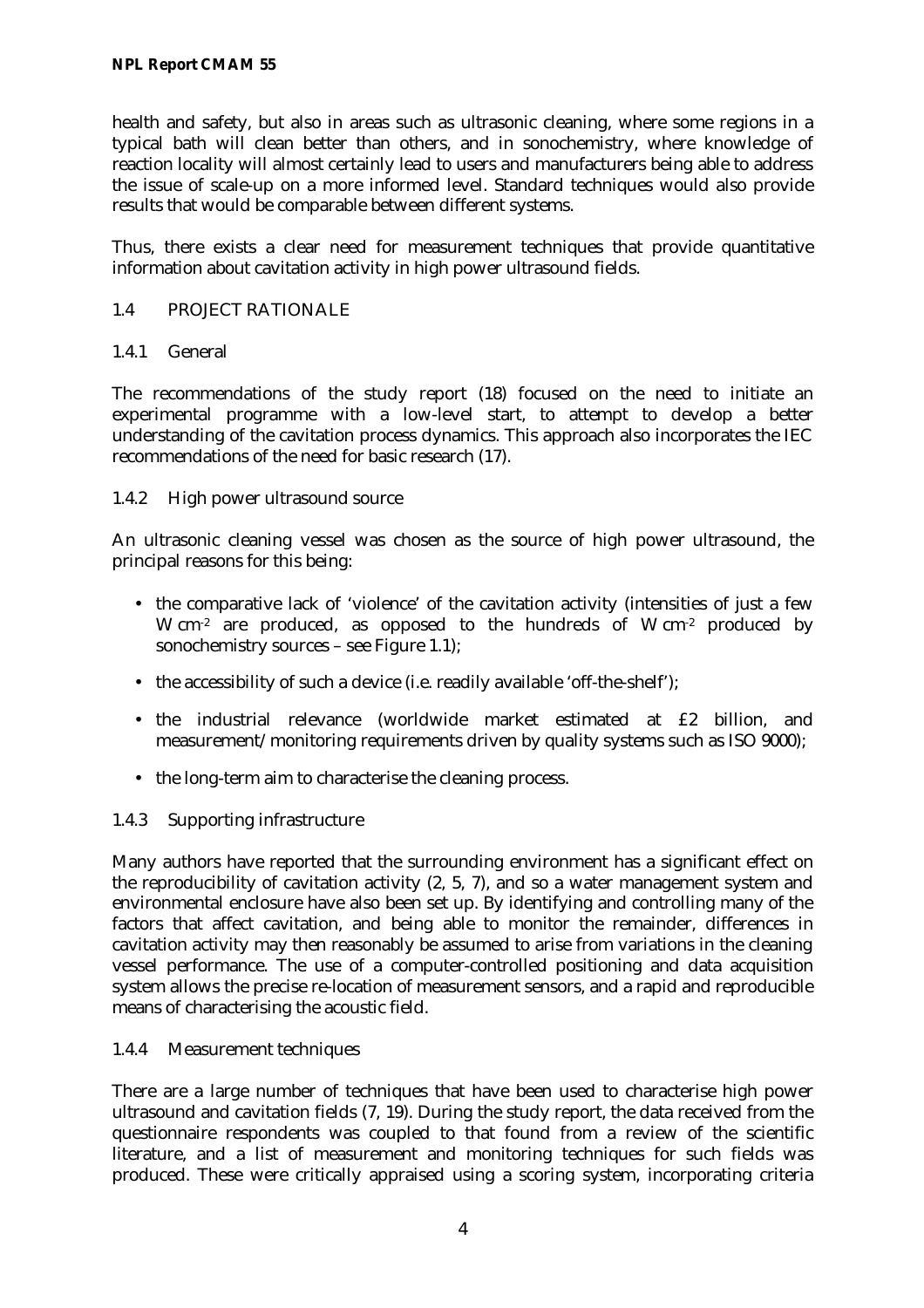such as fidelity, relevance to a given process, accuracy and reproducibility. The results from this appraisal process showed that passive acoustic detection methods appeared to score most highly. This finding was fed into the study report recommendations, and hence forms the basis of the measurement methods employed in the current project.

Based on these three main areas, the overall aim of this project is to establish a reference ultrasonic cleaning vessel – a vessel that has been characterised extensively using appropriate techniques, such that a degree of cavitation reproducibility may be achieved. The term 'reference vessel' should be understood as representing the ultrasonic cleaning vessel in combination with the sensor scanning capability, environmental control, and monitoring and characterisation infrastructure built around it.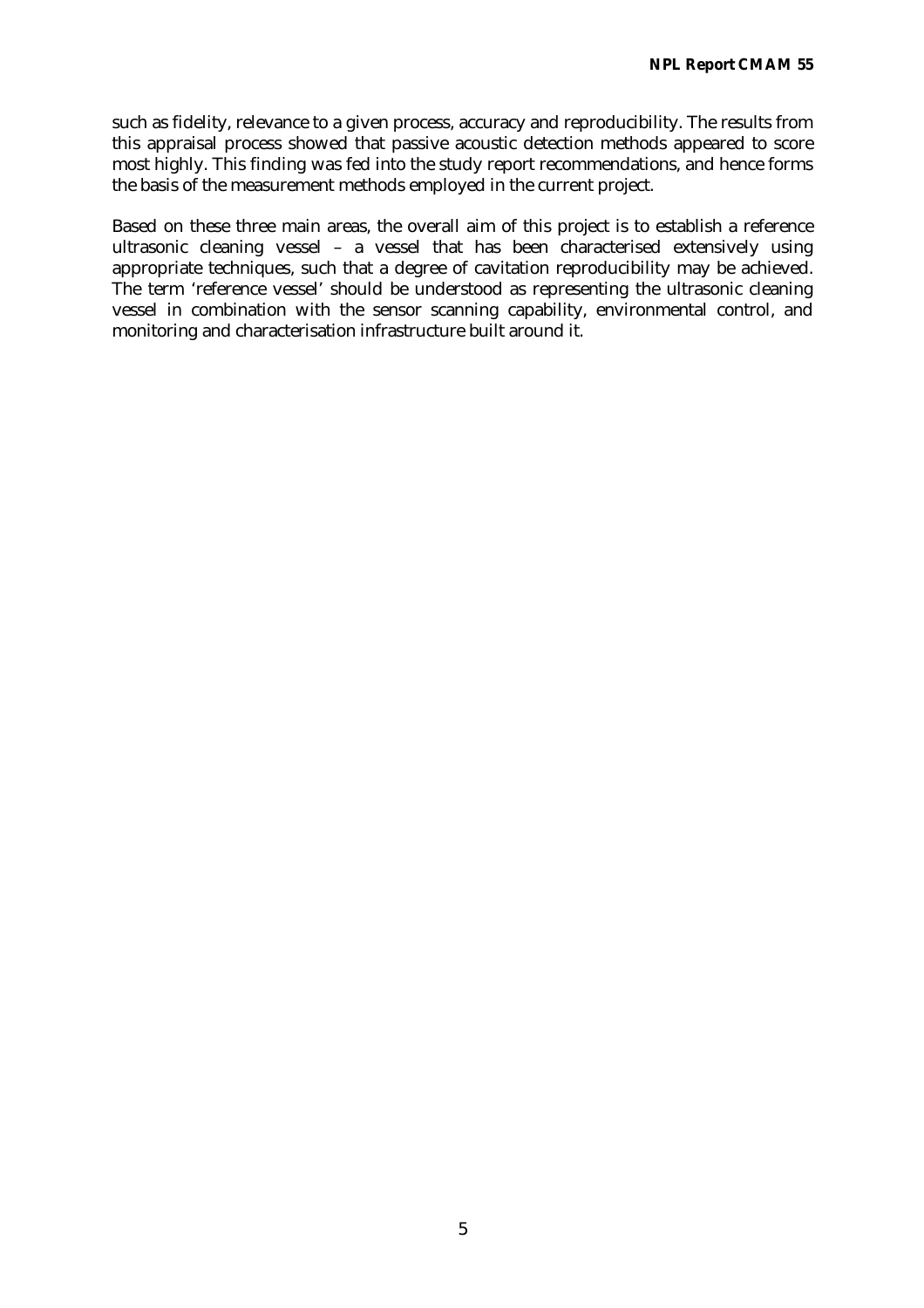#### **NPL Report CMAM 55**

### **2 LITERATURE REVIEW**

### 2.1 INTRODUCTION

The aim of this review is to establish the factors that affect cavitation. The way in which these factors influence the cavitation process is examined, and the findings then feed into the specification of the requirements for environmental control and monitoring. Throughout, the discussion will reflect the need to establish a reference cavitating field.

### 2.2 BACKGROUND

As alluded to in Section 1, acoustic cavitation is produced by acoustic pressure fields which originate from transducers radiating into a medium. As the liquid is stretched beyond its tensile strength during the rarefaction phase of the acoustic pressure cycle, bubbles present in the medium may grow from microscopic nuclei, and can then collapse violently during the compression phase. This phenomenon generally occurs at a rate dictated by the frequency at which the transducers are driven. The point at which cavitation starts to occur is known as the cavitation threshold, and is reached when the acoustic pressure applied to the medium is sufficient to drop the pressure below its vapour pressure during the rarefaction phase.

### 2.2.1 Cavitation inception and tensile strength

Initiating cavitation within a pure homogeneous liquid can be thought of as 'tearing' the liquid apart. The cavity so formed would contain vapour from the liquid together with any dissolved gasses present in the liquid. Hence, cavitation would then only be initiated when the pressure amplitudes result in tensions in the liquid which are greater than the tensile strength of the liquid. The theoretical tensile strength of water at room temperature is in excess of 108 Pa. In practice however, it turns out that cavitation can occur for stresses of the order of 105 Pa. This suggests that tensile strength is often heavily dependent on inhomogeneities and contaminants present in the liquid, and in some cases on the container walls. For example, when a liquid is degassed, it will be able to withstand much greater tension than when it is not (20).

The cavitation threshold has been found to decrease with (21):

- increasing dissolved gas content and surface tension;
- increasing temperature;
- increasing number of solid contaminants;

and increase with:

- increasing hydrostatic pressure;
- increasing dissolved ion concentration;
- increasing acoustic frequency.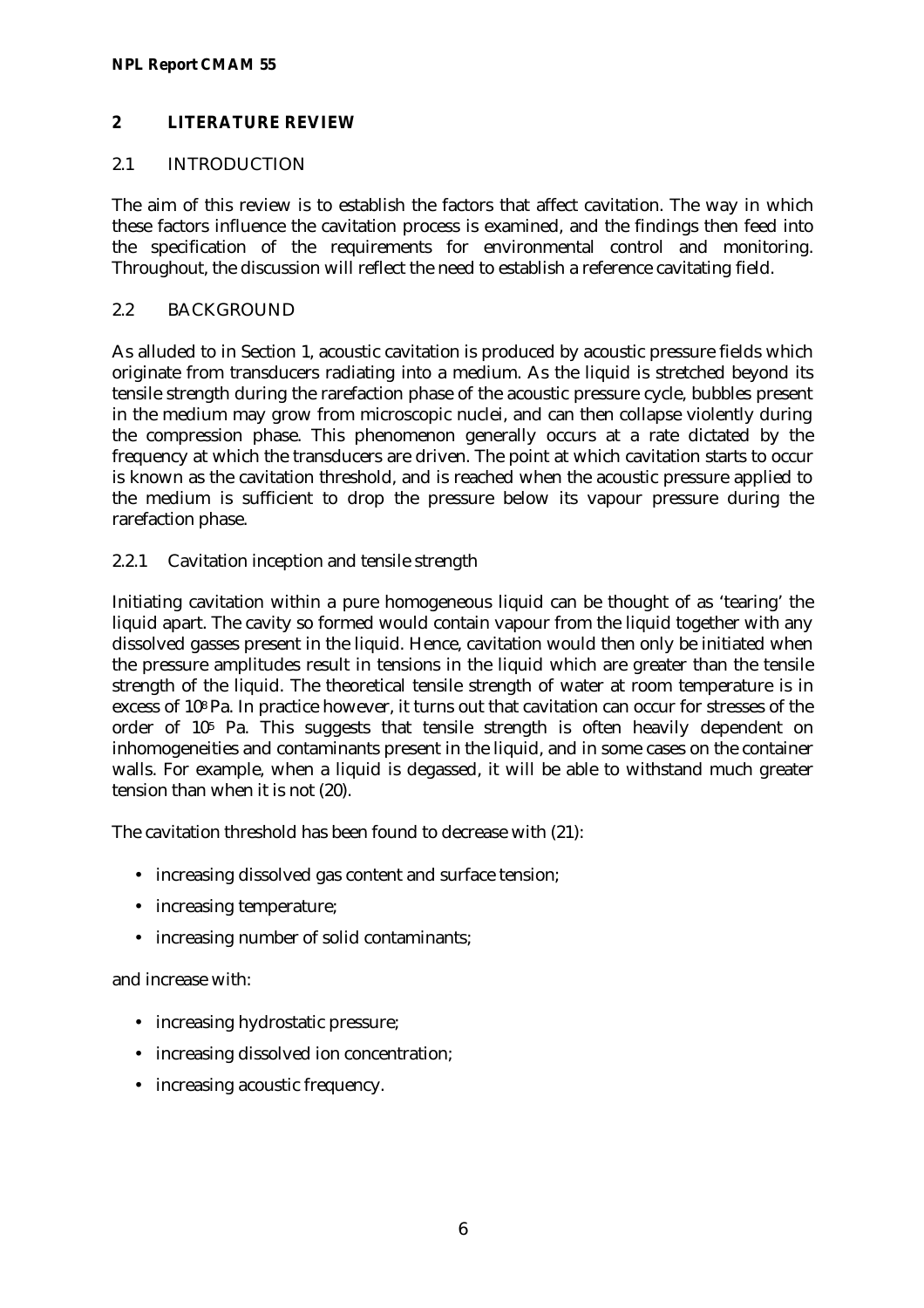### 2.3 IMPORTANT PARAMETERS

Some of the factors that affect cavitation activity will be reviewed here. These include frequency, acoustic streaming, ultrasonic power, temperature and dissolved gas content.

### 2.3.1 Frequency

In water, cavitation activity will occur over a wide range of frequencies, typically between 5 kHz and 5 MHz, depending mainly on the applied acoustic pressure. In the literature relating to ultrasonic cleaning, the term "cavitation intensity" is often used to describe the violence of the bubble collapses combined with the total number of bubble events. This term is a qualitative one and can be thought of as the total acoustic intensity that results solely from cavitation activity in the medium. At constant acoustic pressure amplitude, the cavitation intensity will reduce with increasing frequency, whereas the number of cavities within the medium at the resonant frequency will increase (22). Hence, if the acoustic pressure generated by the transducers remains constant, the bubble size will decrease with frequency, resulting in a less violent implosion. Estimates at various ultrasonic frequencies have shown that the number of cavitation sites is proportional to frequency (23).

The ultrasonic frequency does not affect cavitation so much as it affects the maximum radius to which the cavities can grow. At 40 kHz, a typical ultrasonic cleaning frequency, the cavitation threshold is of the order of one atmosphere, whereas at 850 kHz, it is in excess of 100 atmospheres (21). However, other data indicate a threshold of around 10 atmospheres at this frequency (21), perhaps showing the sensitivity to experimental conditions as well as the criteria for determining the existence of cavitation.

### 2.3.2 Ultrasonic power

Cavitation intensity is directly linked to ultrasonic power. For ultrasonic cleaning applications, the ultrasonic power delivered to the cleaning tank must ideally be adequate to cavitate the entire volume of liquid. In industry, the unit of watts per gallon is sometimes used to quantify the amount of power that needs to be delivered to the tank to fulfil the above criterion (22). It should be noted that the figures for the power levels quoted in the literature are generally not easy to relate to the acoustic power radiated in the medium, since these usually refer to the electrical power input into the transducers. Since not all transducers will convert electrical power to acoustical power with the same efficiency, it is not possible to evaluate the acoustical power output from a simple knowledge of the electrical power input.

If power is increased substantially above the cavitation threshold, cavitation intensity tends to fall off: when an ultrasonic beam passes through a medium containing gas bubbles, it sets these into vibration and as a result, energy is lost from the beam. The resonant gas bubble is extremely effective in absorbing and scattering energy from a sound wave (23). Also, if bubbles agglomerate around the transducers, shielding effects can occur.

### 2.3.3 Temperature

Temperature is one of the most important parameters to be considered when seeking to control a cavitation field. Within the context of establishing a reference cavitating vessel, it is debatable whether or not maximum cavitation activity is required. It will however be necessary to monitor this parameter and determine a range of temperatures over which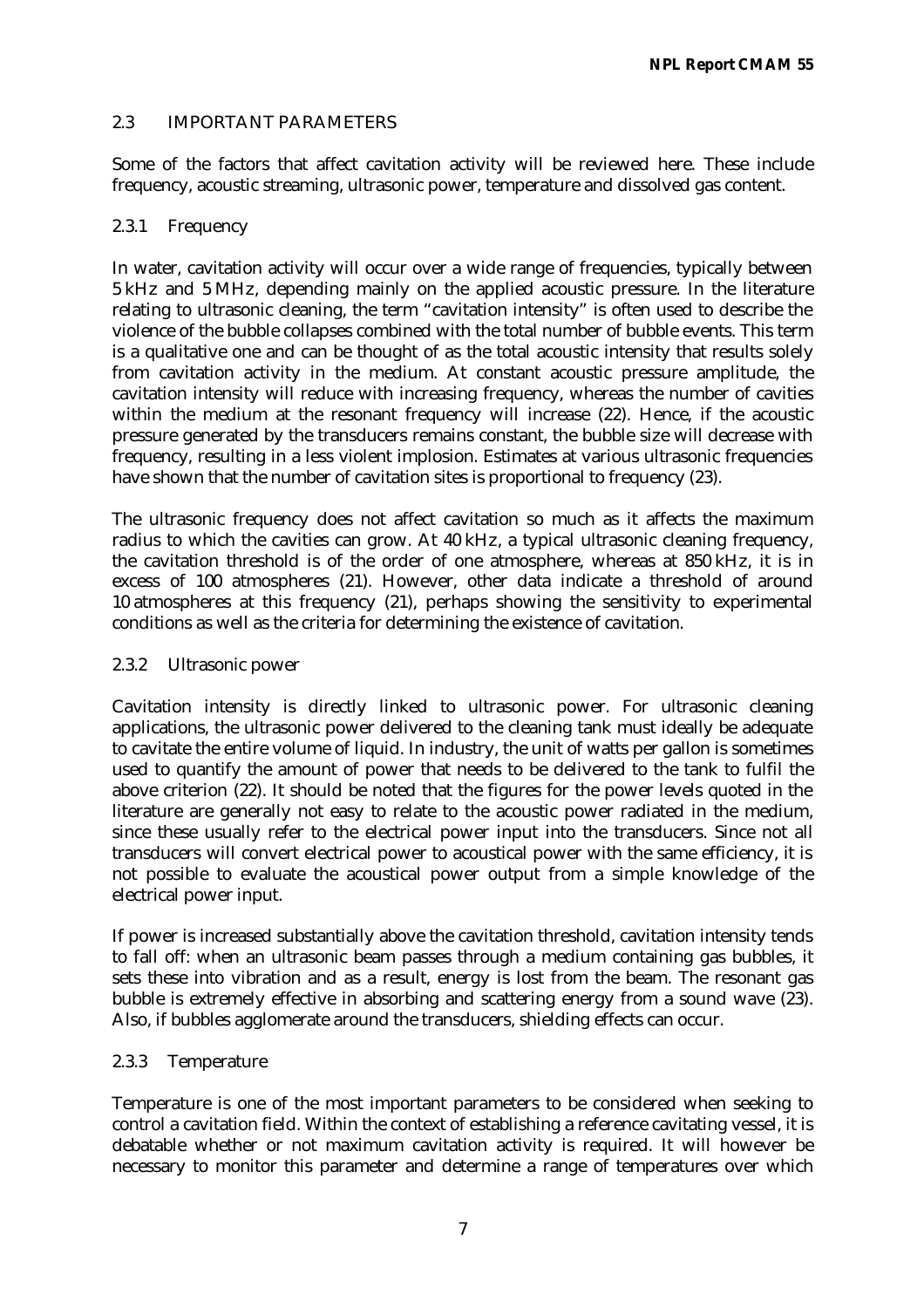cavitation activity is not considerably affected. Many of the properties of the medium which affect cavitation intensity are related to temperature. Temperature will affect viscosity, solubility of gas in the medium, the diffusion rate of dissolved gases in the liquid and vapour pressure. In pure water, cavitation is 'maximised' around 70°C (23). For maximum cavitation conditions, the viscosity of a given liquid should be minimised as high viscosity will result in more energy losses in the medium (24). Viscous liquids will not respond fast enough to allow the formation of cavitation bubbles and violent implosion (22). In the case of most liquids, the viscosity is reduced as temperature increases.

Due to growing vapour pressure and decreasing surface tension, the equilibrium bubble radius increases with temperature. Although low vapour pressures will result in cavitation bubbles that implode with relatively greater force, fewer bubbles will be generated and there will be an increase in the cavitation threshold (24). High vapour pressure, on the other hand, will lower the cavitation threshold and increase the number of bubbles but will cause these to collapse with less intensity (24).

Temperature will also influence subharmonic effects. It has been shown that subharmonic threshold pressures are dependent on temperature as well as on equilibrium bubble radii. These thresholds increase as temperature and bubble radii decrease (25). Subharmonics tend to arise in non-linear systems and generally indicate that a system can behave in a chaotic way (26). Note that an increase in the acoustic pressure can also lead to the presence of subharmonics.

An increase in temperature of a liquid will increase its vapour pressure, thus facilitating the occurrence of vaporous cavitation. Here, the cavitation bubbles are filled with the vapour of the cavitating liquid. Once the foreign gases are expelled from the liquid, vaporous cavitation occurs as vapour bubbles are compressed and actually imploded by the pressure waves (27). This type of cavitation is the most effective for cleaning purposes. However, as the boiling temperature of the liquid is approached, cavitation intensity is reduced as the liquid starts to boil at the cavitation sites (22).

## 2.3.4 Dissolved gas content

Although a low dissolved gas content raises the threshold of cavitation (21), the cleaning liquid should contain as little dissolved gas as possible if maximum cavitation conditions are required (23). During the bubble growth phase of cavitation, rectified diffusion takes place, whereby gas dissolved in the liquid is released and prevents the bubble's violent implosion. As temperature is increased, the dissolved gas content is reduced. The diffusion rate of dissolved gases in a liquid increases as a function of temperature, hence helping to minimise the dissolved gas content.

If reproducible cavitation conditions are required, it is clear that a means of quantifying the degree of degassing, deionisation and filtration must be utilised. Also, changing the water at regular time intervals will be necessary since its properties will change over time.

## 2.3.5 Solid bodies in medium

Generally speaking, free floating bubbles will originate either from seed nuclei stabilised by a skin of impurities or from gas pockets trapped within crevices in solid bodies contained in the liquid or the container walls when the medium is subjected to a variation in acoustic pressure. Tap water will contain between  $0.5 \times 10^5$  and  $10^5$  of these small solid bodies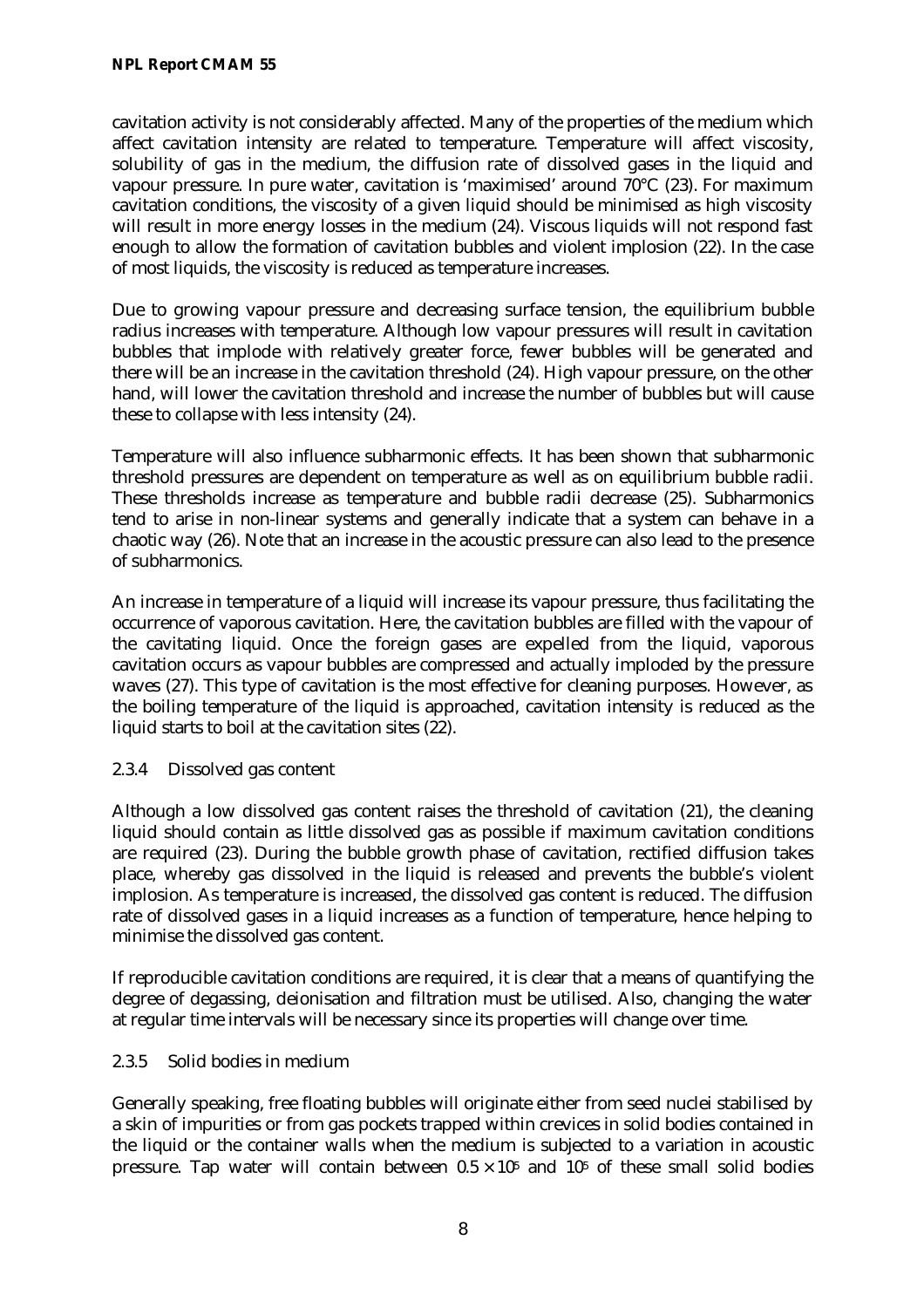(motes) per cm3 (28). Although most of these can be removed through filtering, most filters will tend to remove motes which are above a specific size. Hence, if reproducible cavitation conditions are to be expected, one should ideally have a way of monitoring the amount of solid bodies present in the medium. Clearly, this can be a problem in practice. If tap water is used, its concentration of solid bodies can be expected to vary from one day to the next. Even after filtering, one may find that the amount of these bodies present in the medium will not be the same from one day to the next. Since cavitation activity is directly linked to the presence of solid bodies in the liquid (28), the reproducibility of cavitation activity is likely to be affected. However, given the large number of motes present, day-to-day variations may not in reality be that great.

### 2.4 OTHER CONSIDERATIONS

Some other factors which affect, or which are a consequence of cavitation activity are reported here.

#### 2.4.1 Acoustic streaming

When the Navier-Stokes equations governing the flow in a liquid are solved, there exists a time-independent component of particle velocity in addition to an oscillating component (21). The momentum absorbed from the acoustic field manifests itself as a flow of the liquid in the direction of the sound field. This flow is known as acoustic streaming (29).

*Schlichting* streaming occurs in a viscous boundary layer in a sound field. This streaming produces vortices of a scale much smaller than the acoustic wave length. Velocity gradients are large and transport is enhanced due to this streaming (21).

Microstreaming occurs near bubbles of a compressible substance such as gas in the irradiated liquid. In this powerful type of streaming, the bubbles scatter sound waves and generate remarkably swift localised currents which can also contribute to cleaning. The currents are most pronounced near bubbles undergoing volume resonance and located along solid boundaries (30).

#### 2.4.2 Cavitation erosion

It may not always be desirable to have maximum cavitation. Whilst low dissolved gas content increases the cavitation threshold pressure, it will also increase the potential damage resulting from cavitation erosion, since the cavities which then form collapse more violently in the absence of cushioning gas. It has been shown that damage may be minimised by increasing the gas content of the liquid (21). It has been suggested by Plesset (21) that liquid jets emanating from collapsing bubbles could potentially result in surface damage. Jet velocities of over 100 m s -1 have been theoretically predicted and experimentally measured (21). Although very high temperatures and pressures can result from the collapse of a cavity, it is thought that erosion is more likely to be caused by these jets. According to Noltingk and Neppiras (21), the violence of the cavity collapse as a function of pressure will reach a maximum value and then decrease: as the maximum value of the bubble radius increases with the driving pressure amplitude, so will the time required for collapse. In the work carried out by Niederdränk and Wiesland (25), in the case of a tank filled with tap water, the measured value of the centre bubble radius for a distribution of bubbles was found to be 17.8 μm at a frequency of 20 kHz, whereas it varied between 6 and 14 μm for water degassed to different degrees for the same temperature and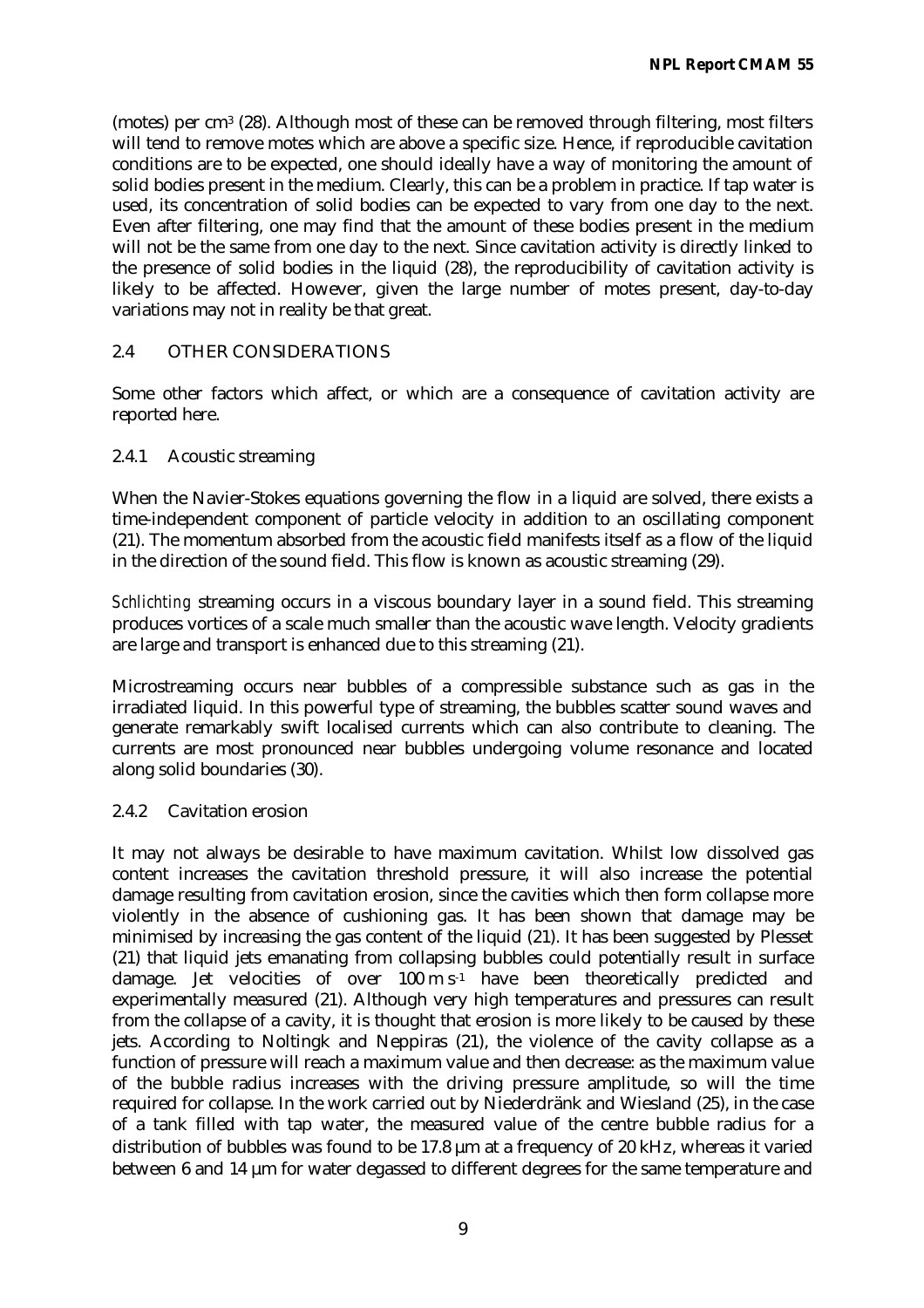driving pressure. Within the scope of this work, conditions must be such that erosion of the tank walls, transducers and sensor is minimised.

### 2.4.3 Aqueous cleaning solutions

Surfactants are generally used to lower the surface tension of the cleaning liquid hence giving it the ability to penetrate and lift soils. In terms of achieving optimum cavitation, surface tension should be moderate. A high surface tension will generate bubbles with less elasticity. These will collapse with more intensity. A too high level for this parameter will however tend to impede the formation of bubbles. Low surface tension allows larger values for the bubble radii to occur but also results in a lower cavitation intensity (24).

### 2.5 SUMMARY

It has been shown that many factors will affect cavitation activity within a medium, the most important of which are:

- frequency;
- acoustic power, or acoustic pressure;
- temperature;
- dissolved gas;
- particulate content.

In attempting to generate a reproducible cavitation field, it is desirable to control and monitor the following parameters:

- **Water quality/quantity.** Dissolved gas as well as particulate content and conductivity will significantly influence cavitation. It is therefore vital to be able to quantify the concentrations of these quantities before tests, and to monitor them at regular points during measurements. Use of a water management system will ensure that the water is degassed and deionised to the same level before tests are carried out. During tests, the quality of the water will change, hence the need to monitor temperature and dissolved oxygen content through the course of the measurements and determine margins for these quantities within which variation in cavitation activity is minimal. Other dissolved gasses will not be monitored. The volume of water which is used should also be quantified and the cleanliness of the tank should be monitored. Particulate content, on the other hand, is more difficult to quantify and settling on a certain level of water purity is going to be opted for.
- **Frequency.** The fundamental frequency at which the transducers are driven will need to be monitored.
- **Transducer drive level**. The output voltage from the signal generator will need to be quantified so as to ensure that a reproducible drive signal to the transducers is produced. Whilst the acoustic field which is produced will vary with water quality and quantity, tying down and monitoring the drive voltage gives a degree of confidence in the acoustic source.

Some of the important factors affecting cavitation are summarised in the table below (see Table 2.1).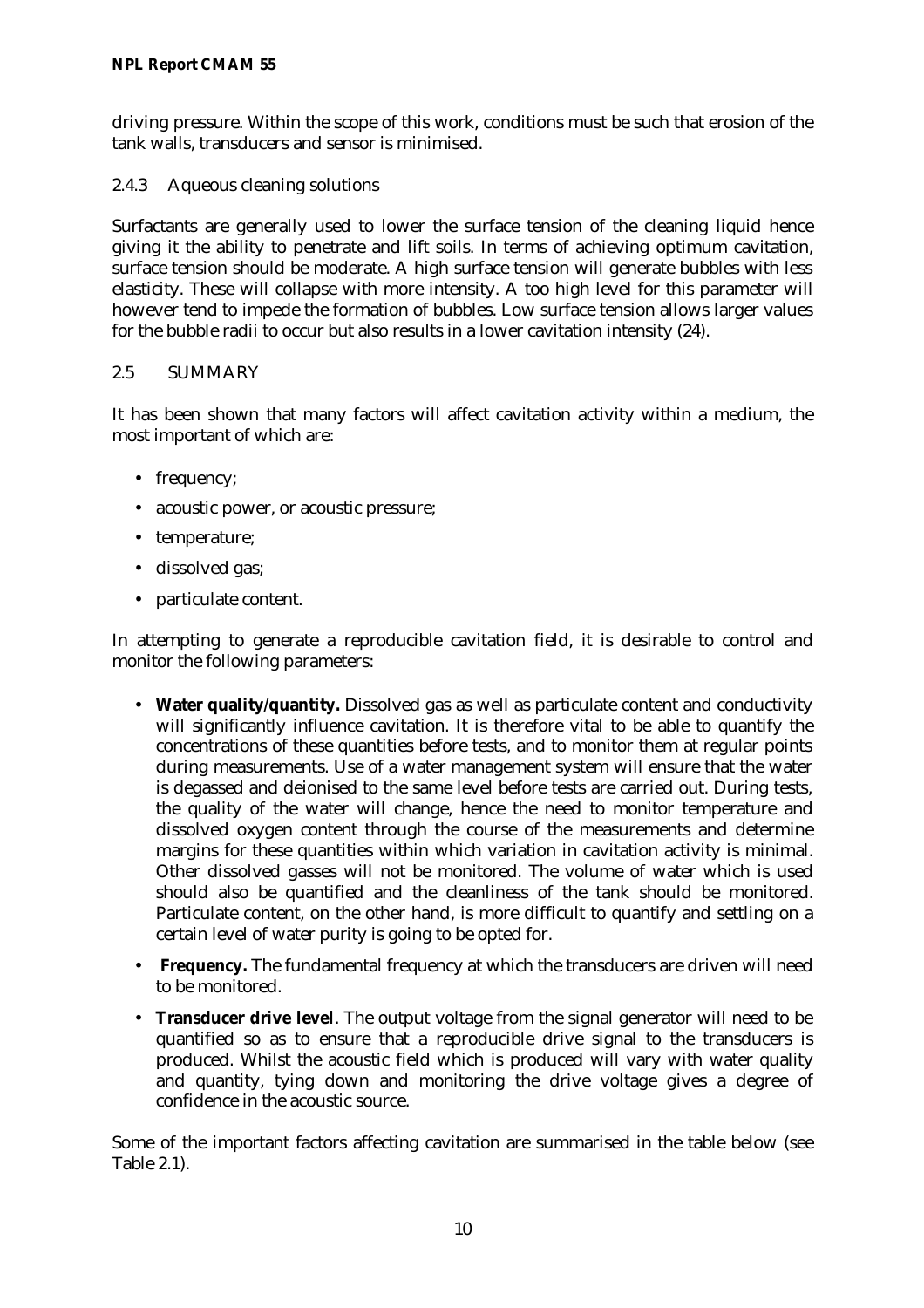| <b>Factors affecting</b><br>cavitation | <b>Effect on cavitation</b>                                                                                               |  |  |
|----------------------------------------|---------------------------------------------------------------------------------------------------------------------------|--|--|
| Frequency                              | cavitation occurs between 5 kHz and 5 MHz<br>$\bullet$                                                                    |  |  |
|                                        | cavitation reduces with increasing frequency (23)<br>$\bullet$                                                            |  |  |
|                                        | number of sites increase proportionally with frequency (23)<br>$\bullet$                                                  |  |  |
| Ultrasonic power                       | cavitation intensity tends to increase with applied ultrasonic<br>$\bullet$<br>power $(22)$                               |  |  |
|                                        | cavitation intensity tends to fall off when applied ultrasonic<br>٠<br>power increases above threshold of cavitation (22) |  |  |
| Temperature                            | cavitation is maximised around $70^{\circ}$ C in pure water (22)<br>$\bullet$                                             |  |  |
|                                        | vaporous cavitation is facilitated as the temperature of the<br>$\bullet$<br>liquid is increased (22)                     |  |  |
|                                        | cavitation intensity is reduced as the liquid starts to boil at the<br>٠<br>cavitation sites (22)                         |  |  |
| Dissolved gas content                  | a low dissolved gas content raises the threshold of cavitation<br>$\bullet$<br>(21)                                       |  |  |
|                                        | low dissolved gas content is desirable for maximum cavitation<br>$\bullet$<br>conditions (23)                             |  |  |
| Surfactant                             | lowers surface tension of water and allows larger bubbles to<br>٠<br>grow(24)                                             |  |  |
|                                        | reduces cavitation intensity (24)                                                                                         |  |  |

| <b>Table 2.1:</b> |  | Important factors affecting cavitation. |
|-------------------|--|-----------------------------------------|
|-------------------|--|-----------------------------------------|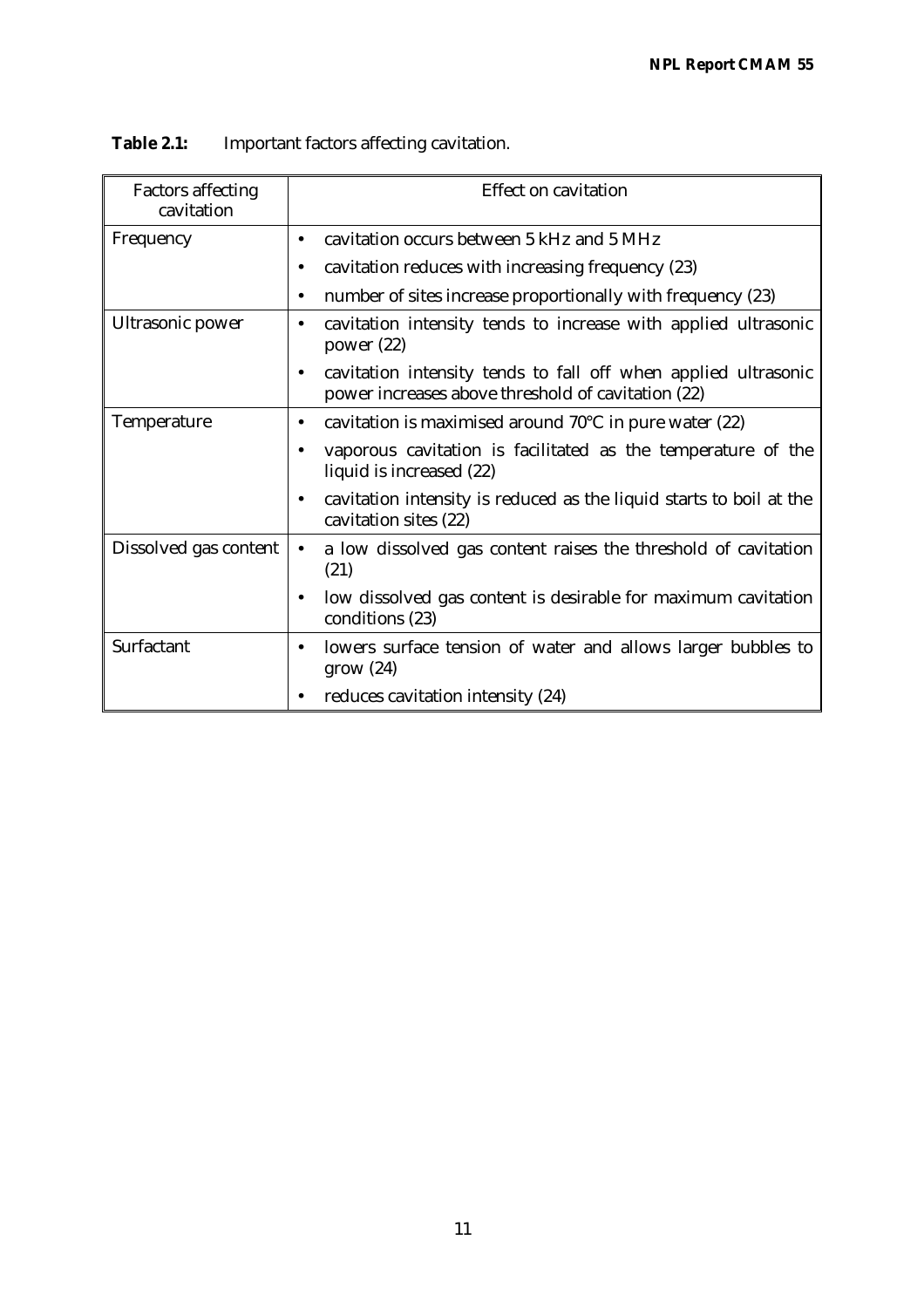#### **NPL Report CMAM 55**

#### **3 ULTRASONIC CLEANING VESSEL**

#### 3.1 BACKGROUND

Based on the findings described previously, a cleaning bath was selected as the source of high power ultrasound, to produce cavitation conditions. In choosing a suitable cleaning vessel, the following areas were considered:

*Availability* (is it relevant to what is being supplied in the industrial market place?)

*Physical size* (will it provide a cavitation field which is sufficiently variable in space to allow us to characterise the field fully; will it fit alongside the infrastructure?)

*Frequency* (industrial relevance, can we characterise it fully using existing sensors?)

*Variable output* (can we make measurements over a wide range of cavitation conditions, perhaps below the cavitation threshold?)

*Reliability* (does the manufacturer have an established track record, so that we can have confidence in the reproducibility and lifetime of the device?)

Previously, some limited measurements had been undertaken on an ultrasonic cleaning vessel produced by Branson Ultrasonics, and so the decision was made to choose a Branson device again. Branson produce a large range of devices, and so advice was taken on a typical representative vessel commonly used is small-medium scale industry.

The vessel chosen was a Branson 6465-126-12CB cleaning tank (Figure 3.1).



**Figure 3.1:** Branson Ultrasonics cleaning vessel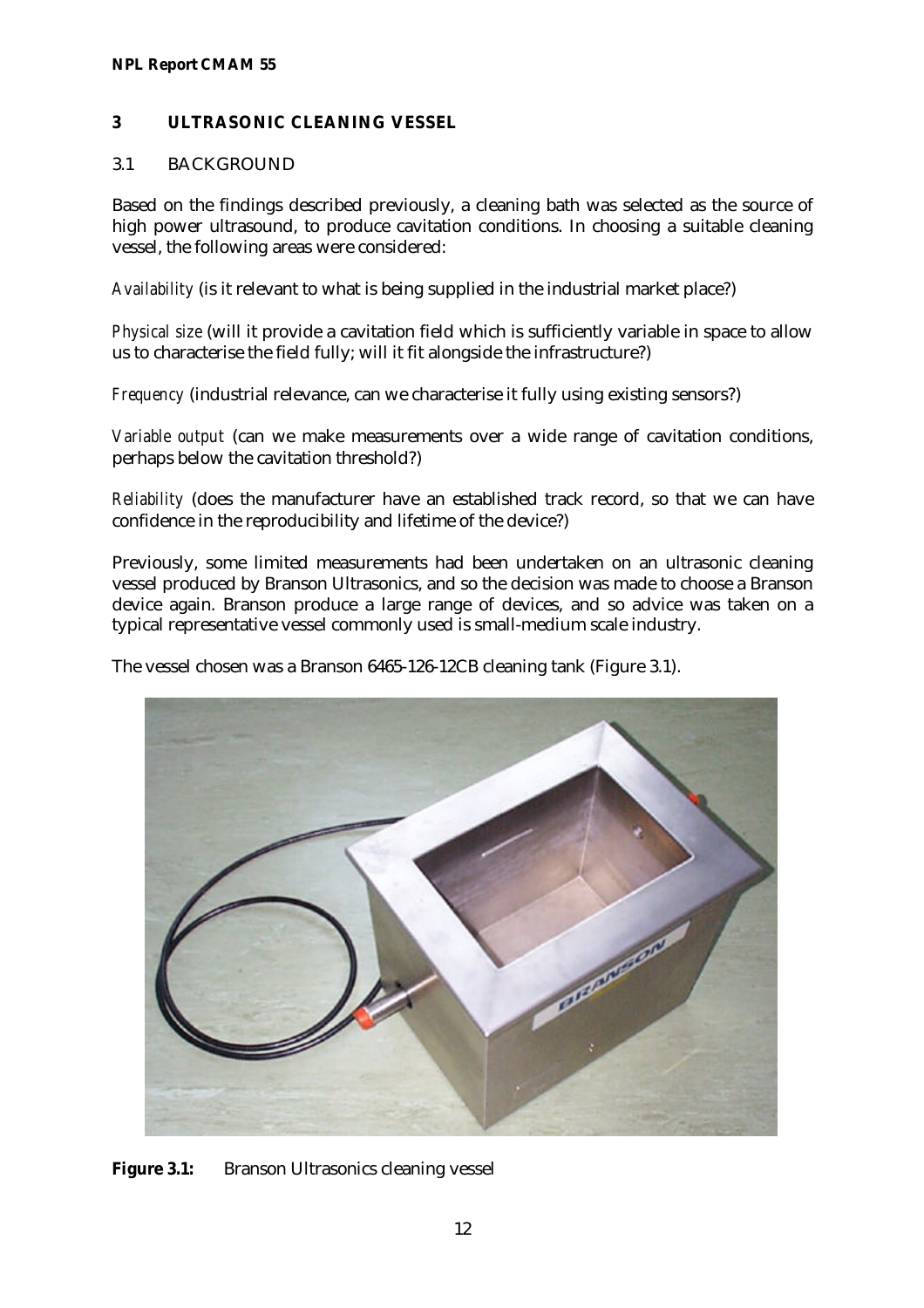The vessel contains 12 transducers which are bonded to the bottom of the tank in a  $4 \times 3$ array. The tank has internal dimensions of  $356 \text{ mm} \times 229 \text{ mm} \times 305 \text{ mm}$ , and the transducers are driven at a fundamental frequency of 40 kHz by a Branson Series 8000 B9040-12 generator. The nominal power rating of the bath is 1 kW. The drive signal is an amplitude-modulated square-wave: the frequency and magnitude of the amplitude modulation are 100 Hz and 100% respectively. This modulation enables any bubbles coming out of solution to rise to the surface of the water and escape during the 'off' time, and thus is an effective means of degassing the medium. The generator also has a 'frequency sweep' feature, used during cleaning to provide a more homogeneous acoustic field distribution, by destroying the coherence of any standing waves that may be set up. This feature was disabled during the initial phase of measurements.

### 3.2 MODIFICATIONS TO ULTRASONIC GENERATOR

In original form, the signal generator was only able to vary the output power level between 20% and 100% of the maximum output power. However, Branson manufacture an optional input/output (I/O) board which was purchased and installed, and a custom-designed interface box produced. This provides the following capabilities:

- ability to control the output power by using an 'off-set' voltage applied to the board, giving much greater flexibility over of drive levels, and extending the operating range to below the 20% level;
- ability to monitor a voltage value that corresponds linearly to the output power, enabling better reproducibility of drive conditions.

Initially, it was hoped that this would extend the capability of the facility to encompass acoustic pressure levels producing conditions below the cavitation threshold. However, it was found that the bath appears to 'stall' at low drive levels, suggesting that there may be some feedback circuitry in the drive electronics that does not allow the bath to run in a subcavitation state. This will be investigated further in the follow on project, 4.5.2.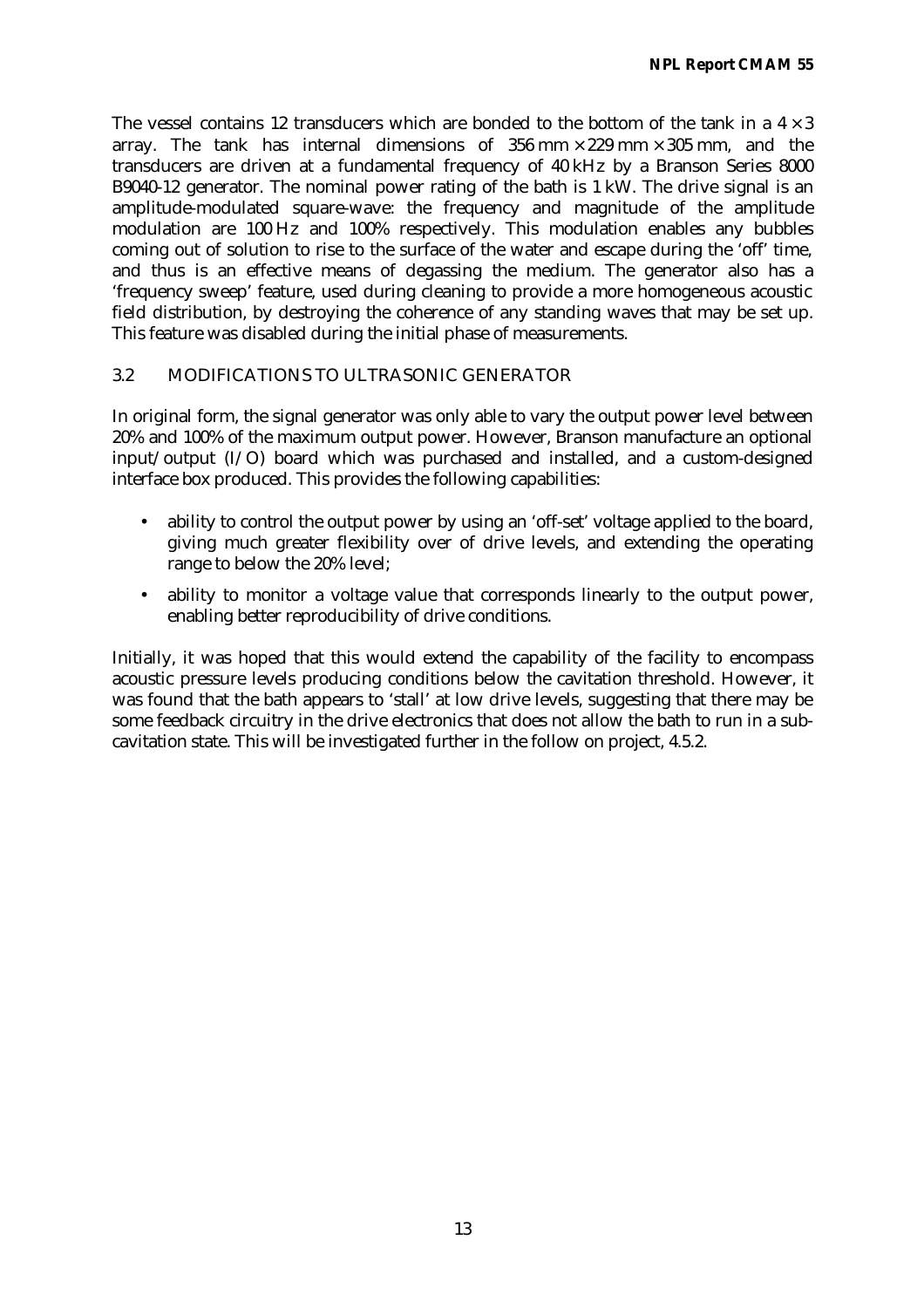#### **NPL Report CMAM 55**

### **4 SPECIFICATIONS FOR SUPPORTING INFRASTRUCTURE**

This Section outlines the thinking behind the equipment infrastructure that supports the facility, and concludes with the specifications of the various parts of the facility.

### 4.1 WATER MANAGEMENT SYSTEM

The water management system is incorporated into the system to control the medium in which measurements are made. Thus, the main focus of the literature review was to uncover those parameters which can affect the likely reproducibility of cavitation activity. Where appropriate, the findings from the literature review have been used to formulate the specification for the water management system. In particular, filtration and degassing were considered important, with these parameters examined alongside the need for a costeffective system that could produce high quality water at a suitable rate. In addition, the industrial relevance of the medium was also considered, given that most cleaning baths utilise aqueous media.

Examination of the specifications of existing water preparation systems and the findings from the literature search led to the following specification for a new system:

- − production rate around 25 l h-1
- − degassing capabilities to 1 ppm or better
- − conductivity of < 1 μS cm-1
- − filter specification of 5 μm or better
- − storage tank (allowing several fresh batches of water to be used per day)

The *"Option 30"* system from Elga was found to meet this specification, and an order placed. After installation and commissioning, the output specification of the system was as follows:

- − production rate 30 l h-1
- − degassed water measured at 0.36 ppm
- − conductivity of < 0.1 μS cm-1
- − filter specification rated at 5 μm
- − storage tank of capacity 75 l

### 4.2 SCANNING RIG

### 4.2.1 General

To allow precise location of measurement sensors in the cleaning vessel, a positioning system was considered to be an important part of the supporting infrastructure. First considerations in specifying such a scanning rig were the space available, both in the current and future laboratory locations (31), and the size of the bath required to be characterised.

Typical sizes of commercially-available cleaning devices were studied: the largest tanks produced by most manufacturers had internal volumes of the order of 60-120 litres. For the largest Branson bath, the internal dimensions were 640 x 460 x 460 mm. Although the bath procured for this project falls into the medium sized category (internal dimensions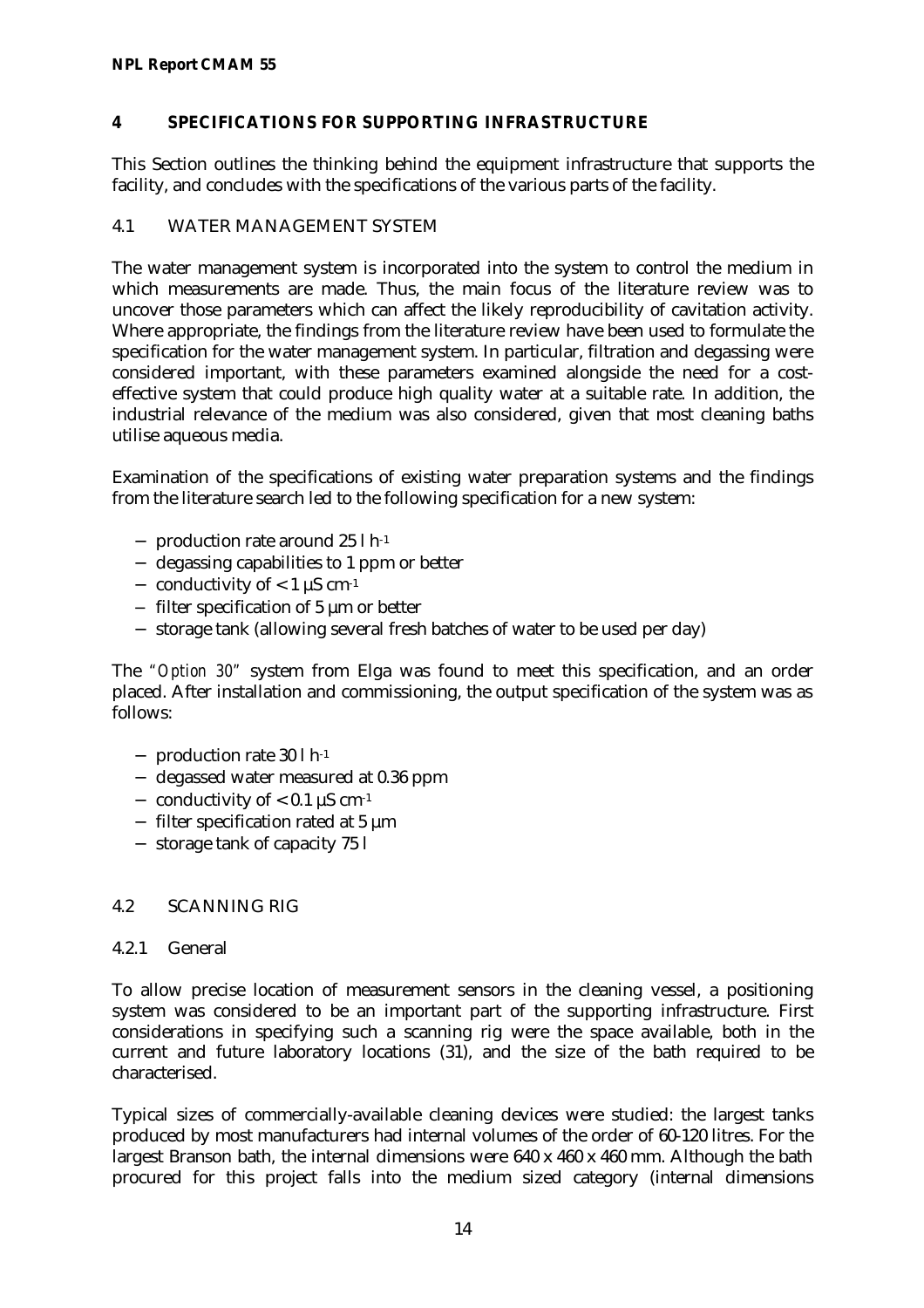500 x 300 x 400 mm), it was agreed that it would be prudent to design and manufacture a scanning rig able to cope with larger devices: this leaves flexibility for future requirements.

#### 4.2.2 Construction



**Figure 3.1:** Schematic representation of bath, scanning rig and enclosure

Based on this overall size, a rig was specified and commissioned by Time and Precision Industries, Basingstoke, UK. This consists of a square section tubular construction frame with a single movable carriage, which forms the main support for the devices used to scan the cleaning bath field. Motor-controlled movement is provided in the longitudinal, transverse and vertical directions, with a positional resolution of 0.005 mm. The range over which the device may be positioned allows larger vessels to be characterised - longitudinal 650 mm, transverse 500 mm, vertical 500 mm. The whole system is controlled by a Windows PC, via an ISA interface.

The environment in the immediate vicinity of the cleaning vessel also needs to be controlled, in order that the effect of atmospheric contaminants can be minimised. Further, the audible emission is quite significant, and a means of limiting the extent of the noise pollution is desirable. The considerations of space described above are also important. From this, an enclosure was procured, whose specification was as follows:

- Of sufficient size to cover tank and scanning rig approximate size 1.4 m wide, 1.4 m deep, 1.5 m high;
- Pair of clear opening doors at front, solid sides and back, clear opening top;
- Prime function is to shield tank from dust and other contaminants;
- Also to reduce audible noise emissions panels are double glazed;
- Ports provided for water inlet and outlet to tank, and brush holes for cables;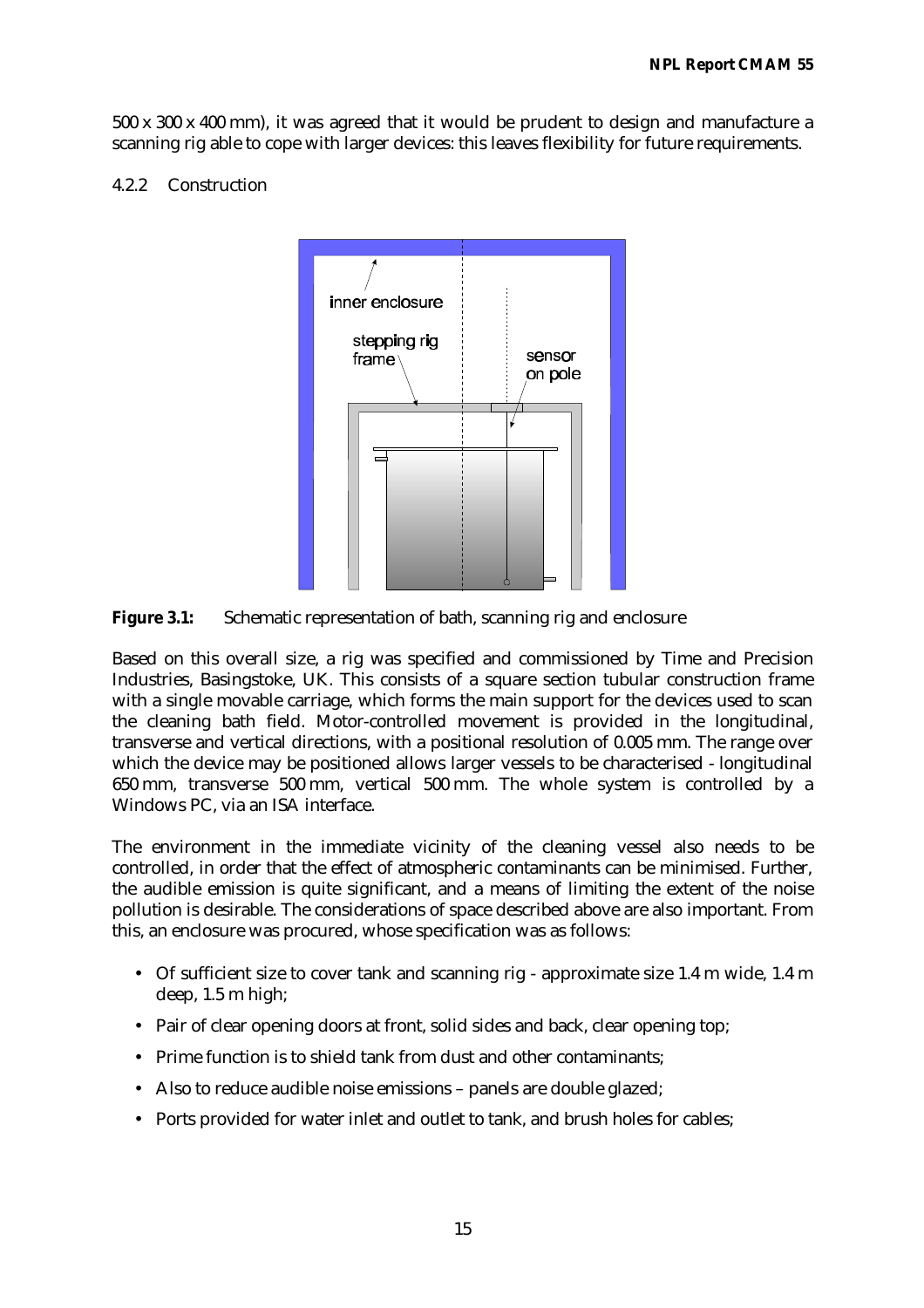Consideration was given to the most appropriate means of supporting the bath, the scanning rig and the enclosure: antivibrational feet are thus used on the mount which supports the cleaning bath, to minimise vibration transfer.

### 4.2.3 Software control

Bespoke software has been produced which fully integrates the positioning system and signal acquisition aspects of the facility. This is centred on a Delphi-based central .dll file, which employs simple scripts for carrying out the required measurements.

Acquired spectra and time-domain waveforms are stored in a hierarchical database (via GPIB transfer) for easy access. The database also includes 'header' information on parameters such as dissolved oxygen content, temperature, operator details, sensor details etc. The majority of signal processing is carried out after measurement runs have been performed using MATLAB, on which project staff have significant experience.

Currently, scanning capability is provided in 3 dimensions, by moving the sensor to a position, stopping, and acquiring a signal, usually with many averages to improve the signal-to-noise. However, an RMS meter can also be used on the system, and with appropriate filtering, it is envisaged that scanning may be carried out using a sensor without needing any averages, and so rapid spatial assessments may be made of bath output, perhaps as periodic reference checks. Producing the scripts for this will be a relatively straightforward task.

### 4.3 SUMMARY

Using the outputs from the literature survey, and considering the other system requirements, specifications have been generated and equipment procured that will provide the supporting infrastructure for the facility.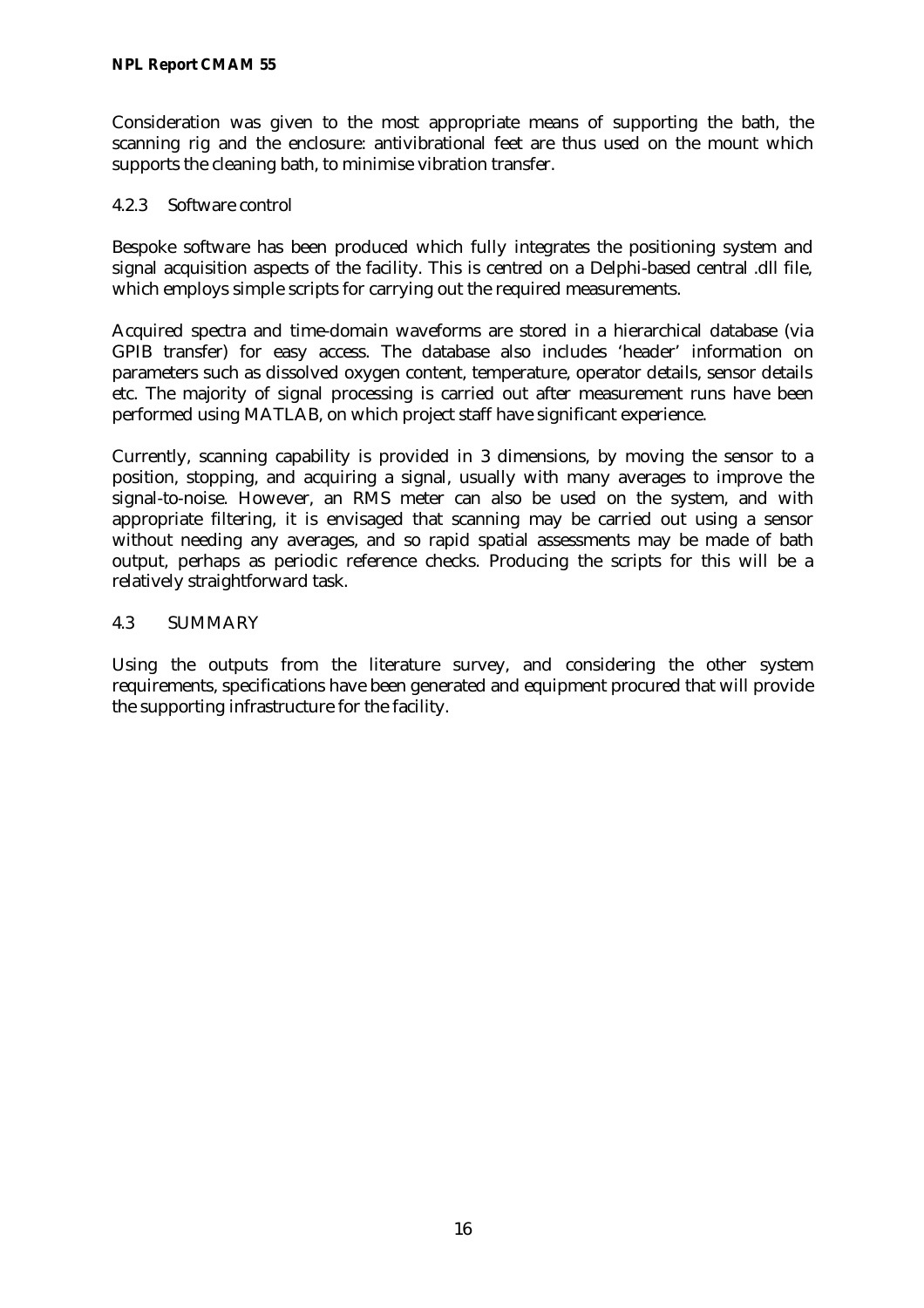### **5 ACOUSTIC MEASUREMENTS**

### 5.1 INTRODUCTION

The rationale for the project was to use acoustic emission techniques to characterise the cavitation signals produced by the cleaning vessel. Such techniques have been used by a number of authors (3, 7), and are based fundamentally on the use of devices that respond to the acoustic signals produced by oscillating and collapsing bubbles. A brief discussion of acoustic emission measurements is given here. Figure 5.1 shows a typical acoustic spectrum acquired in a 40 kHz high power ultrasound field, producing inertial cavitation.



**Figure 5.1:** Typical acoustic spectrum produced by a cavitating bubble field

The figure shows a range of signals which are characteristic of cavitation activity:

- The fundamental frequency component at approximately 40 kHz in the main, this is produced by the direct driving field, with further contributions from linear bubble oscillations (32);
- Harmonics of the fundamental, at integer multiple frequencies *nf0* (80 kHz, 120 kHz and so on) – these are the result of nonlinear bubble oscillations (33), and in some cases, acoustic signals produced by the transducers due to spurious signals in the drive circuitry;
- Subharmonics of the fundamental,  $f_0/r$ ; here the 20 kHz signal can be seen these are sometimes interpreted as indicators of the onset of inertial cavitation activity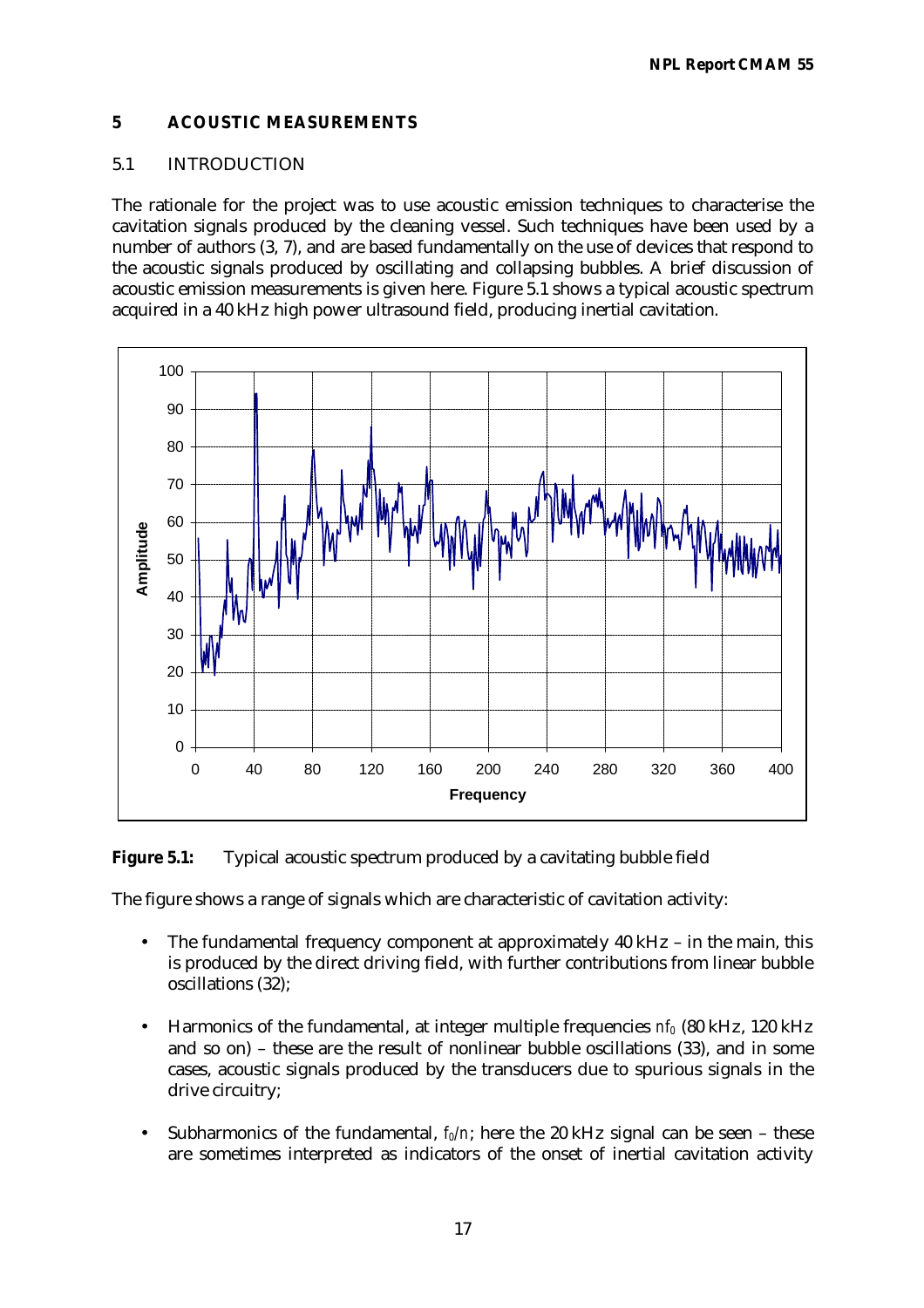(34), and can occur when a bubble of twice the resonant size is excited (35), or when a bubble takes two acoustic periods to reach critical radius before collapse (36);

- Ultraharmonics of the fundamental, *mf0/n*, where m and n are integers; (60 kHz, 100 kHz and so on) – these are bubble events of a similar type to those producing subharmonics (37);
- Broadband signal the 'noise' at all frequencies, produced by the shock waves emitted upon bubble collapse, and by collapsing bubbles of a wide range of sizes. This has been used as an indicator of inertial cavitation activity (38).

Note that hydrophone measurements of cavitating fields may also be sensitive to electrical signals produced by the transducers themselves: these will tend to be at the fundamental frequency, and at the integer harmonics, and will thus be superimposed on the 'true' acoustic spectrum. In the case of Figure 5.1, there appears to be structure in the noise envelope: this is due to the frequency response of the hydrophone used.

The cleaning vessel produces an acoustic environment which is rich in bubble activity: at any instant, a large number of bubble events will be occurring throughout the volume. Thus, any measurements made will in fact be a summation of cavitation events, and will also be influenced by reflections from the walls and the water surface, and electrical pickup. Phenomena such as bubble shielding will further affect the data obtained. Care is thus needed to ensure that all possible aspects which may be controlled or monitored are known, maximising the possibility of gathering good-quality data.

### 5.2 GENERAL

This section describes a series of hydrophone measurements carried out in the cleaning tank to assess the day-to-day reproducibility of acquisitions of acoustic pressure spectra (incorporating all of the features listed above) as a function of hydrophone position and transducer drive conditions. Alongside the monitoring of environmental parameters, information from passive acoustic detection illustrates which acoustic quantity is suitable for assessing the cavitation activity in the tank and how reproducible the measurements of this quantity are. The work reported in this section includes some tests completed shortly after initial commissioning of the facility, and also some measurements completed later in the project, after aspects such as the scanning rig and bath modifications had been completed.

A series of preliminary tests were completed to assess the general reproducibility of the experimental conditions. Environmental factors and drive conditions which were monitored were as follows:

- percentage of maximum output electrical power from signal generator;
- water level:
- temperature;
- dissolved oxygen content;
- position of hydrophone in tank.

Initially, with the scanning rig not yet operational, the exact position of the hydrophone in the cleaning bath was difficult to quantify, with positional accuracy roughly  $\pm 1$  mm. Similarly, the only means of monitoring the output electrical power from the signal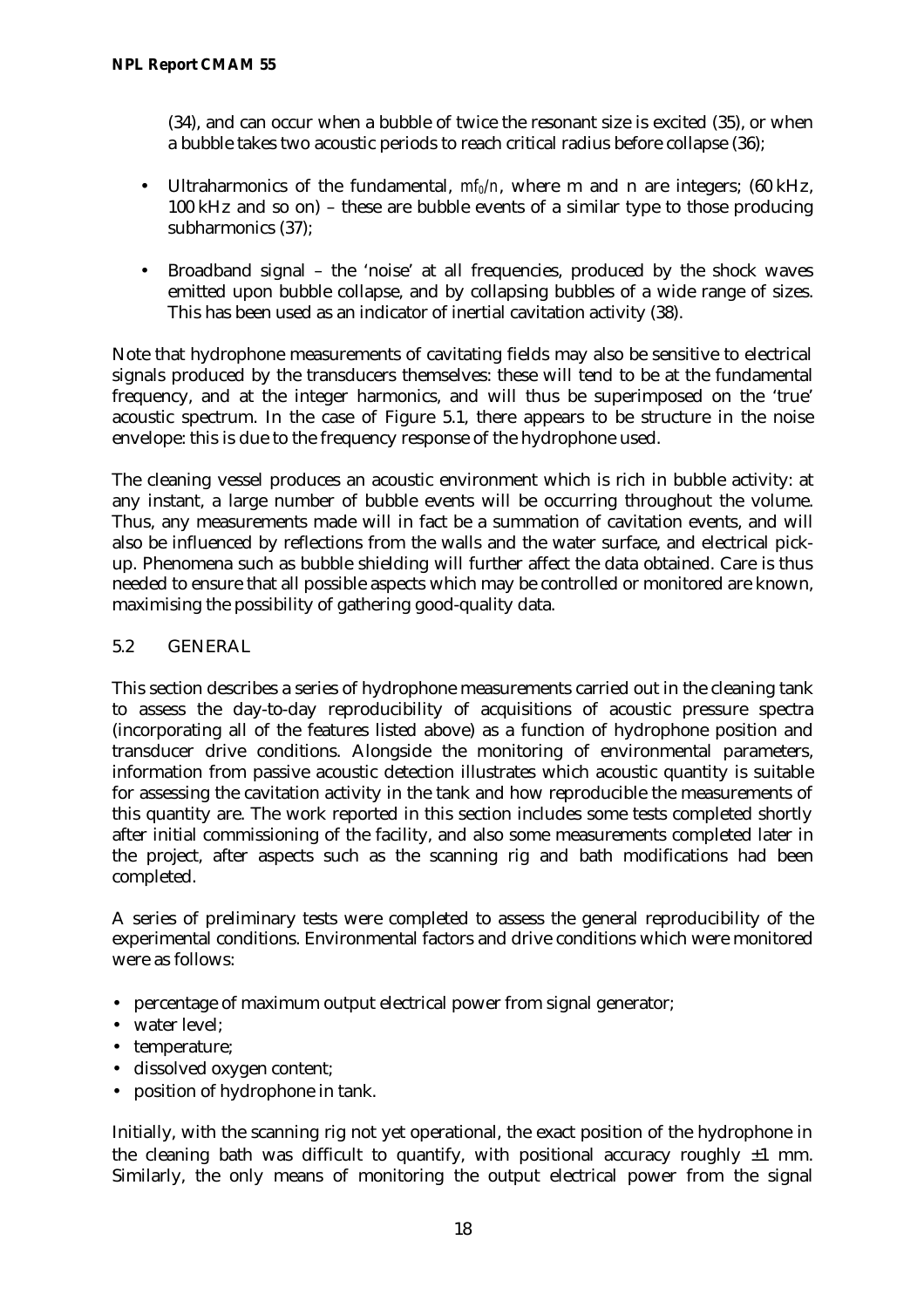generator was to rely on the LED display (1 LED corresponding to 5% of the maximum output power). Temperature and dissolved oxygen (DO<sub>2</sub>) content were however monitored accurately from the outset by means of a calibrated thermometer (accuracy  $\pm$  0.1 °C) and a Hanna HI-9145 dissolved oxygen meter. This device measures the concentration of dissolved oxygen in parts per million (ppm), and has an accuracy of  $\pm$  1.5% f.s.d.

The water level in the tank is fairly easy to establish, simply by using a marker position on the inside of the tank whilst filling.

#### 5.3 EXPERIMENTAL

5.3.1 HP Spectrum analyser

The system on which the spectra were measured was a Hewlett Packard 3589A Spectrum/Network Analyser. This analyser enables measurements of signals containing spectral components between 10 Hz and 150 MHz. Unless specified otherwise, 5 averages were used with a resolution bandwidth of 290 Hz for a Nyquist frequency of 400 Hz using a *swept spectrum* type measurement.

### 5.3.2 Hydrophone

B&K 8103 hydrophone. This type of hydrophone is designed for high-frequency underwater measurements (cavitation noise, shock waves, ultrasonic baths, etc.) and for use in very confined spaces. Specifications are as follows:

- Integral 6m low-noise cable with miniature plug
- Element size: 8 mm piezoelectric cylinder of 6.35 mm in diameter
- Charge sensitivity: Approximately 0.12 pC/Pa
- Frequency range: 0.1 Hz to 180 kHz  $(+ 3$  dB,  $10$  dB)
- Operating temperature range:
	- Short term:  $-40$  to  $+120^{\circ}$ C ( $-40$  to  $+248^{\circ}$ F)
	- Continuous:  $-40$  to  $+80^{\circ}$ C ( $-40$  to  $+176^{\circ}$ F)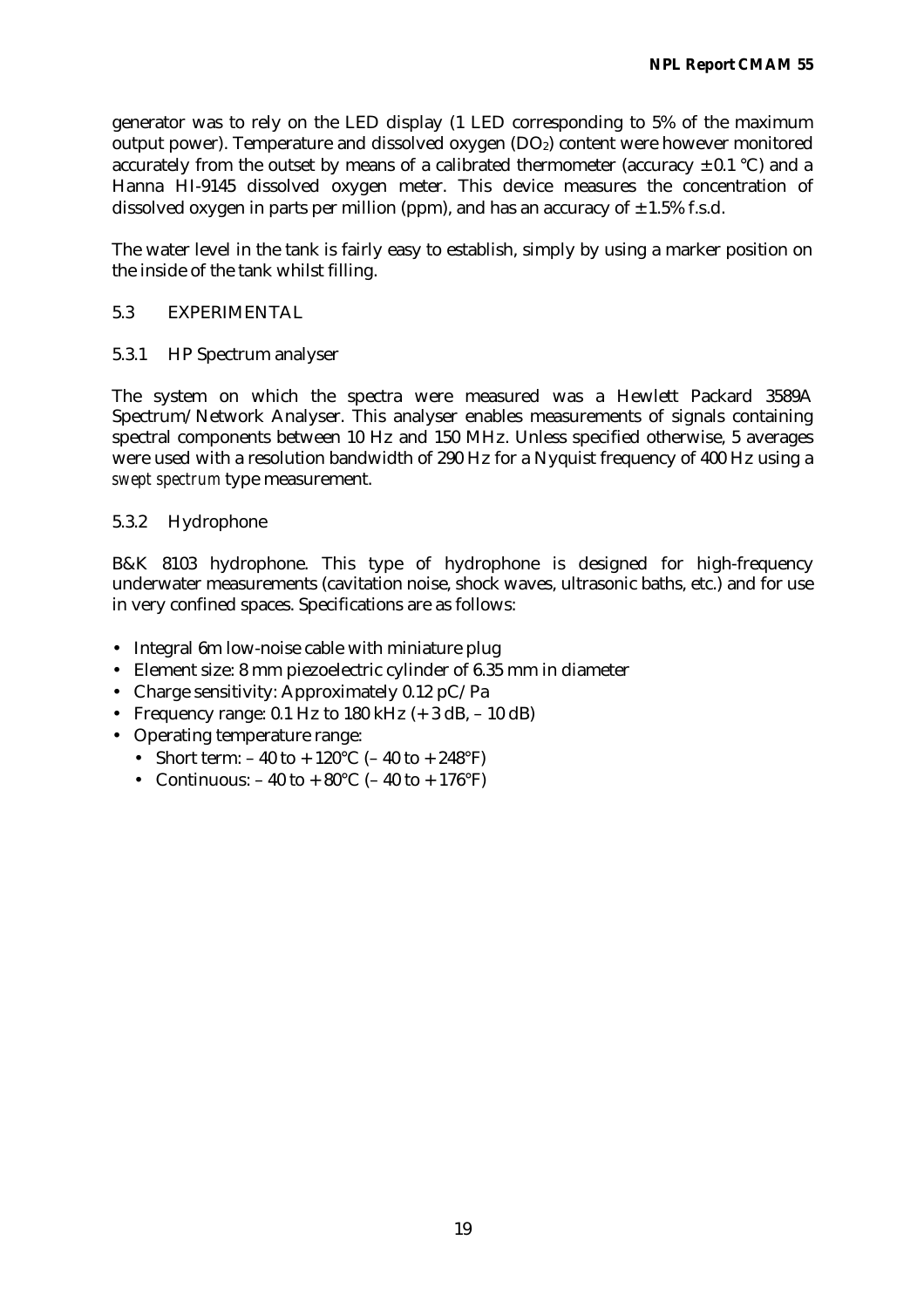### 5.3.3 Experimental protocol

Temperature was monitored every other measurement and the dissolved oxygen content every 4 measurements. Typically, after being degassed, the water will have a dissolved oxygen content of about 3.8 ppm and a temperature of 20°C at the beginning of a run. Due to the high power ultrasonic field in the cleaning bath, the temperature can sometimes increase by 8°C in just one hour, also causing an increase in the dissolved oxygen content of about 2 ppm. As mentioned in Section 2.3.3, this will affect cavitation activity, hence the need to change the water at regular intervals to ensure reproducible conditions. It was agreed that the temperature was not to exceed 28°C and the dissolved oxygen content not to exceed 6 ppm. Tests have revealed that the spectral content of acquired signals is not considerably affected by variations of these quantities within these ranges. By the end of each set of measurements (i.e. for 17 acquisitions, each corresponding to a single power setting), the above-mentioned limits are usually just met and it is necessary to change the water. Note that the higher the power setting, the quicker the rise in water temperature and DO<sub>2</sub> content.

## 5.4 MEASUREMENTS AT CENTRE OF TANK

### 5.4.1 Data acquisition with a B&K 8103 hydrophone

Four independent sets of measurements were carried out in which the acoustic signal determined at the centre of the tank was measured with a B&K 8103 hydrophone. Measurements were carried out for output electrical powers ranging between 20% and 100% of the maximum output electrical power from the signal generator in steps of 5%. Selected plots are shown in Figures 5.2-5.4.



**Figure 5.2:** Hydrophone spectra at centre of tank for 4 sets of measurements. 40% of maximum output electrical power from generator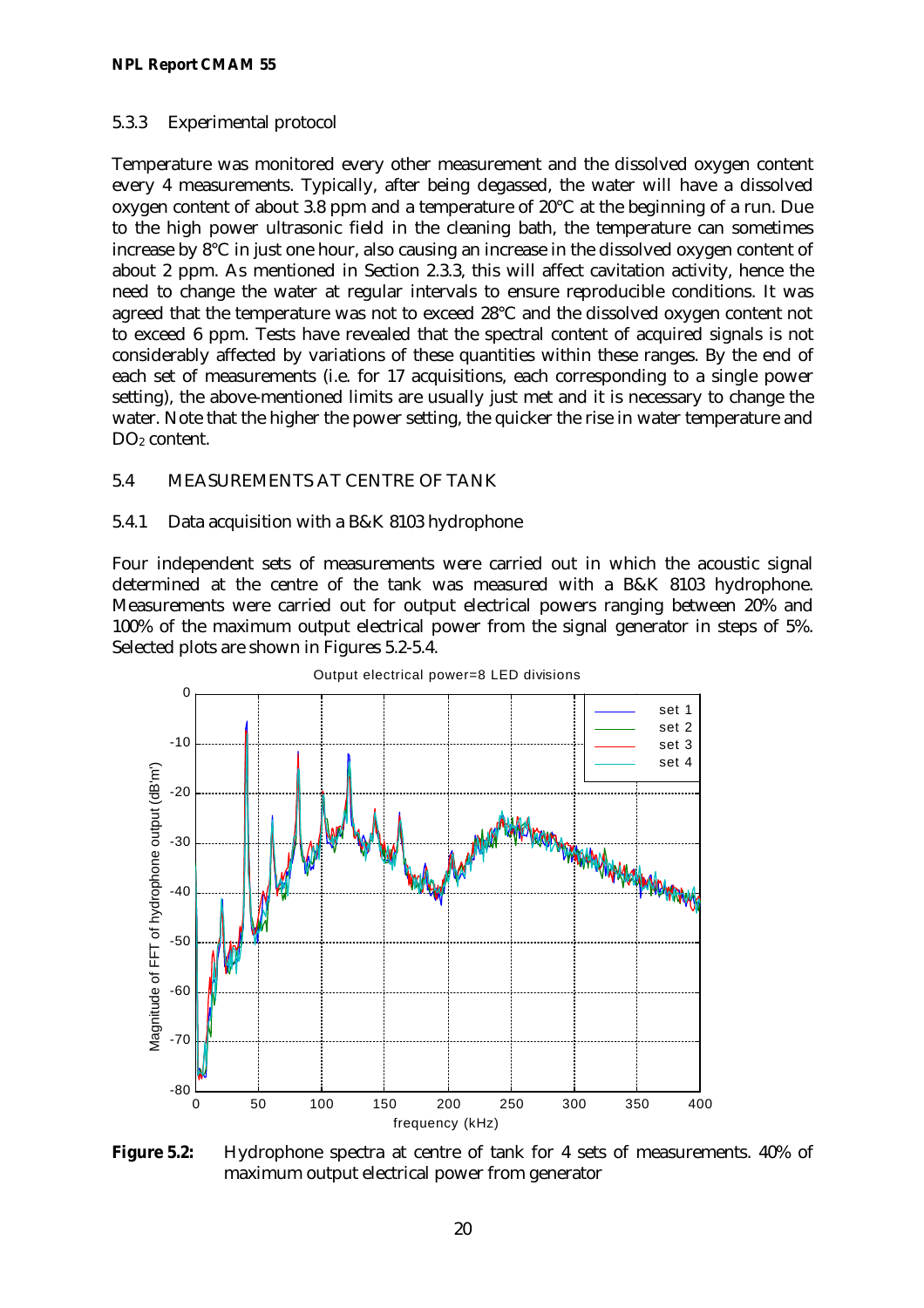

**Figure 5.3:** Hydrophone spectra at centre of tank for 4 sets of measurements. 75% of maximum output electrical power from generator



**Figure 5.4:** Hydrophone spectra at centre of tank for 4 sets of measurements. 100% of maximum output electrical power from generator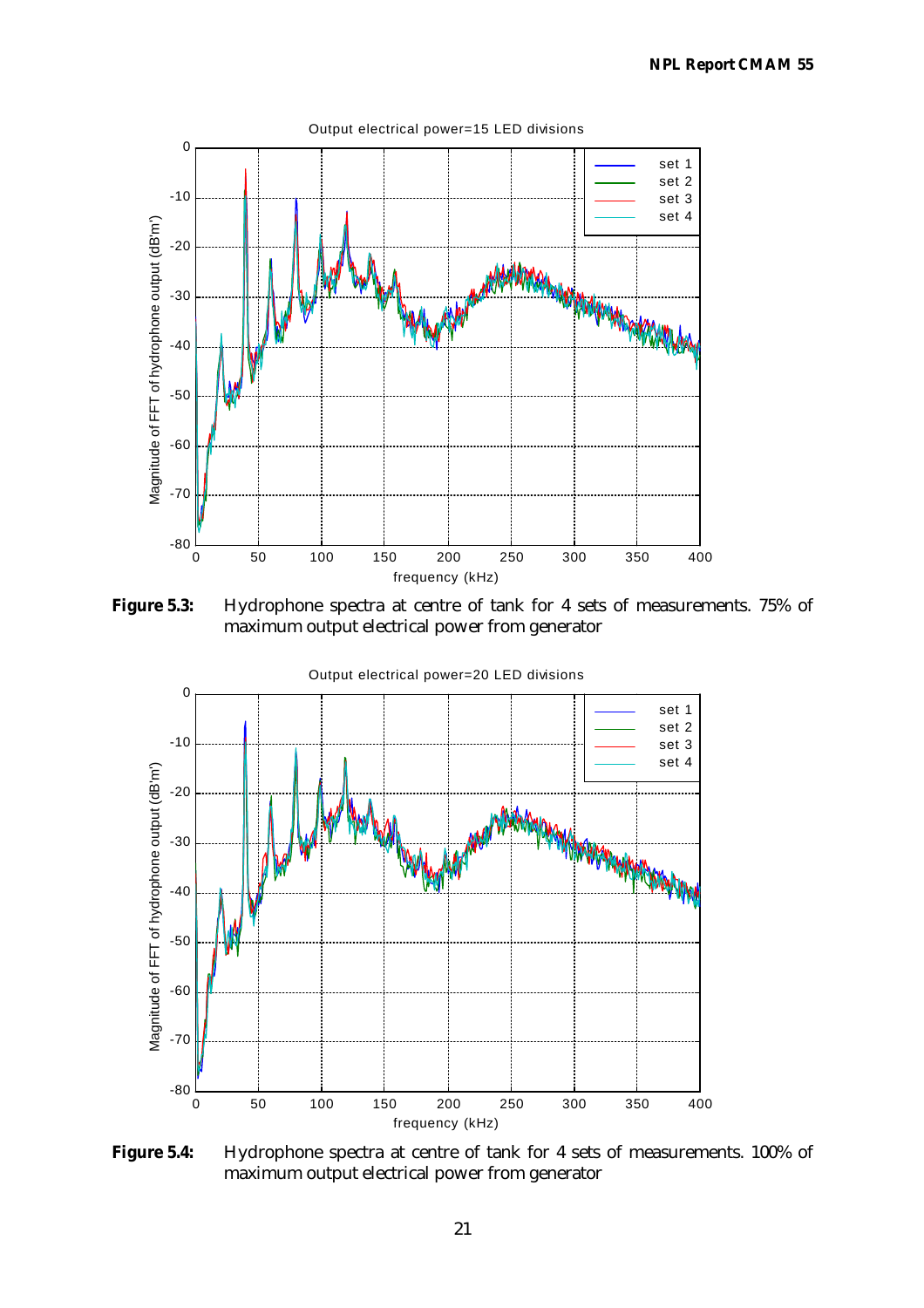Figures 5.2-5.4 show that the received acoustic signal consists essentially of a broad-band noise envelope upon which harmonics of the fundamental drive frequency are superimposed. This confirms what has been mentioned in Section 5.1. The fundamental is at around 40 kHz, as expected. The first 4 to 5 harmonics are clearly visible. The presence of a subharmonic, occurring at half the frequency of the fundamental (20 kHz), together with ultraharmonics, which appear at integer multiples of the subharmonic, shows that the timedomain pressure signal has reached the point of the first bifurcation (period doubling) (26). As the electrical output power to the transducers is increased, it appears that some acoustic energy is transferred to the subharmonic, which is expected (see Section 2.3.3).

Note that the background levels do not appear to increase significantly when the output electrical power from the generator is greater than approximately 65% of the maximum output power (see Figure 5.5). This suggests that the system reaches a point where it is saturated and hence no longer behaves linearly.



**Figure 5.5:** Hydrophone spectra at centre of tank for first set of measurements. 20%, 45%, 65%, 85% and 100% of maximum output electrical power from generator

The discussions in Section 5.1 suggests that the noise envelope is directly linked to bubble activity, whereas the harmonics are the result of both bubble activity and also acoustic signals produced by the transducers as a result of the square wave excitation of the bath. A simple test in which the hydrophone was placed outside the cleaning tank showed that only background noise was acquired when the ultrasound generator was on. This demonstrates that contributions from electrical pick-up are negligible. The subharmonics and ultraharmonics are more likely to be linked exclusively to bubble activity. In Figures 5.2 to 5.5, there is clearly some significant structure superimposed on the background noise. This is due largely to the response of the hydrophone (see Section 5.4.2.1).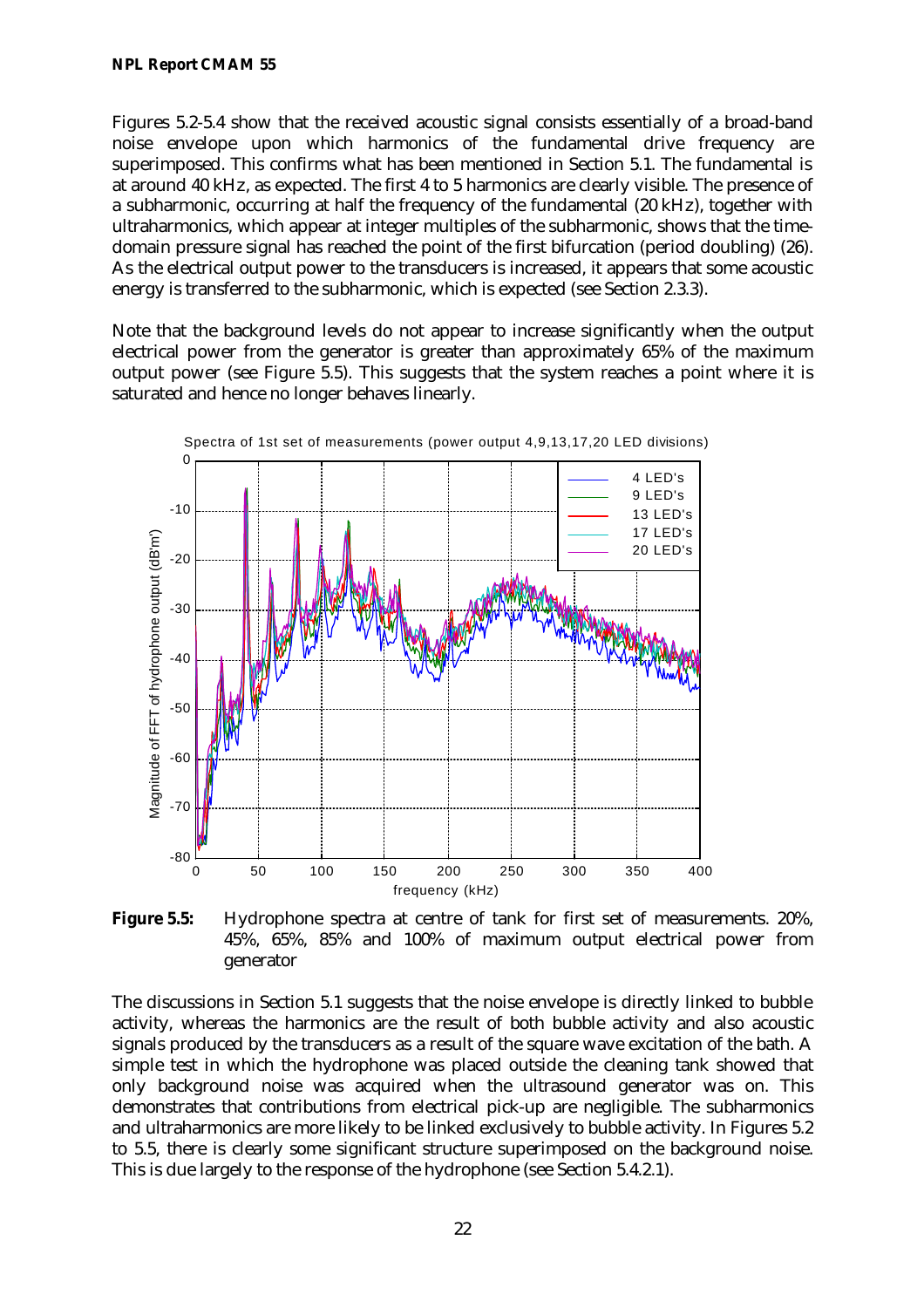There is some variation in the magnitude of the harmonics from one set of measurements to the next. Also, there are some small variations in the frequency value of the fundamental and harmonics for different runs. The variation in the frequencies of the harmonics is likely to be due to fluctuations which originate from the signal generator. It is likely that the number of bubble events will contribute to variations in harmonic amplitudes. It is however encouraging that there is little variation in the background levels from one run to the next at a given power setting. This perhaps tentatively suggests that the number of bubble events is relatively large and that a small variation in this number does not cause much change in the background level, hence indicating that the source of the water is reproducible. The amplitude modulation of the drive signal produced by the signal generator will further contribute to variations in the fundamental and harmonics in the spectra.

Generally, it is difficult to assess the overall results in terms of the magnitude of the harmonics and sub/ultra-harmonics: frequency resolution problems may further enhance the variation in amplitude and frequency. Further, it has been reported in the literature that acoustic signals of this type often originate from non-inertial cavitation activity, whereas the increase in the noise envelope has been suggested to originate from increases in inertial cavitation (32). As a cavitation monitoring means, it may be more appropriate to use the broadband noise envelope.

### 5.4.2 Signal processing

Once acquired, the spectra were processed in MATLAB. First, the spectra were corrected for the hydrophone response, which was obtained via a calibration. As the frequencies at which the calibration was performed did not all correspond to the frequencies of the points in the spectra, interpolation and extrapolation techniques had to be used. The corrected spectra are then squared and smoothed, and the peaks corresponding to the harmonics, subharmonics and ultraharmonics are removed. The energy contained in the 0-400 kHz frequency range of the spectrum is then derived by integrating the data between these frequencies.

### 5.4.2.1 Correction for hydrophone response

The spectra shown in Figures 5.2 to 5.5 were given in dBm units. They may be converted into volts through use of the following equation:

$$
V = 10^{\frac{L}{20}} \sqrt{0.05}
$$

where *V* is the voltage in volts and *L* is the output level from the spectrum analyser in dBm.

In Section 5.1, it was mentioned that there was some structure superimposed on the acquired voltage spectra resulting from the response of the hydrophone. The pressure spectrum may be obtained by dividing the voltage Fourier transform by the response of the hydrophone at each frequency. A fine-frequency free-field calibration for the latter has been produced between 10 kHz and 1 MHz at the following frequency steps: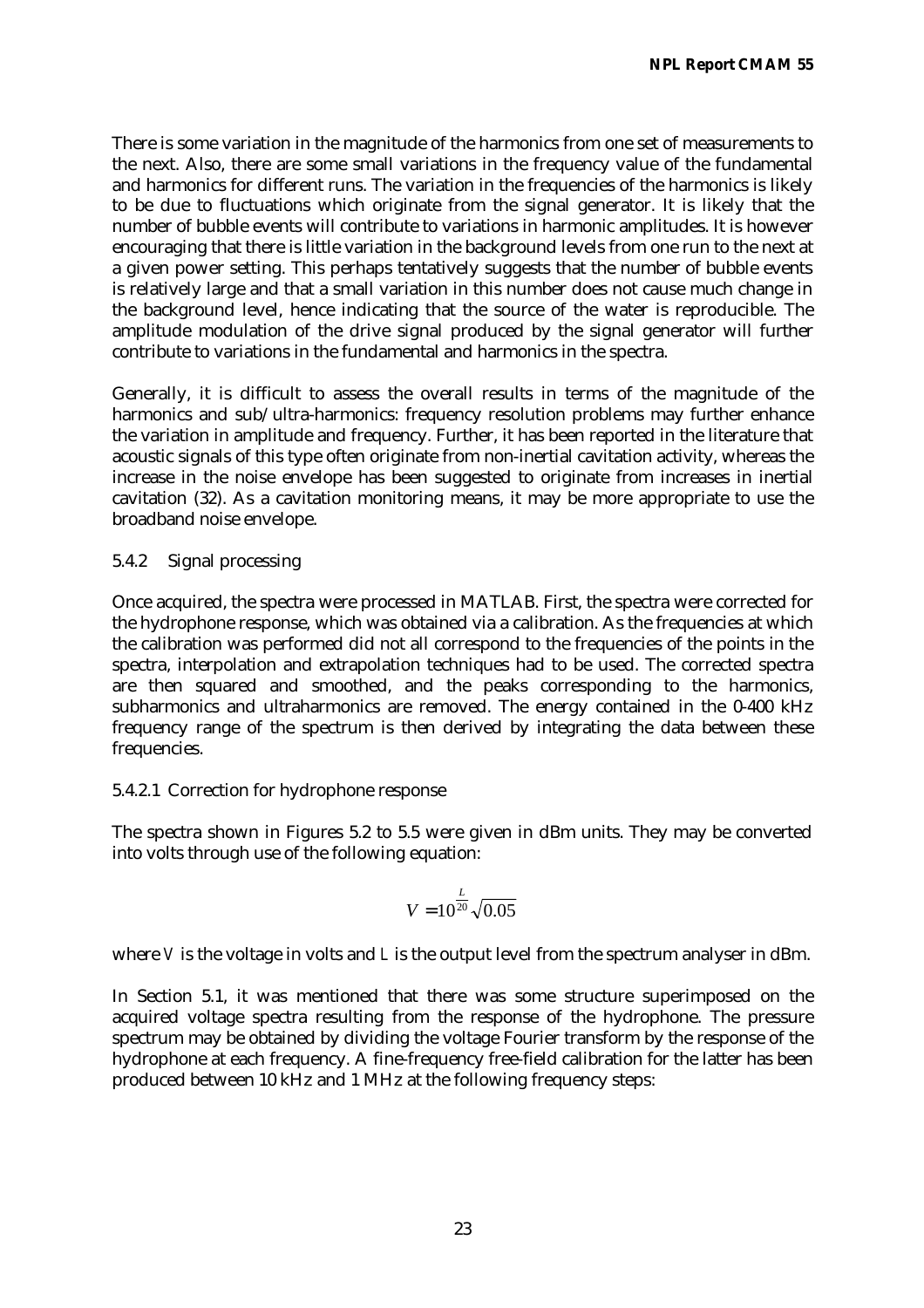- 1 kHz between 10 and 200 kHz;
- 2 kHz between 200 kHz and 300 kHz;
- 5 kHz between 300 kHz and 500 kHz;
- 10 kHz between 500 kHz and 1 MHz.

Only the magnitude data is available, which unfortunately makes it impossible to obtain the true acoustic waveform by means of an inverse Fourier transform. However, the spectrum may be corrected for, and the magnitude of the FFT of the acoustic signal in Pa Hz-1 obtained. A cubic spline polynomial interpolation routine was used to estimate the magnitude of the response of the hydrophone between 10 and 400 kHz in steps of 1 Hz, i.e. at the frequencies of the acquired spectrum (Figure 5.6). The data between 0 and 10 kHz was extrapolated in the same way.



**Figure 5.6:** Hydrophone response obtained from fine-frequency calibration data.

The interpolated response exhibits 2 resonances, one around 120 kHz and another around 280 kHz. From the measured spectra shown in Figures 5.2 to 5.4, it can be seen that, although the first resonance seems to have been correctly represented, the other differs by about 30 kHz. A possible explanation is that the resonance frequencies of this particular hydrophone have a tendency to shift with a variation in temperature: the fine frequency calibration was produced between 18.4°C and 18.9°C whereas the measurements were done at temperatures between 20°C and 28°C. However, the measured spectra do not show such a radical shift throughout the course of the measurements and it appears that only the higher resonance is affected by this shift. It is likely that the conditions under which the hydrophone is operated differ significantly from those during the calibration and this is likely to have an effect on the way the hydrophone responds. In the cleaning tank, the conditions approach those of a diffuse field, and the hydrophone will receive sound from all angles of incidence. From the specifications of the B&K 8103 hydrophone (see Section 5.3.2),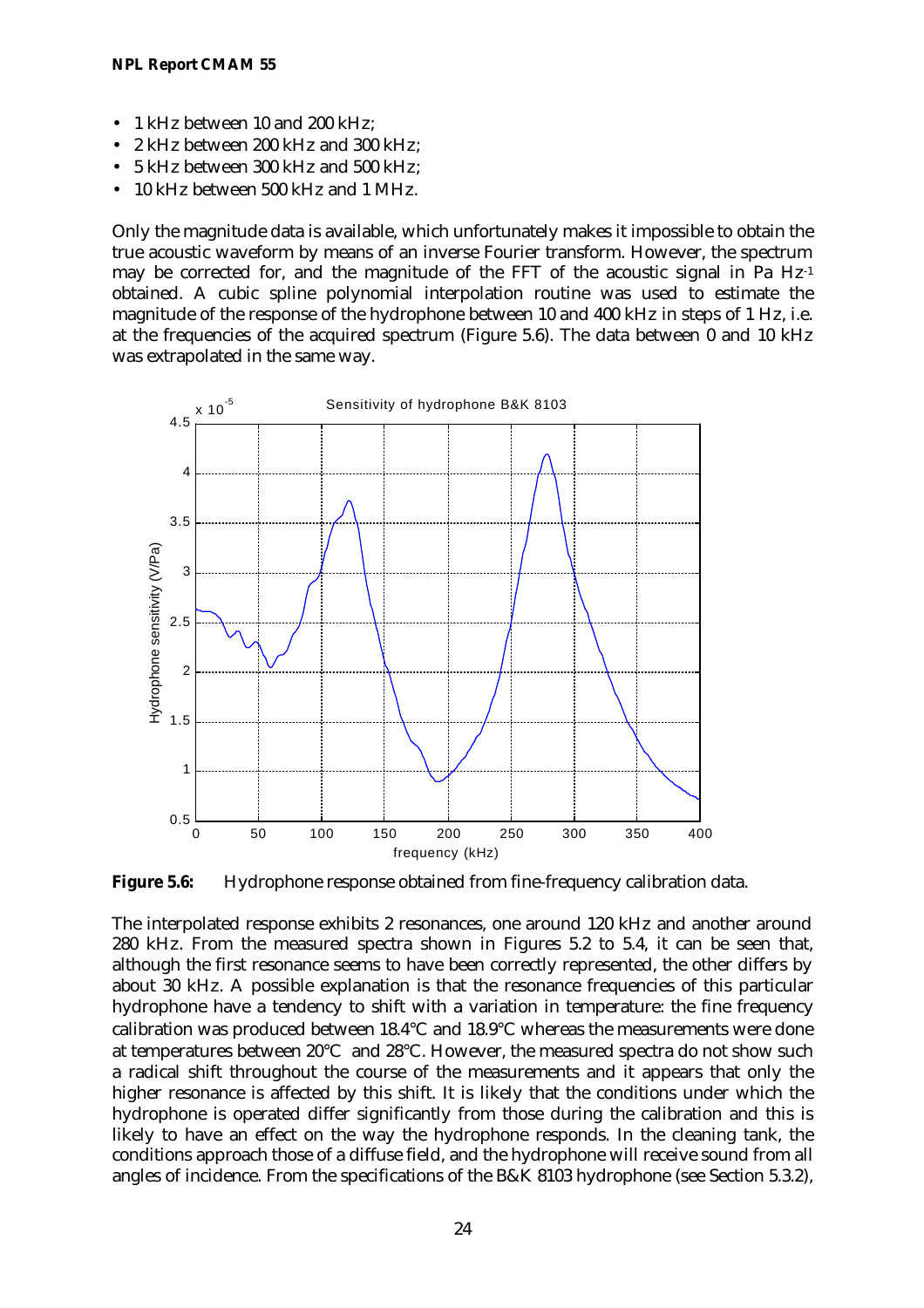it is known that the latter will not behave as an omnidirectional receiver at all frequencies. The response of the hydrophone is a function of frequency and angle of incidence and the net output voltage of the hydrophone at a given frequency will differ from that obtained in a free-field situation (i.e. the environment in which the hydrophone was calibrated). At this stage, it is difficult to provide a quantitative explanation of this effect and more investigation is needed.

The spectra that would result from the deconvolved voltage waveforms can then be obtained by dividing the measured voltage spectra by the magnitude of the hydrophone response at each frequency (see Figures 5.7 to 5.9).



Output electrical power=8 LED divisions

**Figure 5.7:** Spectra adjusted for hydrophone response at centre of tank for 4 sets of measurements; 40% of maximum output electrical power from generator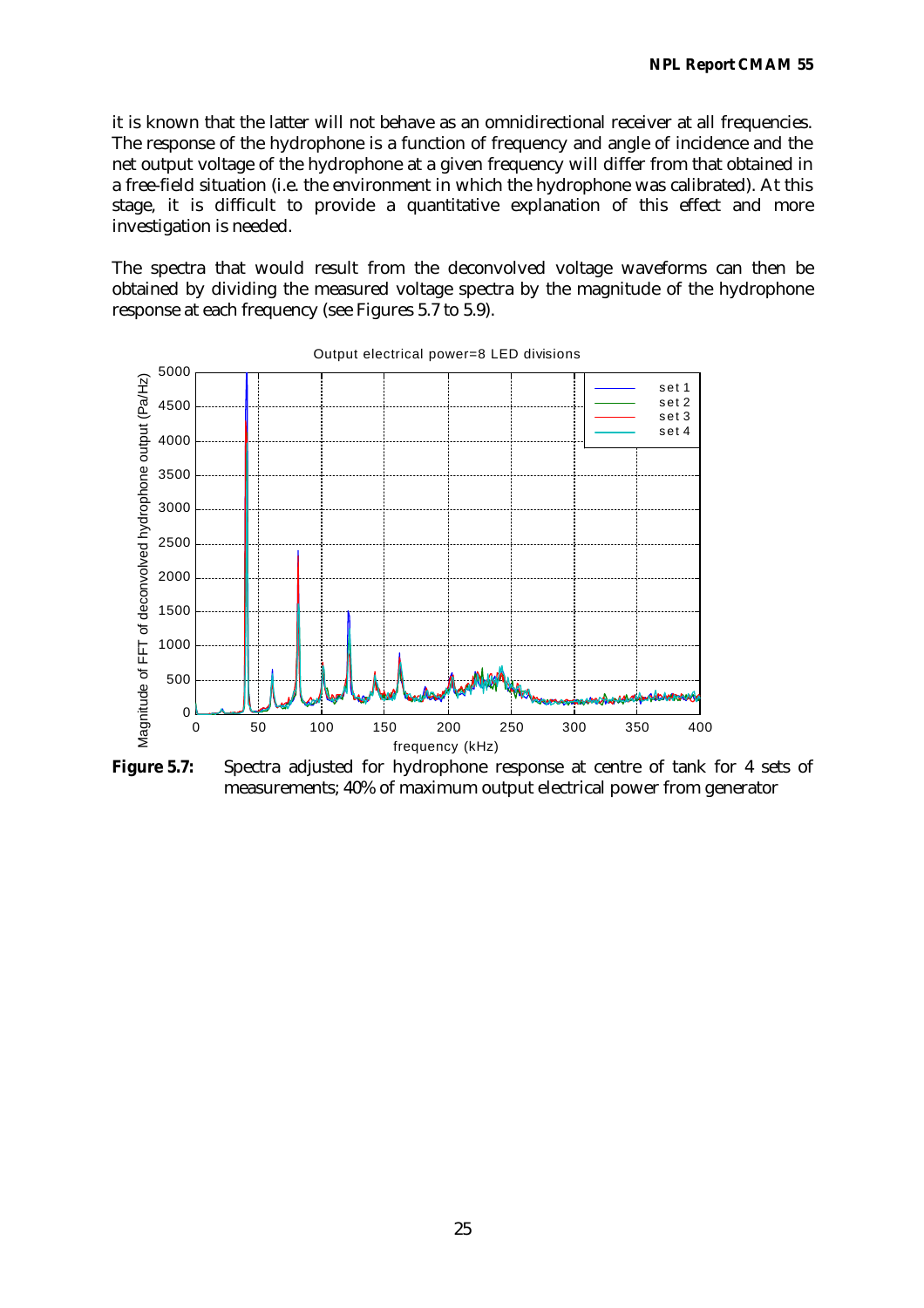

**Figure 5.8:** Spectra adjusted for hydrophone response at centre of tank for 4 sets of measurements; 75% of maximum output electrical power from generator



**Figure 5.9:** Spectra adjusted for hydrophone response at centre of tank for 4 sets of measurements; 100% of maximum output electrical power from generator

In the spectra adjusted for the hydrophone response, there still appears to be some of the hydrophone response present in the noise envelope. Due to the arguments brought forward earlier in this section, this is expected.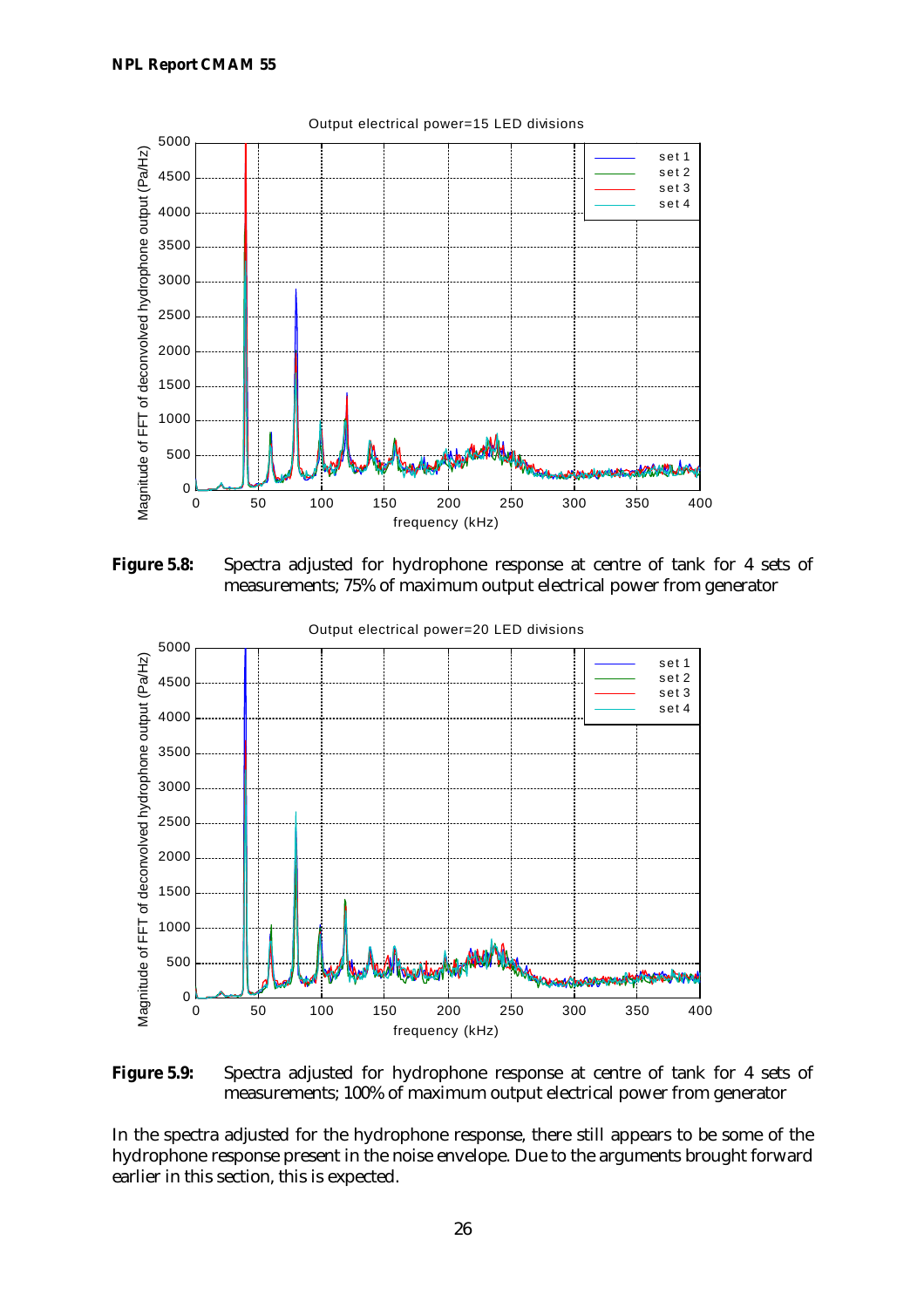#### 5.4.2.2 Estimation of the energy contained in the spectral envelope

In order to assess the reproducibility of the measurements, the acoustic energy *E* contained in the 0-400 kHz frequency band has been considered. This quantity is given by:

$$
E=\int_{f_1}^{f_2}\left|{\digamma\ \left[p(t)\right]}\right|^2\,df
$$

where  $f_1$  and  $f_2$  are respectively 0 and 400 kHz in this case and  $p(t)$  is the time domain pressure. *F* denotes the Fourier transform. Although this quantity does not have energy units, it is the standard way to evaluate the energy contained in a spectrum in signal processing. In order to evaluate the total energy, the limits of the integral in the above equation would have to be taken between -∞ and +∞.

Since it is the energy contained in the envelope that is to be determined (i.e. cavitation noise), it is of interest to remove the harmonic peaks. These are mainly thought to be the result of sound pressure produced by the transducers. Note that the collapse of cavitation events as well as stable cavitation events will also contribute to these peaks. As a first attempt, the following method was used. Initially, the spectrum is smoothed out by determining the *b* and *a* coefficients of a digital filter which best fits the squared spectrum in a least squares sense. It was usually found that a filter of order 135 was adequate. Once the magnitude of the frequency response function of this filter is obtained from these coefficients, this will produce a smoothed version of the spectrum. The peaks are then located, and a polynomial interpolation is carried out using the minima between two successive peaks. The area under the obtained plot is then obtained using a trapezoidal integration rule. An example is shown in Figure 5.10. Although this method is not extremely rigorous and does not allow for an inverse Fourier transform to be computed, it is considered to provide a reasonably accurate value when evaluating the energy in the spectrum due to inertial cavitation.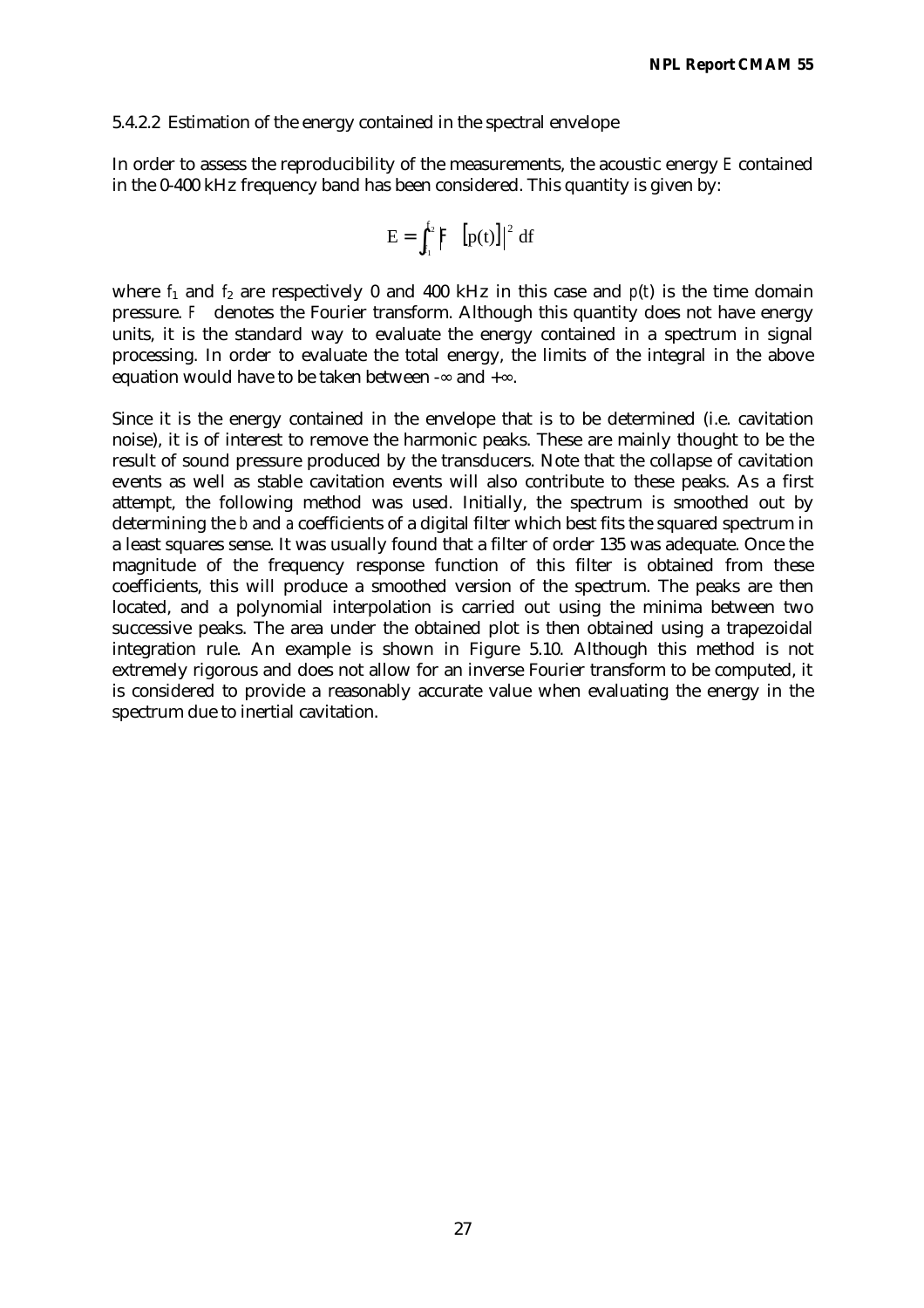

**Figure 5.10:** Squared spectrum, smoothed squared spectrum and estimated envelope. 40% of maximum electrical power output. First set of measurements

Calculations have been carried out for the 4 runs over the 17 power settings. Figure 5.11 shows the values of the integrals in the cases where the peaks have been removed.



**Figure 5.11:** Energy contained in spectral envelope: SD denotes the standard deviation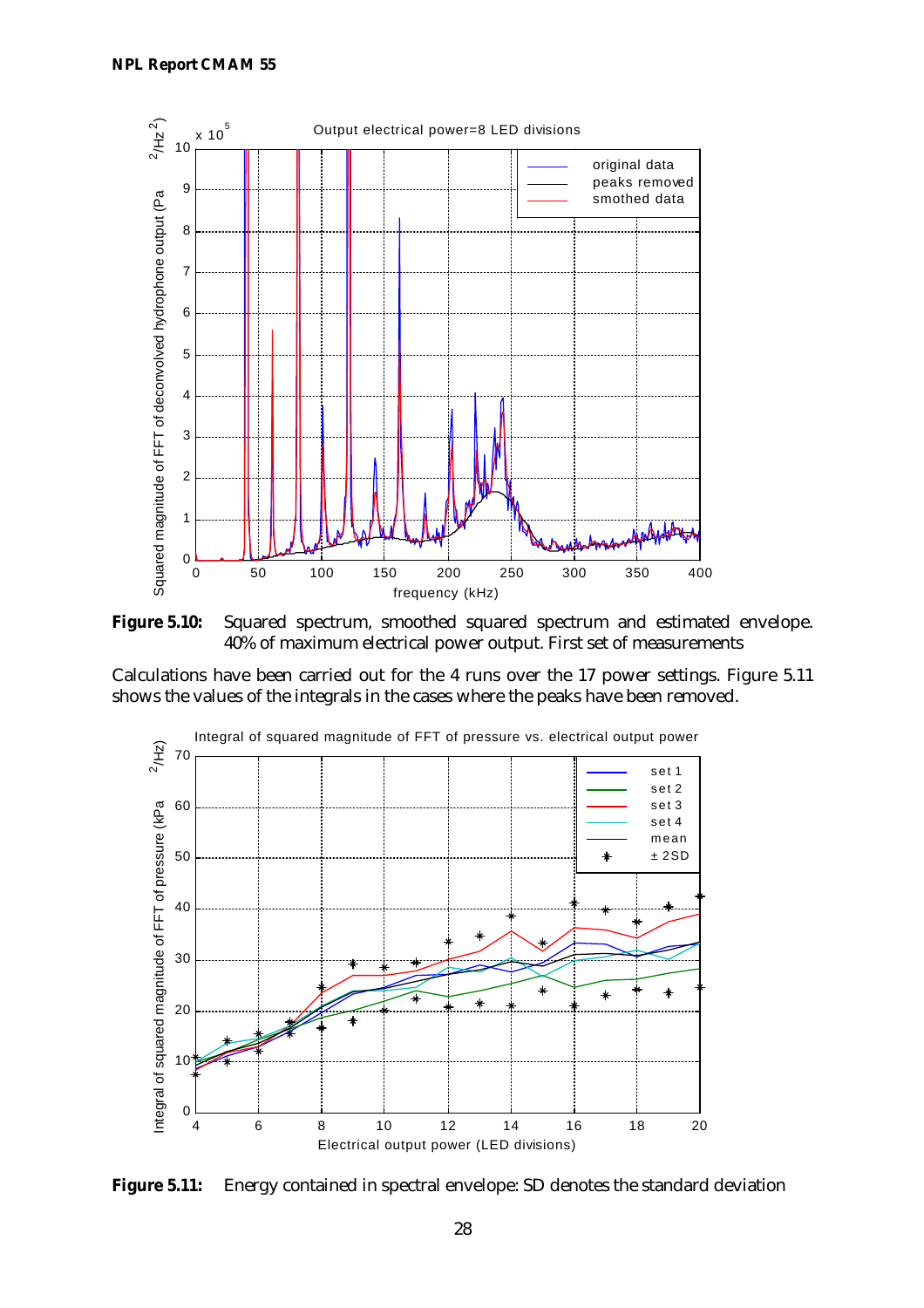It can be seen in Figure 5.11 that the mean increases by a factor of 3.59 between 20% and 100% of the maximum electrical power output. The average value of the mean of in this range is  $2.47 \times 10^7$  Pa<sup>2</sup> Hz<sup>-1</sup>. The increase of the energy of the spectra with power output is at first roughly linear but then tends to flatten out. This may indicate that the system is beginning to saturate and no longer behaves linearly. It may also show that at higher drive levels, more energy is contained at frequencies beyond the upper-limit of the hydrophone bandwidth.

In order to assess the reproducibility of the measurements, a graph obtained by evaluating twice the standard deviation as a percentage of the mean has been plotted and is shown below (see Figure 5.12).



**Figure 5.12:** Reproducibility of measurement of energy contained in pressure spectrum between 0 and 400 kHz

It can be noted that on average, agreement is within  $\pm 21\%$  of the mean value, with larger discrepancies between the 4 sets of measurements at higher power levels.

### 5.5 MEASUREMENTS ALONG THE DEPTH OF THE TANK

Measurements were carried out using B&K 8103 hydrophone submersed at different depths. It was initially placed at the centre of the tank in the *x*-*y* plane, with a *z*-axis coordinate of zero. This position corresponds to the surface of the water. The *z* coordinate was then varied. The orientation of the *z*-axis is chosen so that *z* increases positively with depth. The reference point on the hydrophone is at its centre, along its axis.

FFT's of the hydrophone output voltage have been acquired at power settings corresponding to 20% and 60% of the maximum output power from the signal generator (i.e. 4 and 12 lit LED's). The depth was varied in steps of 9 mm between 0 and 150 mm. This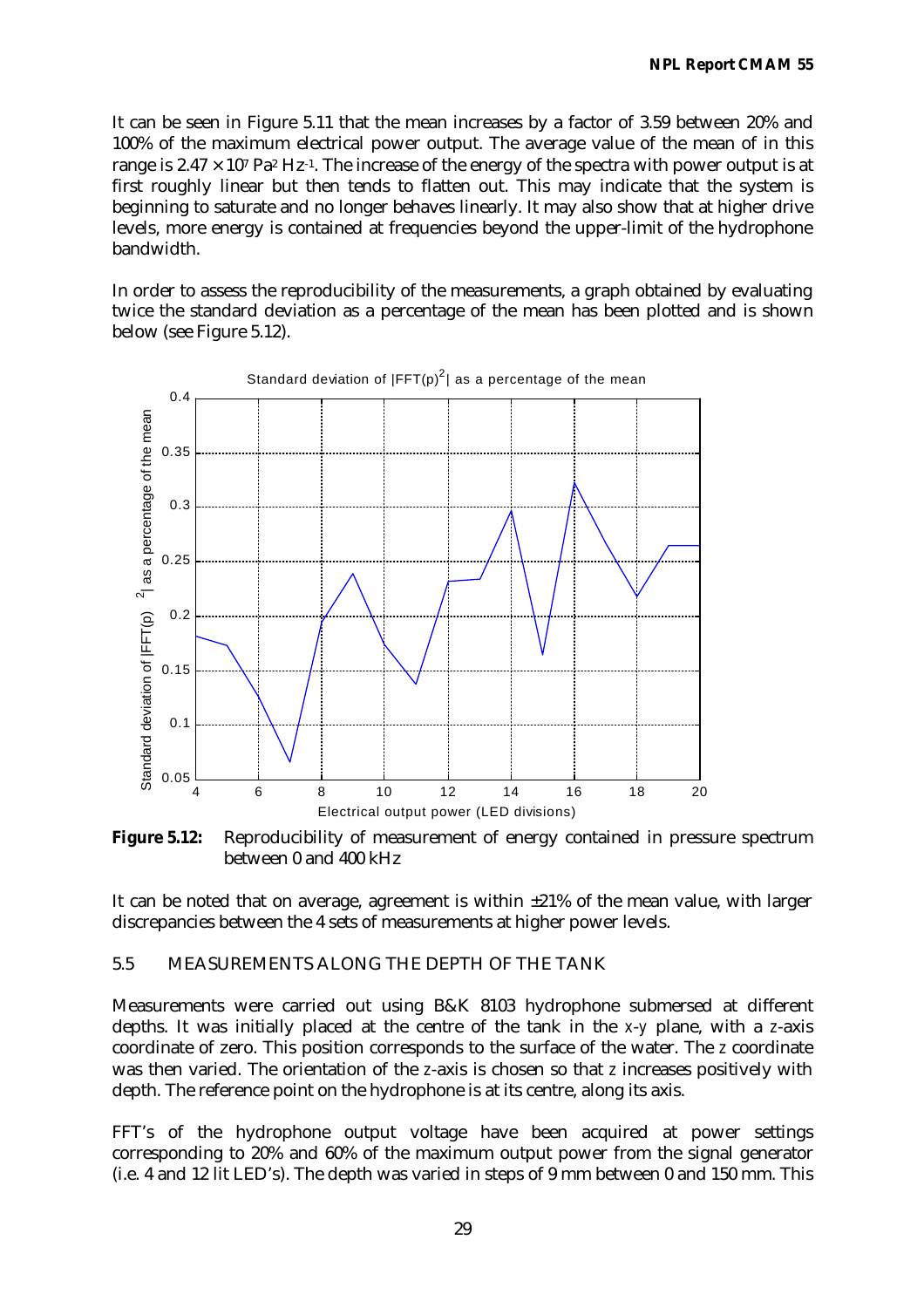distance corresponds to approximately a quarter wavelength in water at 20°C at 40 kHz. In this case, 10 averages were used on the spectrum analyser.

Generally, the observations noted in Section 5.1 apply here. The energy contained in the 0- 400 kHz frequency band was obtained in the same way as previously: the squared spectra were smoothed, the harmonic and sub/ultra-harmonic peaks removed. The integral in Section 5.4.2.2 is then numerically evaluated. Results are shown in Figure 5.13 for both power settings for two independent sets of measurements.



**Figure 5.13:** Energy in spectral envelope as a function of depth, with the cleaning vessel operating at 20% and 60% of maximum output electrical power. Position *z*=0 corresponds to the centre of the hydrophone active element being level with the water surface

Reproducibility is on average within  $\pm 10\%$  of the mean. 10 averages were used when acquiring the spectra with a resolution bandwidth of 290 Hz, which possibly explains why the agreement between runs appears better than for the data in Section 5.1.

In considering other parameters as a function of position, the level of the fundamental can be expected to vary at a given position because slight differences in temperature will lead to variations in the wavelength, hence influencing the positions of pressure maxima and minima along the *z*-axis. In terms of selecting a parameter indicative of cavitation activity, the energy contained in the broadband noise envelope therefore appears to be more robust.

## 5.6 ADDITION OF SURFACTANT

In ultrasonic aqueous cleaning, surfactants are often combined with degassed/deionised water to increase the efficacy of the cleaning process. As mentioned in Section 2.4.3, the addition of surfactants will tend to lower the surface tension of the cleaning liquid.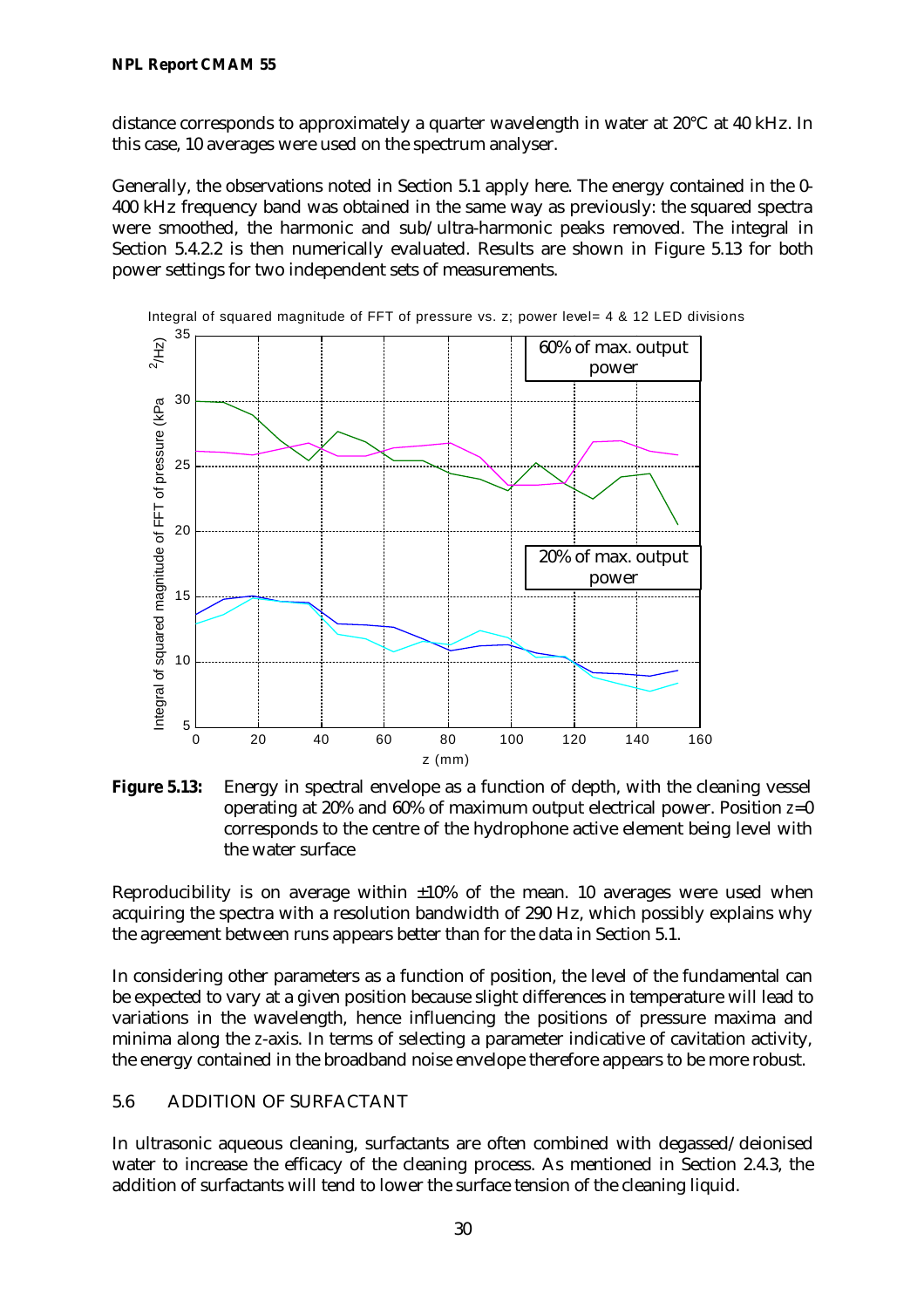Measurements have been carried out to investigate the effect of surfactant on the energy contained in the 0-400 kHz portion of the spectrum. The measurements reported in Section 5.4 were repeated for degassed water adding one teaspoon of Fairy Liquid® to the cleaning bath. Four independent sets were obtained. A graph of the spectra acquired at the centre of the tank adjusted for the hydrophone response for four sets of measurements taken at 40% of the maximum output electrical power from the ultrasonic generator is shown below (see Figures 5.14 and 5.15).



**Figure 5.14:** Spectra adjusted for hydrophone response at centre of tank for 4 sets of measurements in degassed water; 40% of maximum output electrical power from generator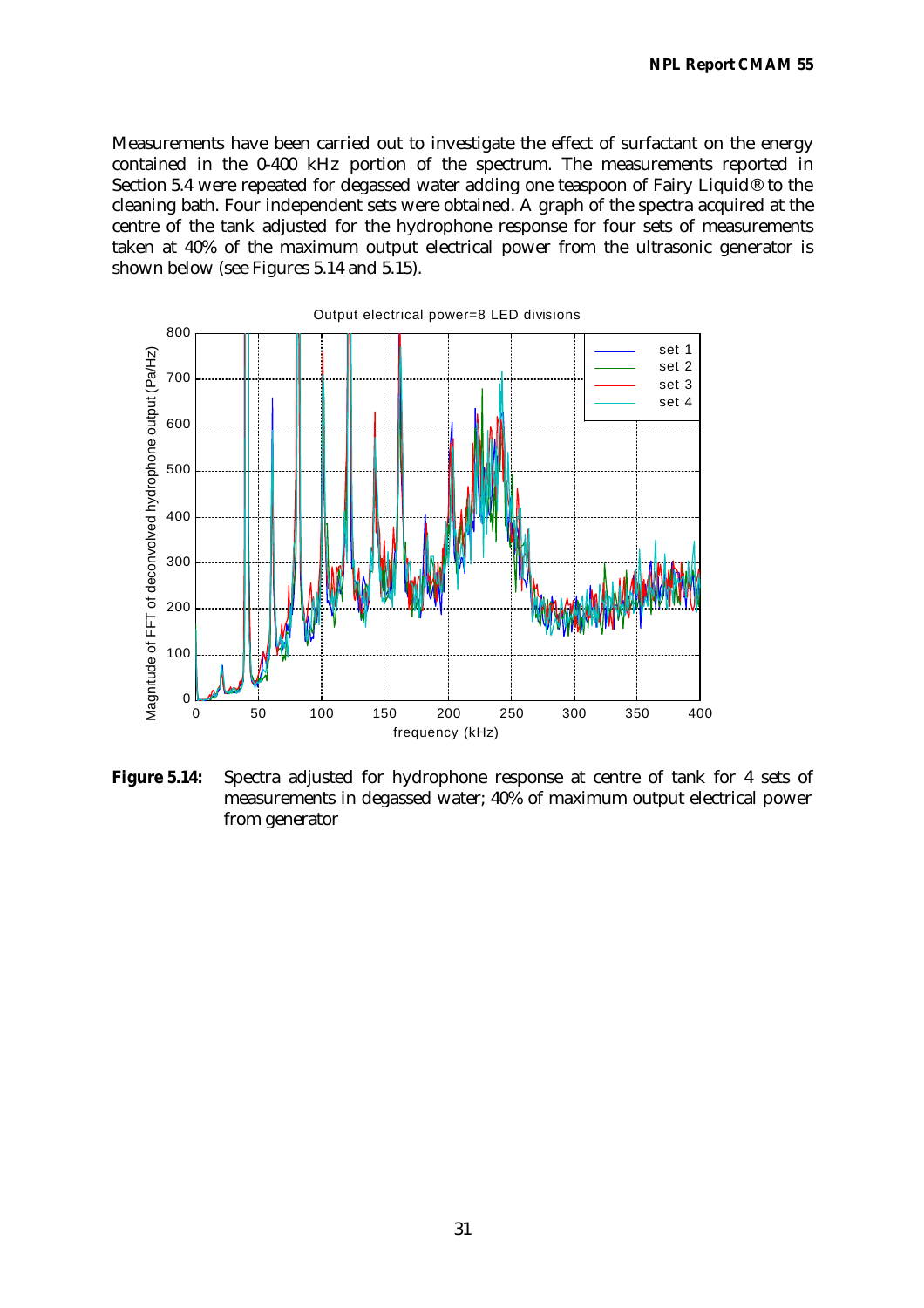

**Figure 5.15:** Spectra adjusted for hydrophone response at centre of tank for 4 sets of measurements in degassed water with surfactant added; 40% of maximum output electrical power from generator

The hydrophone spectra generally have a similar appearance to those acquired without surfactant, although their overall level is slightly lower. This will be quantified when comparing the energies in the spectra acquired with and without surfactant. This coincides with the findings in the literature review: as a result of adding surfactant, the lower surface tension of the medium allows bubbles to grow to a larger radius, hence resulting in a less violent form of cavitation (see Section 2.4.5).

The energy contained in the envelope of the spectra adjusted for the hydrophone response once the peaks have been removed is then computed as a function of drive level and a graph analogous to that in Figure 5.11 is obtained, Figure 5.16.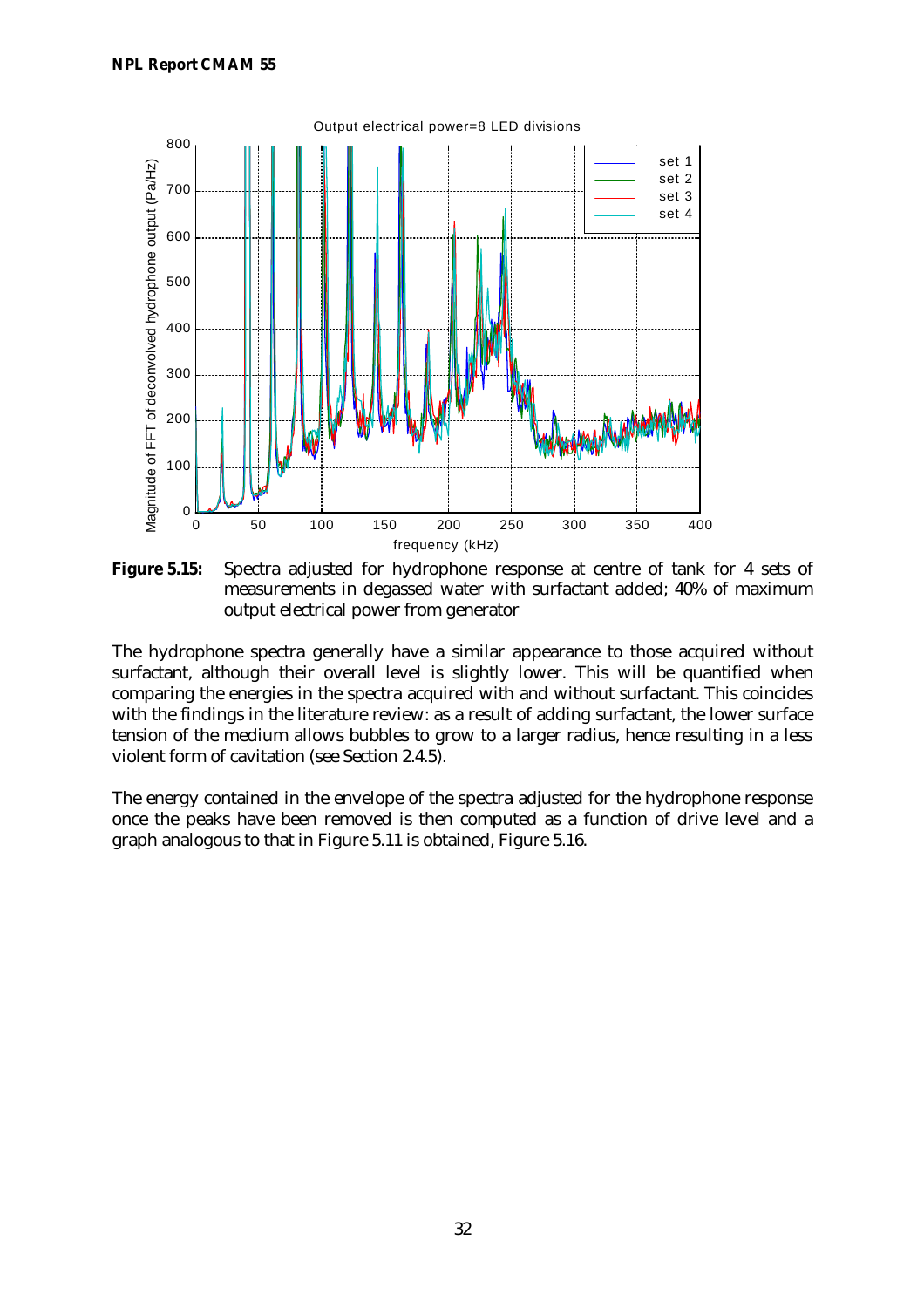

**Figure 5.16:** Energy contained in envelope of spectra: SD denotes the standard deviation

It appears that the variation in the energy contained in the 0-400 kHz frequency range of the spectrum with drive level exhibits similar characteristics to those in the case where no surfactant was used. The average energy increases by a factor of 2.85 between 20% and 100% of maximum output electrical power. However, as expected from what has been previously mentioned, the overall level of the mean is significantly lower than in Figure 5.11: 1.69 x 10<sup>7</sup> Pa<sup>2</sup> Hz<sup>-1</sup> compared to 2.47 x 10<sup>7</sup> Pa<sup>2</sup> Hz<sup>-1</sup>. The level of reproducibility is shown in terms of twice the standard deviation as a percentage of the mean (Figure 5.17).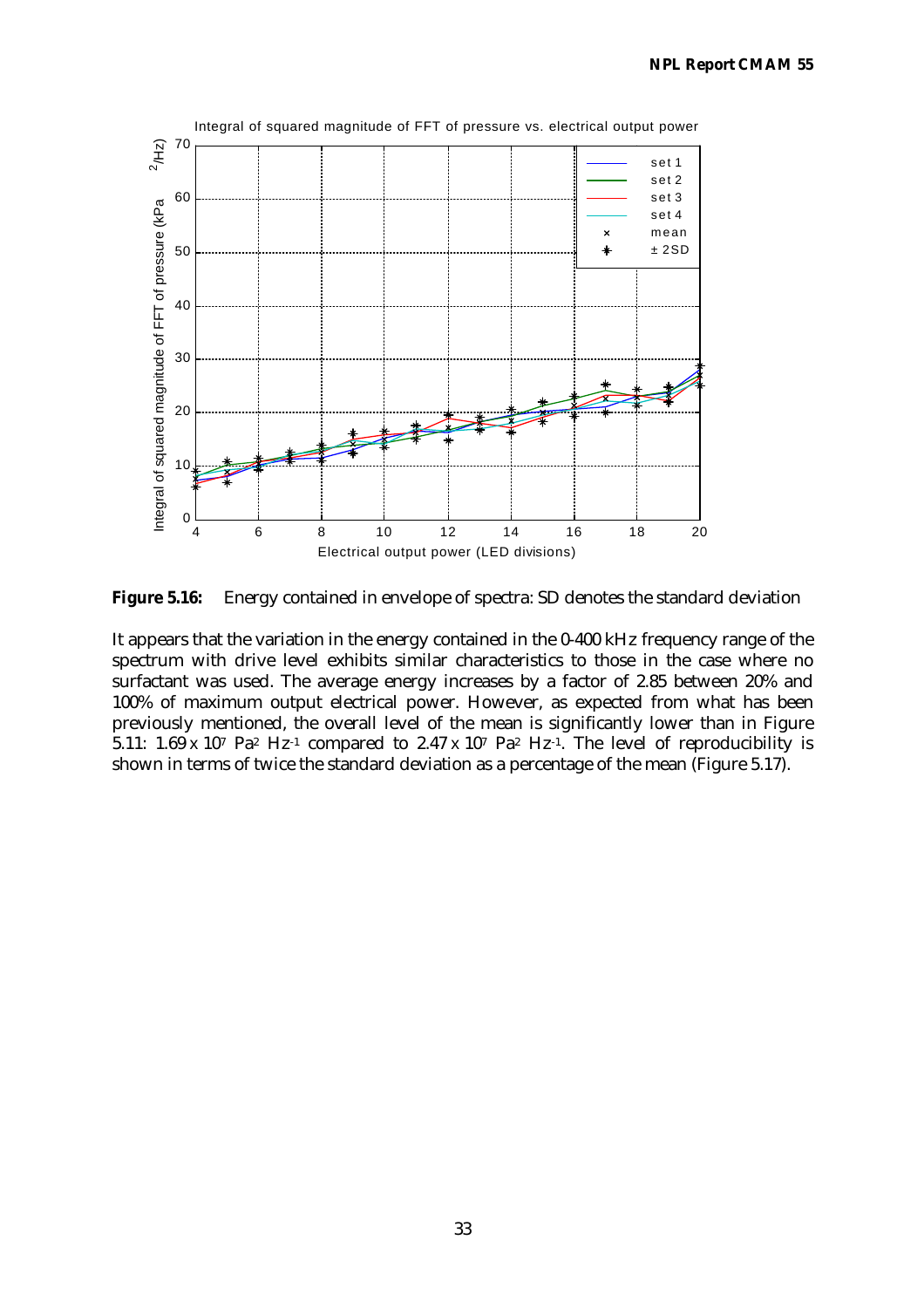

**Figure 5.17:** Reproducibility of measurement of energy contained in pressure spectra between 0 and 400 kHz

In comparing this with Figure 5.12, it appears that the level of reproducibility is considerably improved in the case with surfactant: better than 11% of the mean on average as opposed to 21% in the case where no surfactant was used.

### 5.7 MEASUREMENTS USING THE ITC-6128 HYDROPHONE

From single bubble dynamics calculations, it is known that when a bubble of a given radius is driven beyond a given driving pressure at a frequency of 40 kHz, it may radiate acoustic signals at frequencies beyond 1 MHz. In making these measurements, it was considered of interest to look at such higher frequency ranges, as they are less likely to contain any other acoustic pressure components other than those resulting directly from cavitation. Also, it is known that energy resulting from cavitation activity may be transferred to higher frequency components (24). The B&K 8103 hydrophone is quite limited in terms of its usable frequency range (the manufacturer specifies an upper frequency limit of 180 kHz). In contrast, the ITC-6128 has a broader usable frequency range: 200 kHz to 600 kHz. Although this does not quite encompass the frequency ranges of interest, it may be used above 1 MHz at the expense of a lower signal-to-noise ratio. This hydrophone is designed as a calibration transducer for high sonar frequency acoustic testing and other applications where high frequency measurements are needed. Its specifications are a follows:

- Resonance Frequency: 500kHz
- Usable Frequency Range: 200 kHz to 600 kHz
- Beam Pattern
	- Horizontal: omni  $\pm$  2 dB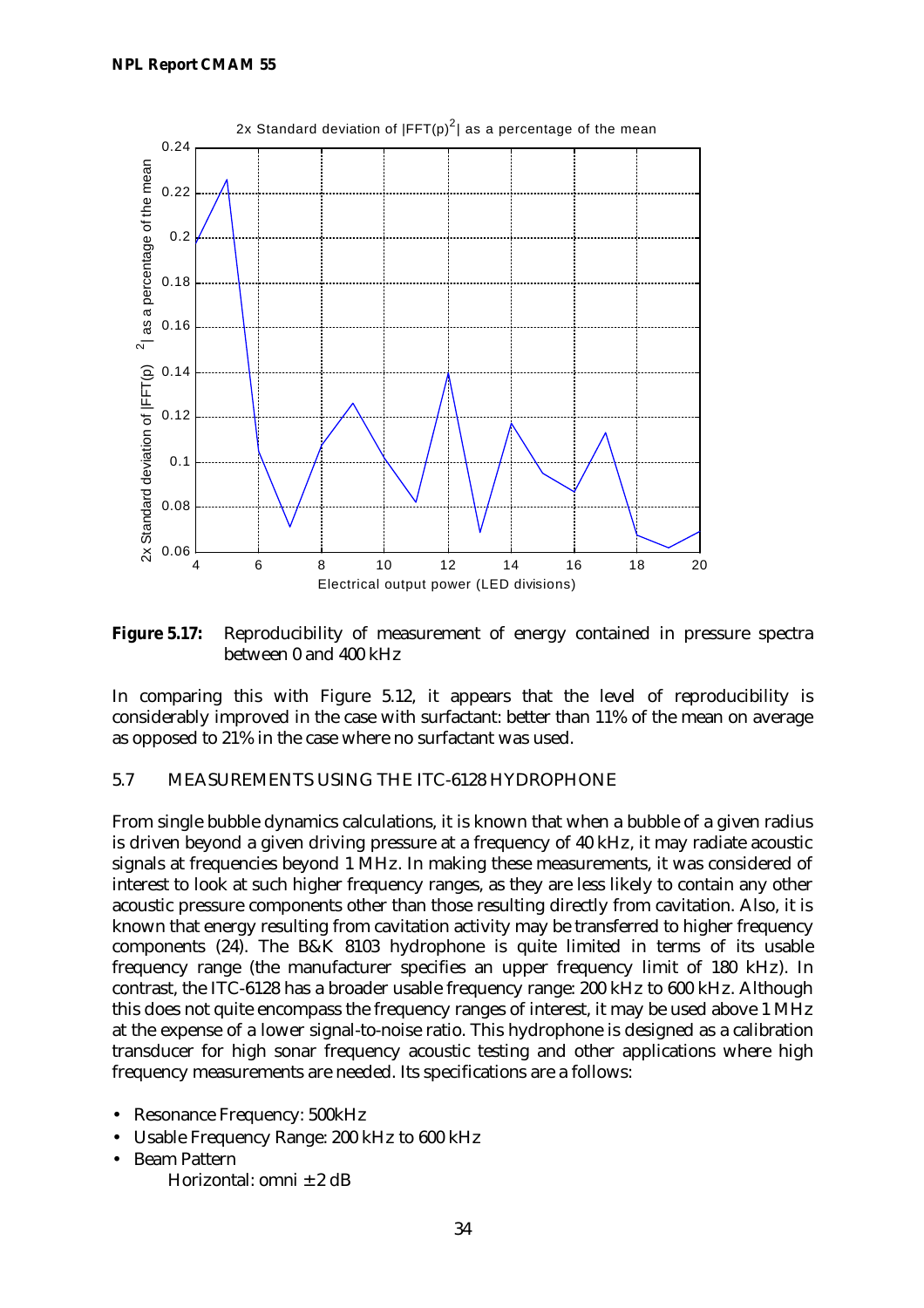Vertical (over 270): 50° @ 40 kHz (toroidal)

A fine frequency free-field calibration between 10 kHz and 1 MHz was carried out for the ITC device (Figure 5.18). The frequency steps are as follows:

- 1 kHz between 10 and 200 kHz;
- 2 kHz between 200 kHz and 300 kHz;
- 5 kHz between 300 kHz and 500 kHz;
- 10 kHz between 500 kHz and 1 MHz.

Temperatures during the calibration varied between 18.4°C and 18.9°C. A cubic spline interpolation routine was used to estimate the data between 0 kHz and 1 MHz so as to obtain 401 equidistant points.



**Figure 5.18:** Hydrophone response obtained from fine-frequency calibration data.

The response exhibits one main resonance around 560 kHz. Note that this differs from the figure quoted by the manufacturer by about 12%.

Three sets of measurements were acquired at the centre of the tank under the same conditions as in Section 5.4. For these measurements, the I/O board was installed in the ultrasound generator, hence enabling a D.C. voltage which is proportional to the electrical output power to be monitored. The drive voltages for which the spectra were acquired are as follows:

0.67 V, 1.2 V, 1.6 V, 1.9 V, 2.34 V, 4.73 V, 6.72 V ,8.84 V and 10.47 V,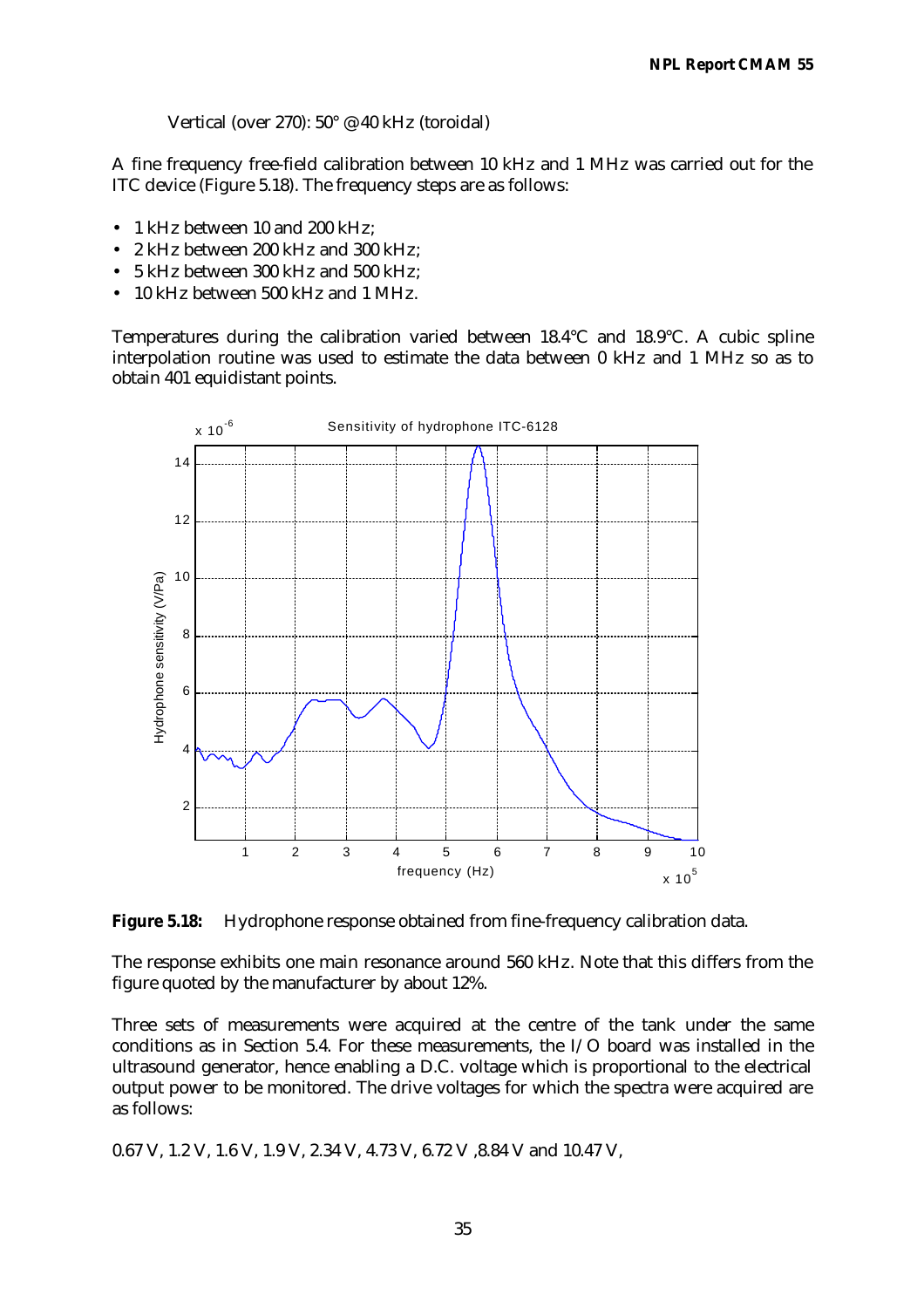#### **NPL Report CMAM 55**



with 10.47 V corresponding to 100% of the maximum output power (see Figure 5.19).

**Figure 5.19:** Equivalence graph between percentage of maximum output electrical power from the ultrasound generator and the DC voltage at the I/O board

Measurements at a drive voltage of 2.34 V are shown below (see Figure 5.20). This corresponds to about 22% of the maximum power output. 10.47 V corresponds to 100%.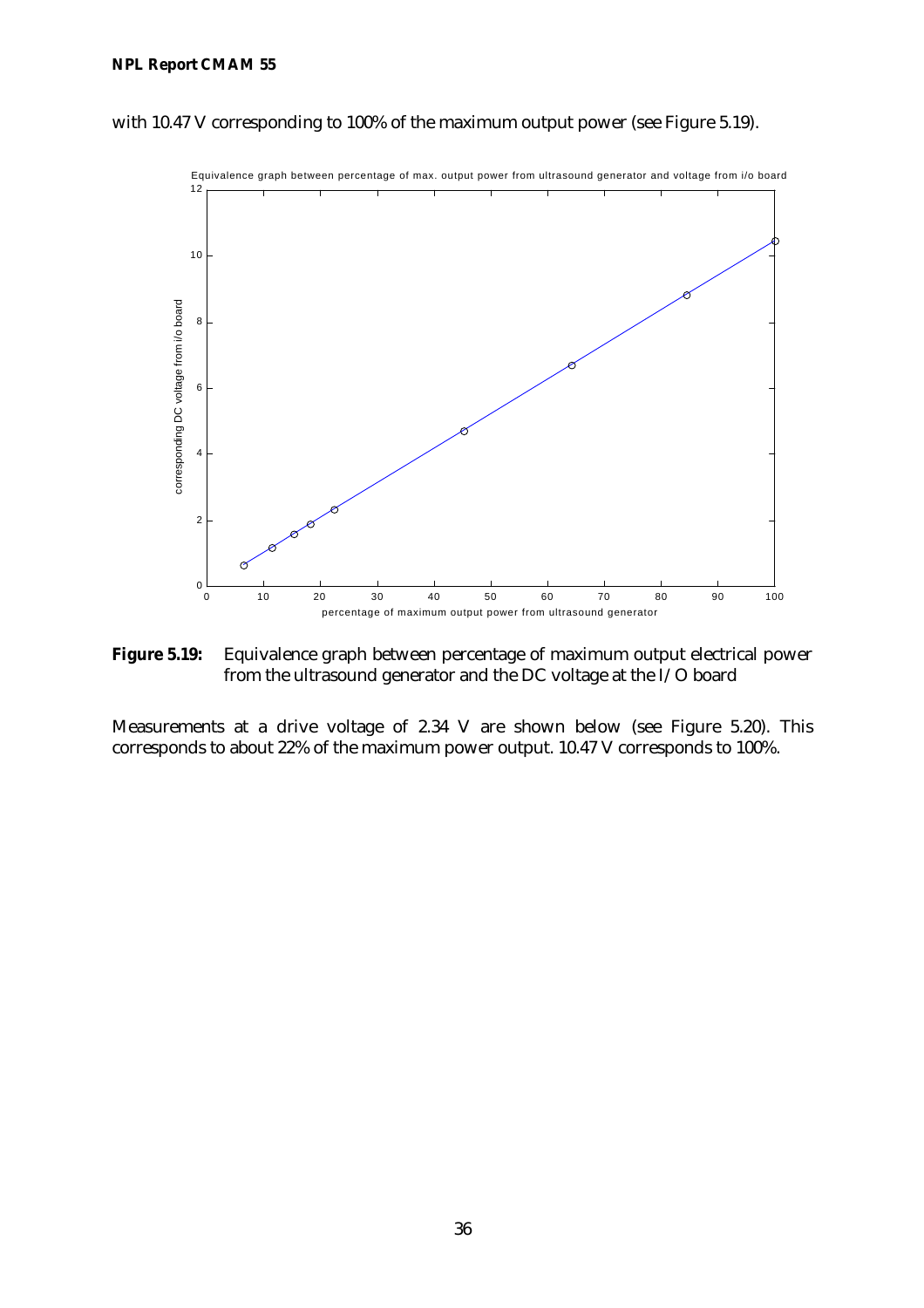

Figure 5.20: Hydrophone spectra at centre of tank for 3 sets of measurements, 2.34 V drive voltage

As in Section 5.2, the response of the hydrophone is clearly visible. It can be seen however that the main resonance as well as other features of the hydrophone sensitivity are somewhat shifted and/or distorted compared to the fine-frequency calibration data. To get a better idea of these effects, the spectra have been adjusted for the hydrophone response (Figure 5.21).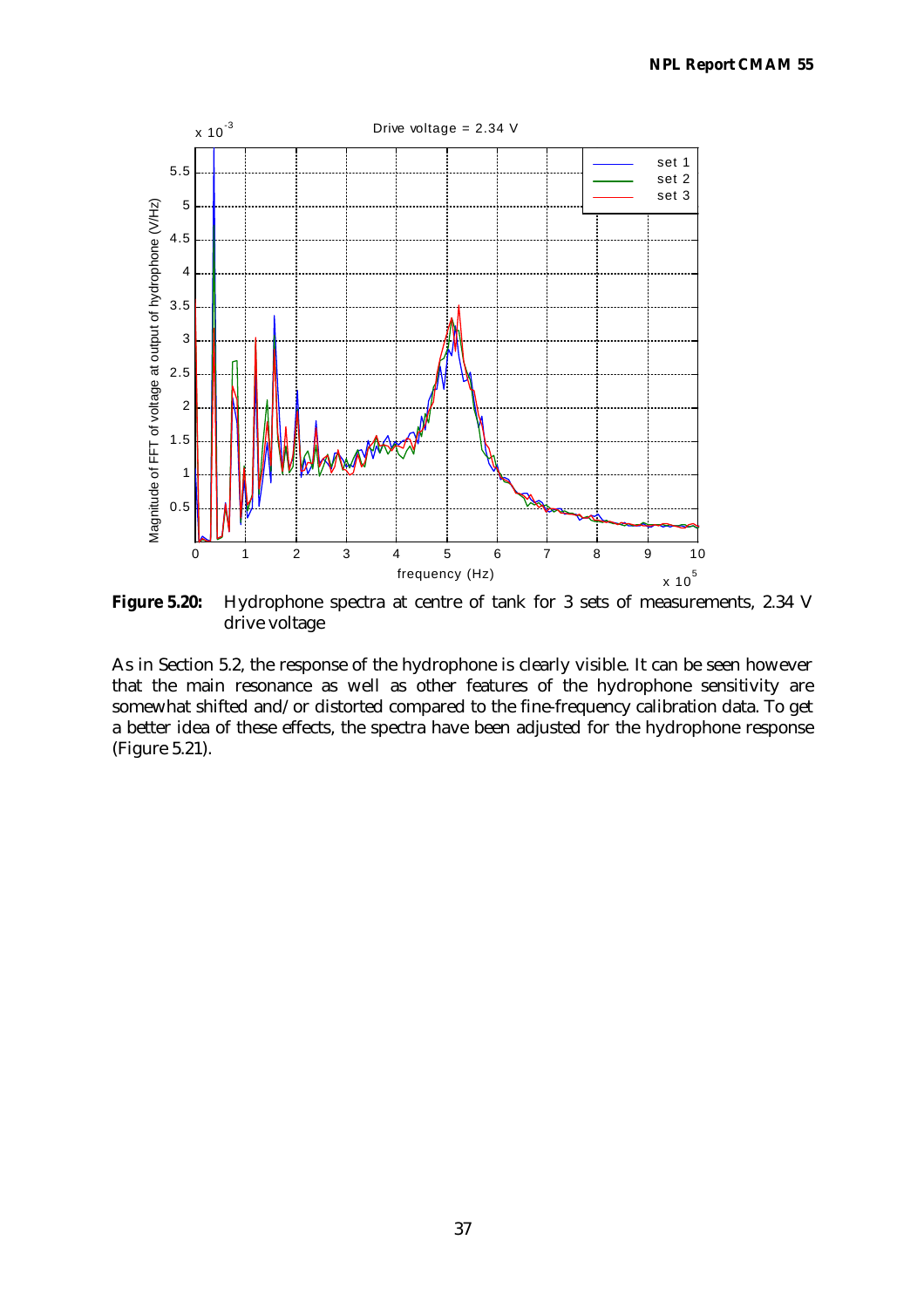

**Figure 5.21:** Spectra adjusted for hydrophone response at centre of tank for 3 sets of measurements, 2.34 V drive voltage

From Figure 5.21, it can be inferred that the response of the hydrophone within the cleaning bath appears to differ quite substantially from that obtained via a free-field calibration. The arguments given in Section 5.4.2.1 in the case of the B&K 8103 hydrophone also apply here, although further investigation is needed to clarify this point.

For this device, it was also considered of interest to analyse the spectra at frequencies between 750 kHz and 3 MHz. The major contribution to the acoustic spectra at those frequencies is considered to be from inertial cavitation, and so the removal of harmonic components due to transducer signals is not required. Although this frequency range extends beyond the upper frequency limit recommended by the manufacturer of the ITC-6128, the contents of the time domain signal above 600 kHz are clearly being measured albeit at a lower signal-to-noise ratio (Figure 5.22).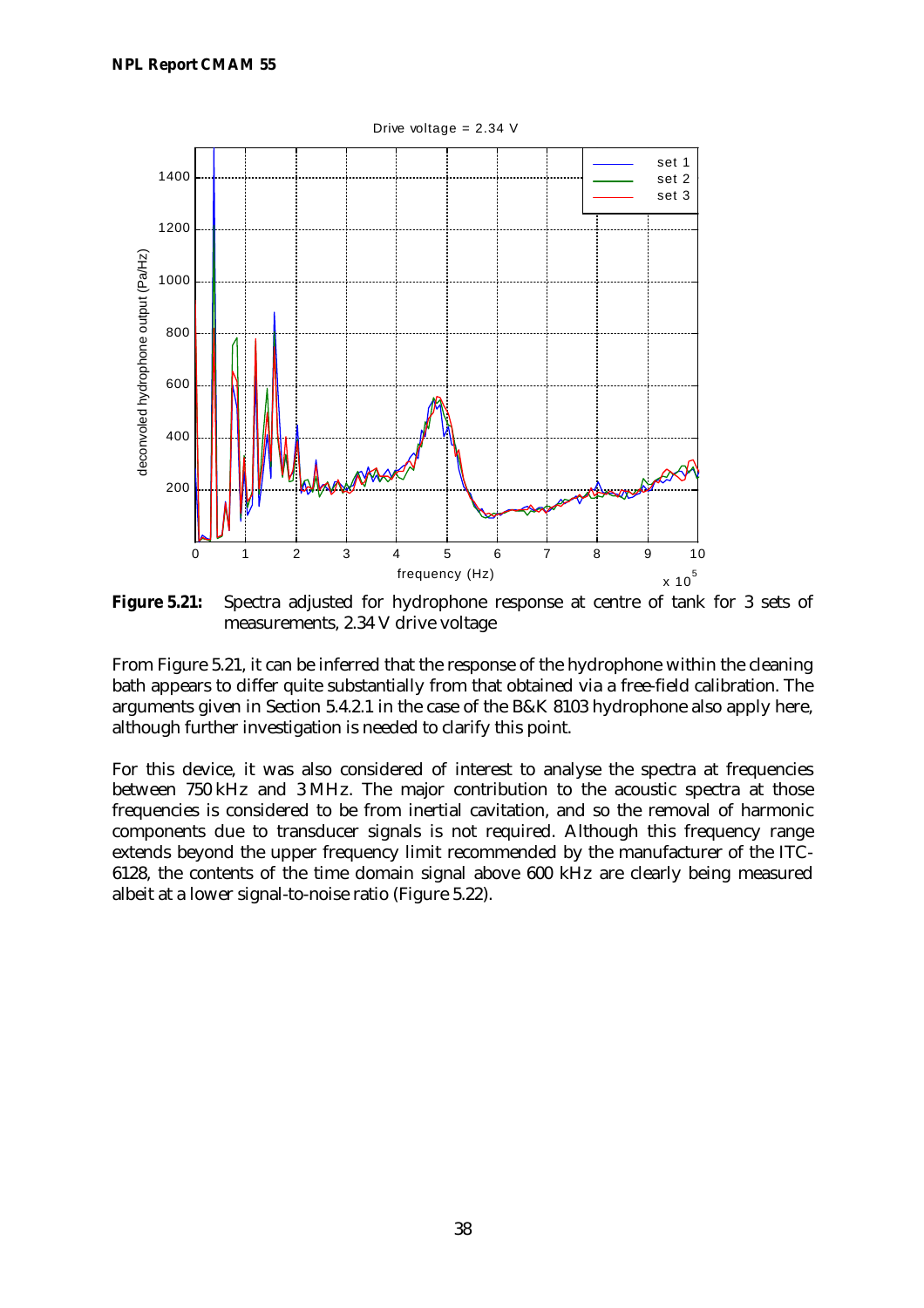

**Figure 5.22:** Hydrophone spectra at centre of tank for 3 sets of measurements plotted on a dB scale, 2.34 V drive voltage

It appears that in this case, adjusting the voltage spectra for the hydrophone response so as to obtain the pressure spectra is inappropriate as the hydrophone response issue is not addressed. It is the level of reproducibility that we wish to characterise, and this is not affected by the hydrophone response provided that the latter can be treated as a timeinvariant system throughout the duration of the measurements. Hence, the energy contained in the voltage spectra between 750 kHz and 3 MHz will be considered as a function of drive voltage. The following plots have been obtained by estimating the area under the squared voltage spectra in this frequency range (Figure 5.23).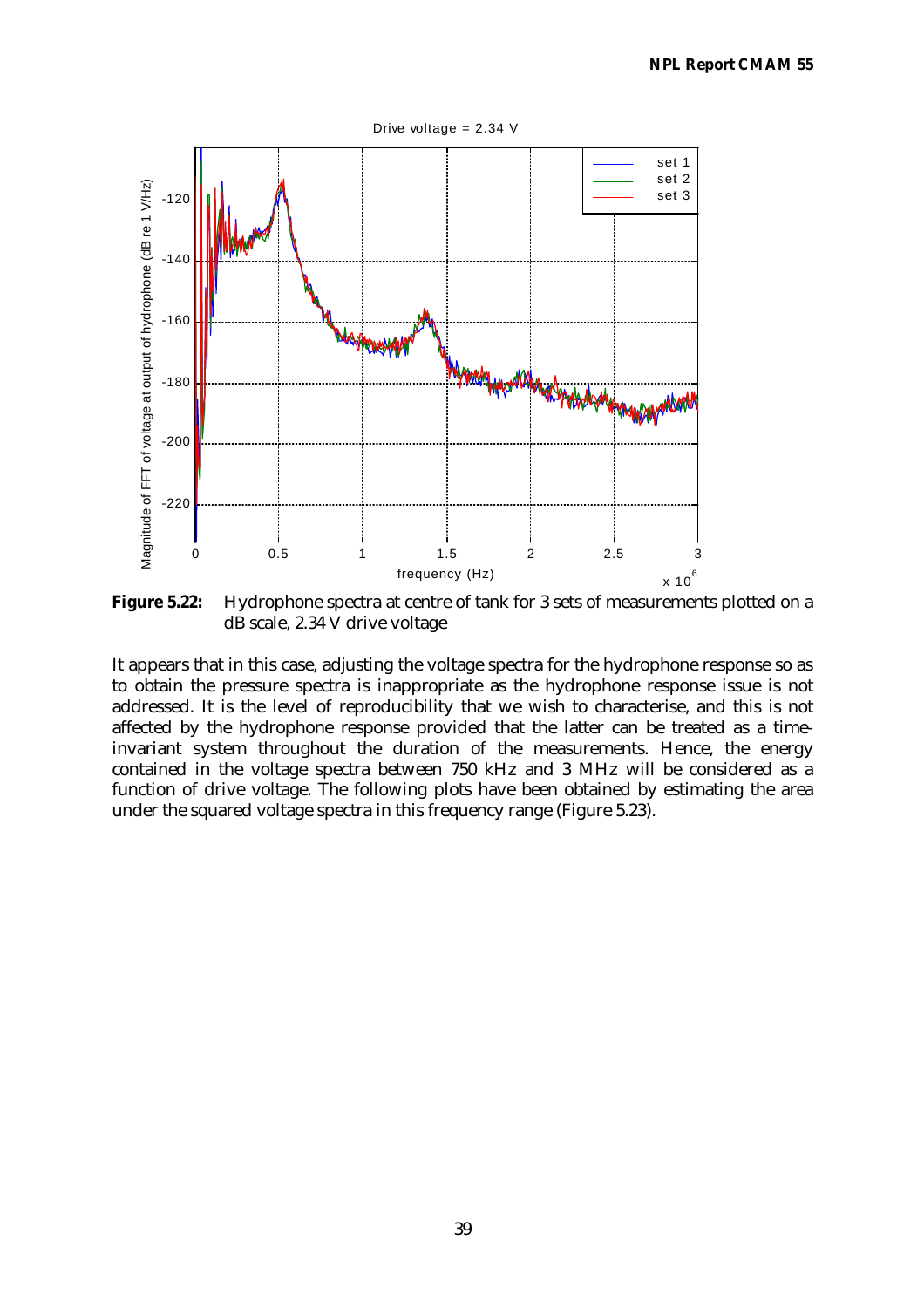

Figure 5.23: Energy contained in voltage spectra between 750 kHz and 3 MHz: SD denotes the standard deviation

A graph representing the reproducibility of the measurements is shown below (see Figure 5.24). It was obtained by evaluating twice the standard deviation as a percentage of the mean.

40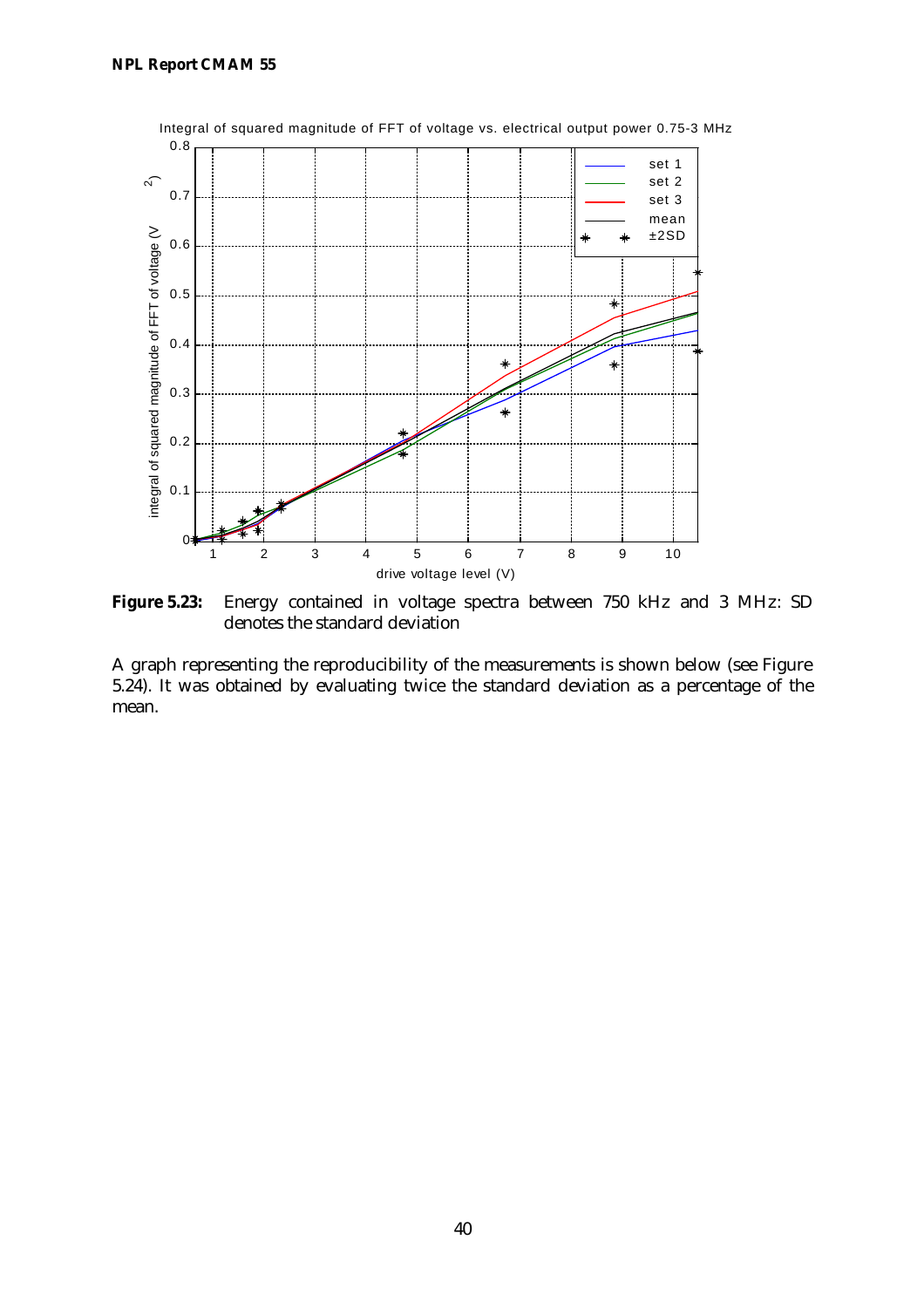

**Figure 5.24:** Reproducibility of measurement of energy contained in voltage spectra between 750 kHz and 3 MHz

Note that below a drive voltage of 2.34V (approximately 22% of maximum output power from the ultrasound generator), the reproducibility is rather poor. This is due in part to the fact that it is difficult to obtain a stable vessel drive voltage below 20% of the maximum output power. Above this level, the voltage measurement is more reliable and reproducibility is comparable to that obtained in the case of the measurements carried out with the B&K 8103 hydrophone with addition of surfactant: on average 12.9% for drive levels between 22% and 100% of the maximum output power.

### 5.8 MEASUREMENTS IN THE TIME DOMAIN

Whilst most data has been gathered using hydrophones in conjunction with the Hewlett Packard spectrum analyser, examining the frequency domain data, it was felt useful to evaluate the signals observed in the time domain, to examine the variation of signal levels, toneburst envelopes and so on.

The ITC hydrophone described above was positioned approximately in the centre of the cleaning vessel, and its output connected directly to a Tektronix TDS 784D oscilloscope. An RF coil pick-up was attached to the cable connecting the Branson drive unit to the cleaning vessel input to provide a monitor of the electrical drive signal applied to the transducers. Resulting waveforms were then acquired at two power settings (10% and 100%), for three separate input signals:

- a) the drive waveform (as monitored by the RF coil);
- b) the received acoustic waveform (from the ITC hydrophone);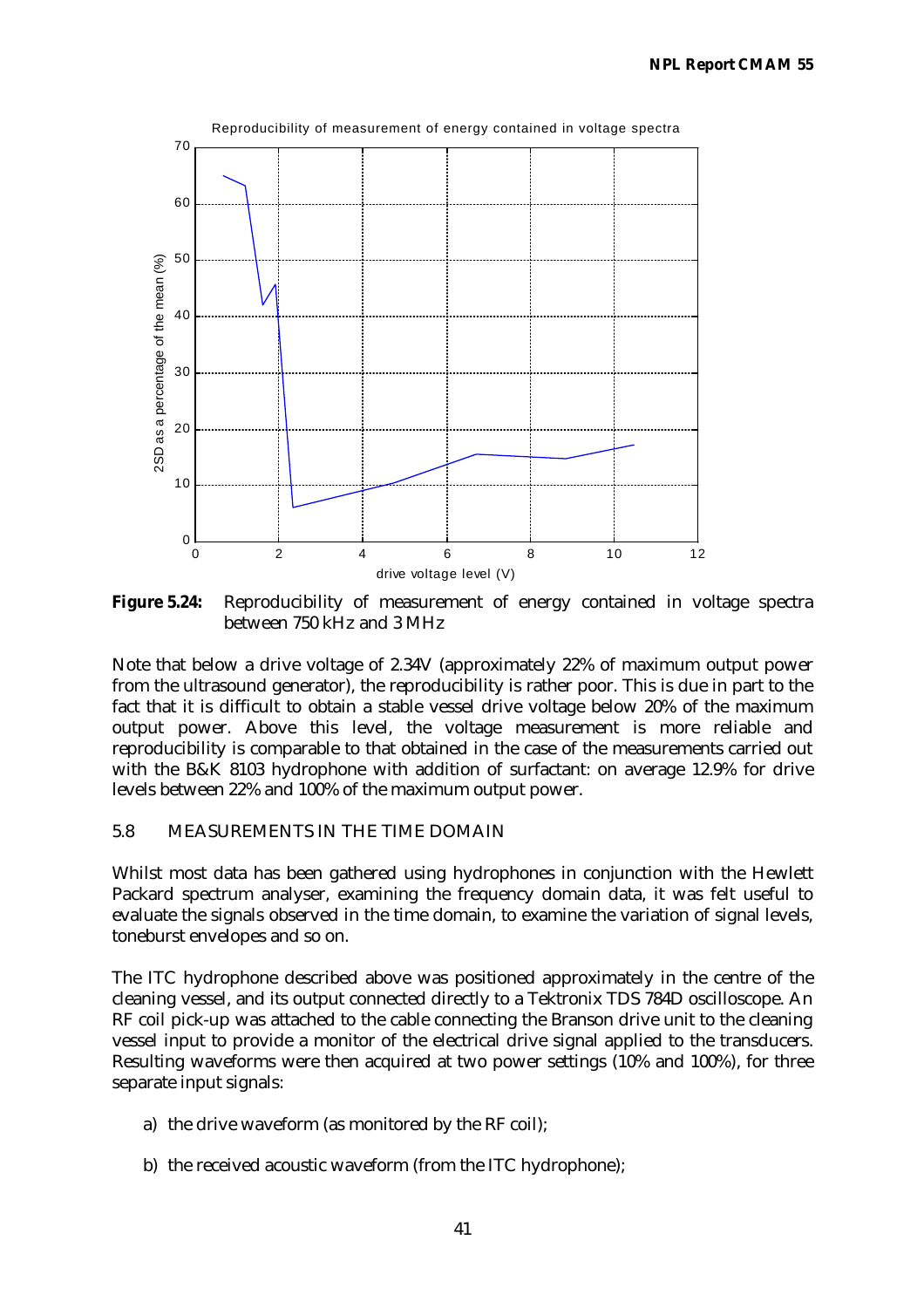c) the received hydrophone waveform, passed through a 4 MHz high-pass filter, so that the harmonic-dominated response at the low frequencies would be rejected.

The three pairs of results are shown in Figure 5.25. Note that the results have been selfnormalised in each data set, so that they may be represented on equivalent amplitude scales. The actual drive signal amplitudes showed a difference of a factor of 3.2 between the 10% and 100% power cases, consistent with the power increasing ten-fold. The *x*-axes are in seconds.



**Figure 5.25:** Three sets of time-domain waveforms, measured using an ITC hydrophone, for power settings of 10% and 100%

There are a number of features worthy of note in the drive signal plots (top). First, the amplitude modulation of the drive waveform is clearly seen. In this instance, only one burst from the Branson drive unit is shown, but examination of other waveforms acquired for slower timebase settings showed that it is the full burst which is depicted here – there is no further decay in level seen in the drive waveform. Second, the drive waveform is quite symmetrical about the time axis. Third, the envelope decays quite quickly, and so the electrical excitation time is of the order of 3 - 4 milliseconds or so.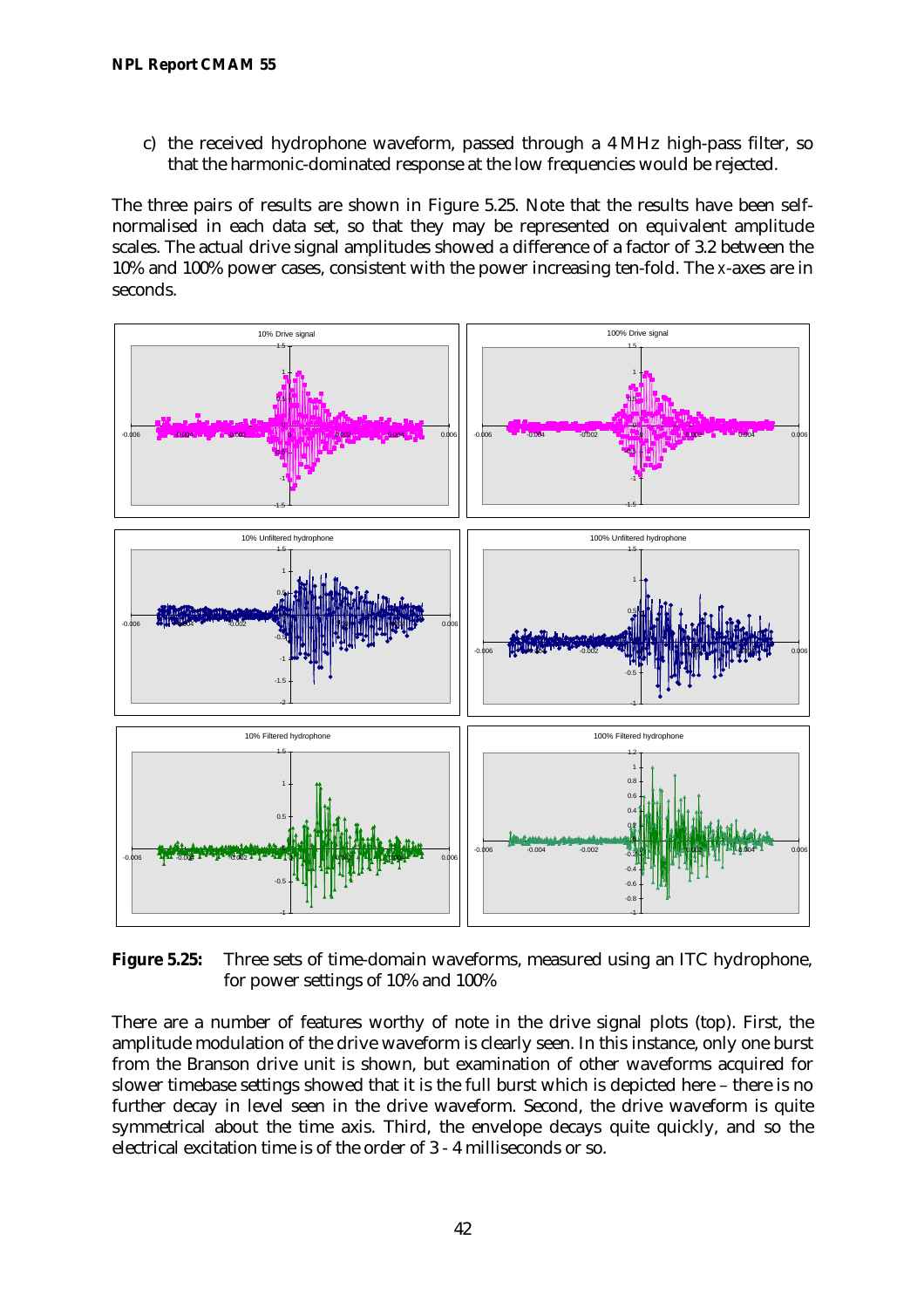The two unfiltered acoustic signal traces (middle) appear to start (in time) almost in synchronisation with the drive signal. This is also to be expected, as the propagation delay time from the bottom of the tank (where the transducers are) to the location of the hydrophone is around 100 μs, relatively insignificant on this timescale. The 10% drive level case appears more stable than the 100% case, with considerable signal level fluctuation seen in the latter.

The filtered acoustic signal traces (bottom) show an interesting feature – they start considerably later in time than the unfiltered case. Even allowing for some delay time in propagating through the passive filter box (estimated at a few tens of μs at most), there appears to be clear evidence of a delay of some 600 μs before any high frequency components are seen. This would fit in with the concept of a level threshold effect (as alluded to by the unfiltered response), and thus a delay-time corresponding to a number of driving pressure cycles before bubbles can reach a required size, collapse and produce broadband emissions. However, if this was the sole cause of the time delay, the interval before the high frequency signals were seen would be shorter for the 100% drive level than for the 10% level, which does not necessarily appear to be the case. To support this tentative conclusion, further measurements of this type will be carried out in deliverable 4.5.2.

#### 5.9 SUMMARY

Preliminary tests were conducted so as to assess the general reproducibility of the experimental conditions in the Branson cleaning bath. The following factors were monitored: percentage of maximum output electrical power from signal generator, water level, water temperature (kept between 20°C and 28°C), dissolved oxygen content (kept below 6 parts per million ) and hydrophone position.

Tests were completed for two sensors:

• B&K 8103 hydrophone

The 0-400 kHz frequency range was focused on. Good levels of reproducibility were observed for four independent spectra measurements at the centre of the tank using degassed water. The drive levels were varied between 20% and 100% of the maximum output electrical power from the signal generator in steps of 5%.

A fine-frequency free-field calibration of this hydrophone enabled the acquired spectra to be adjusted so as to obtain the magnitude of the pressure spectra. It was however noticed that the measured response obtained from the calibration does not quite match the response observed in the cleaning bath. Operating conditions are suspected to be responsible for this, although further investigation is needed to confirm this.

An estimate of the energy due to cavitation activity contained in the spectra in the 0- 400 kHz frequency range was then obtained by squaring the spectra and removing the peaks due to harmonics and sub/ultra-harmonics. This was evaluated as a function of drive level. It was found that the average reproducibility for the four independent sets of measurements was within ±21% of the mean value. The average level of the energy over this range of output powers is  $2.47 \times 10^7$  Pa<sup>2</sup> Hz<sup>-1</sup>.

A depth scan at two power levels for two independent sets of measurements revealed that the average reproducibility was within ±10% of the mean value.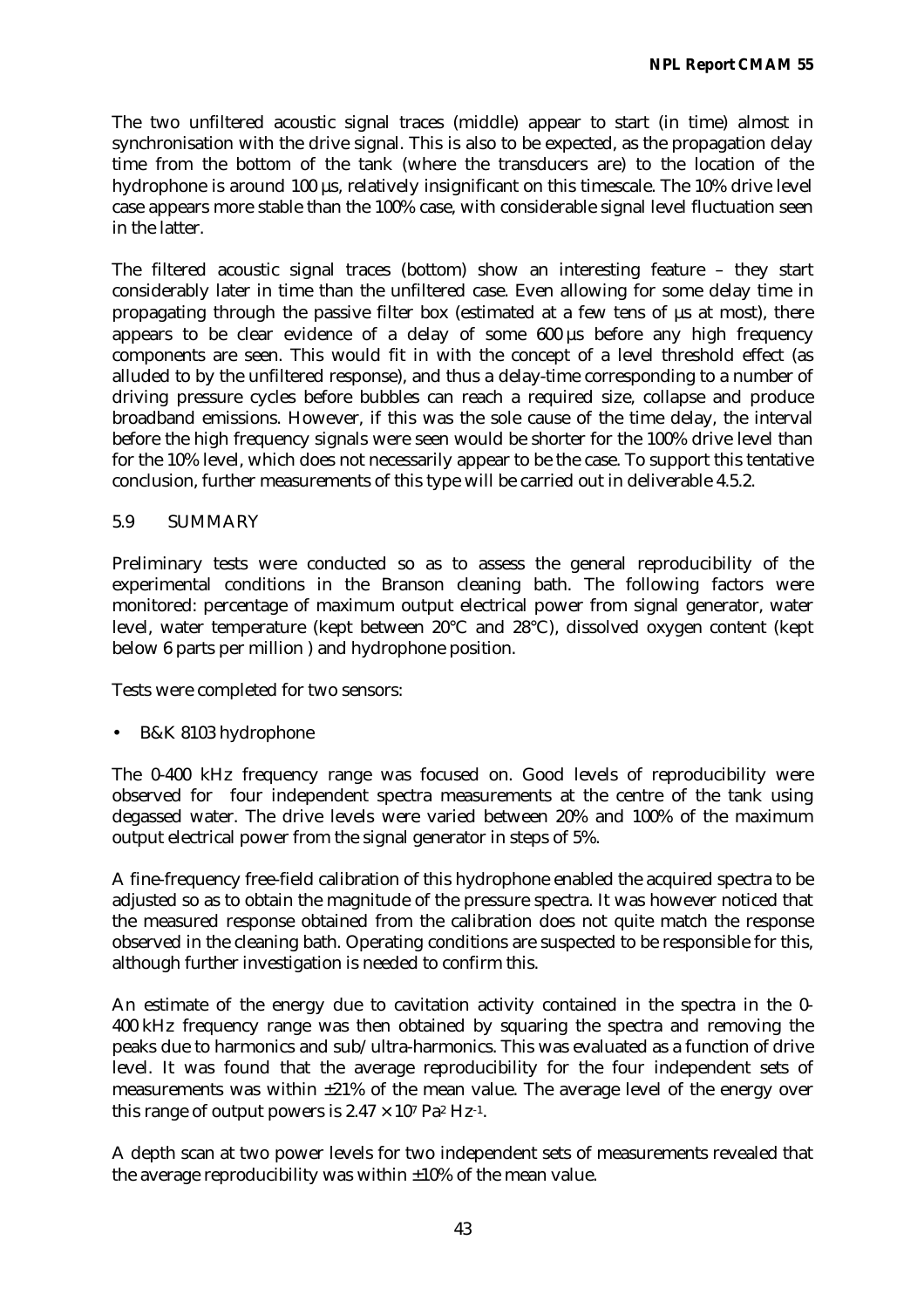Four independent sets of data were acquired at the centre of the tank after one teaspoon of Fairy Liquid ® had been added to the degassed water. The average reproducibility of the energy contained in the spectra once the peaks have been removed was within 11% of the mean. The average level of the energy is  $1.69 \times 10^7$  Pa<sup>2</sup> Hz<sup>-1</sup>, which is significantly lower than in the case without surfactant.

• ITC-6128 hydrophone.

Three independent sets of measurements at the centre of the tank were produced using degassed water. Use of the I/O card enabled the drive level to be reduced to about 6% of the maximum output electrical power and the electrical power output from the generator to be monitored more accurately.

A fine-frequency calibration of this hydrophone was produced. Due to large discrepancies between the response of the hydrophone in the cleaning bath and that obtained from the calibration (12% frequency shift in the main resonant frequency), the energy contained in the voltage spectra was computed between 0.75 and 3 MHz. There are no visible peaks due to harmonics and sub/ultra-harmonics within this frequency range so computing this energy is straightforward.

Measurements obtained for drive levels below 20% of the maximum output electrical power from the generator appear unreliable due to difficulties in obtaining a stable voltage reading from the I/O board. Between 22% and 100% of the maximum output electrical power however, the average reproducibility as a percentage of the mean is 12.9%.

Measurements made in the time domain using the ITC hydrophone showed that the received acoustic signal at high frequencies appeared to be delayed in time relative to the drive signal and the fundamental frequency component, illustrating the expected conclusion that a number of acoustic cycles are required before bubble collapse occurs.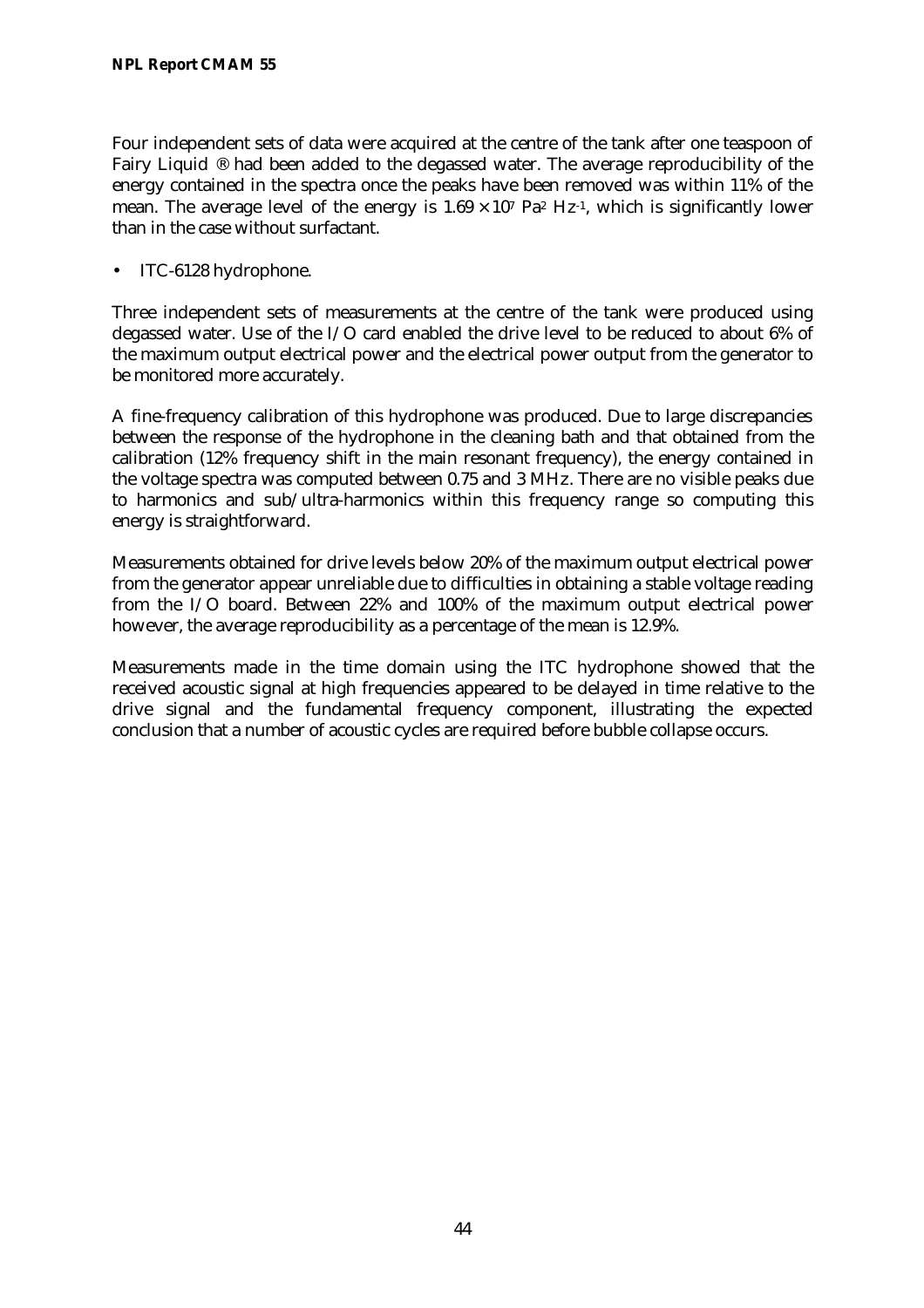### **6 SUMMARY AND CONCLUSIONS**

This report has described the tasks completed in the first phase of the project AK040510. A literature review has been carried out, outlining the importance of monitoring and controlling the following parameters:

- water quality/quantity, in particular dissolved gas and particulate content, temperature, and water level;
- frequency;
- the output voltage from the signal generator as an indicator of the acoustic power output.

Specifications for the water management system, the scanning rig, the enclosure and the software to be used in conjunction with the cleaning vessel have been described, with modifications made to the ultrasonic generator used to drive the transducers in the cleaning bath extending the range over which characterisation measurements may be made. The infrastructure required to realise the concept of a reference ultrasonic cleaning vessel has thus been put in place.

A limited set of preliminary measurements on the cleaning vessel have been carried out at various bath drive levels for two different hydrophones positioned in turn at the centre of the tank, and also as a function of position along the depth of the tank. The magnitude of the acoustic spectra have been processed in order to account for the hydrophone response in each case. It was then attempted to obtain a value for the energy content of the spectra between 0 and 400 kHz for a B & K device, and at higher frequencies for an ITC device. The effect of surfactants on signal levels and reproducibility of results has also been examined. Overall, the reproducibility of the energy content of cavitating bubbles at various drive levels has been demonstrated to be in the range of 12 to 21%, which is very encouraging. The remaining deliverables may thus be carried out on a confident basis.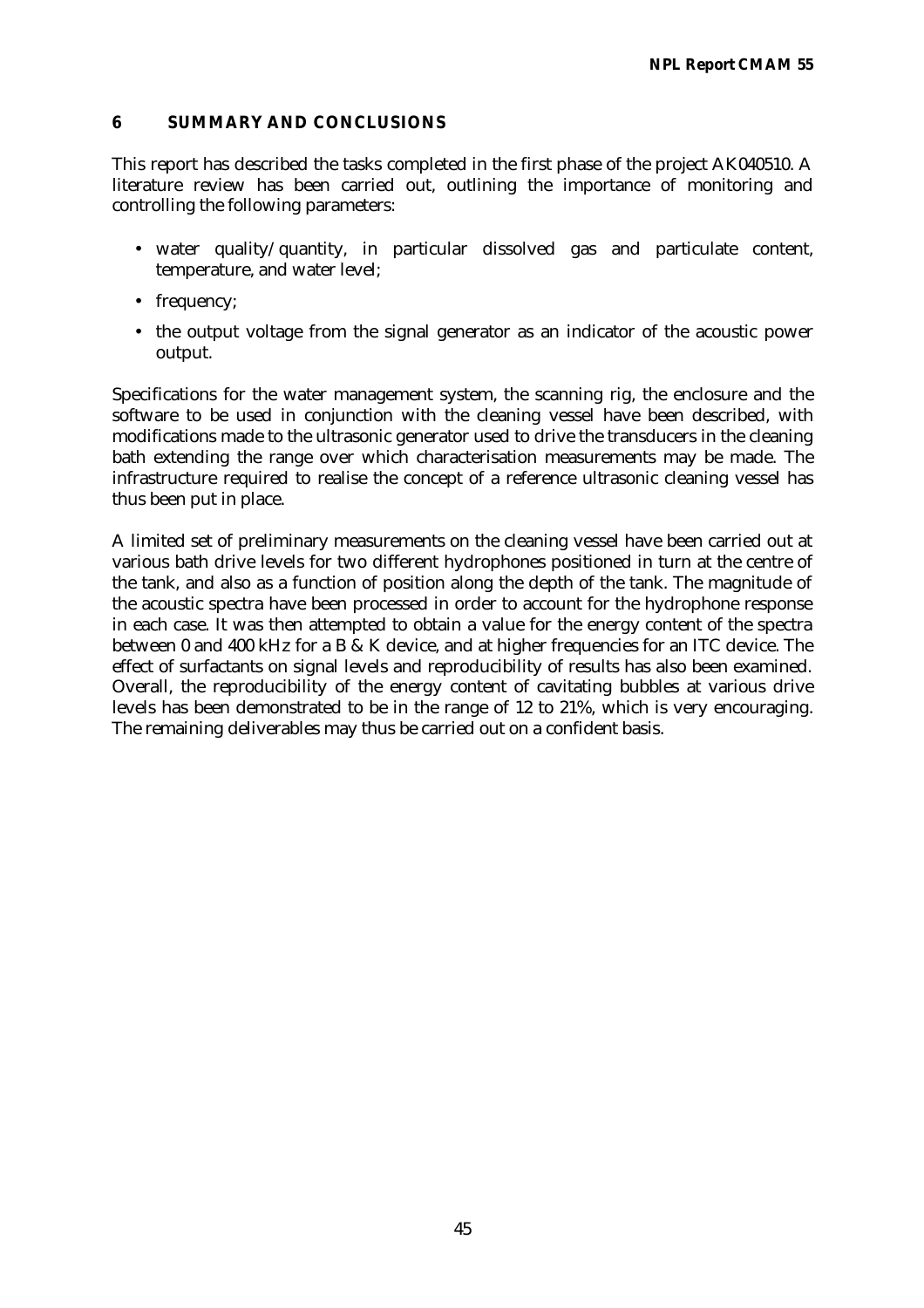# **NPL Report CMAM 55**

# **7 ACKNOWLEDGEMENTS**

The authors acknowledge the financial support of the National Measurement System Policy Unit of the UK Department of Trade and Industry.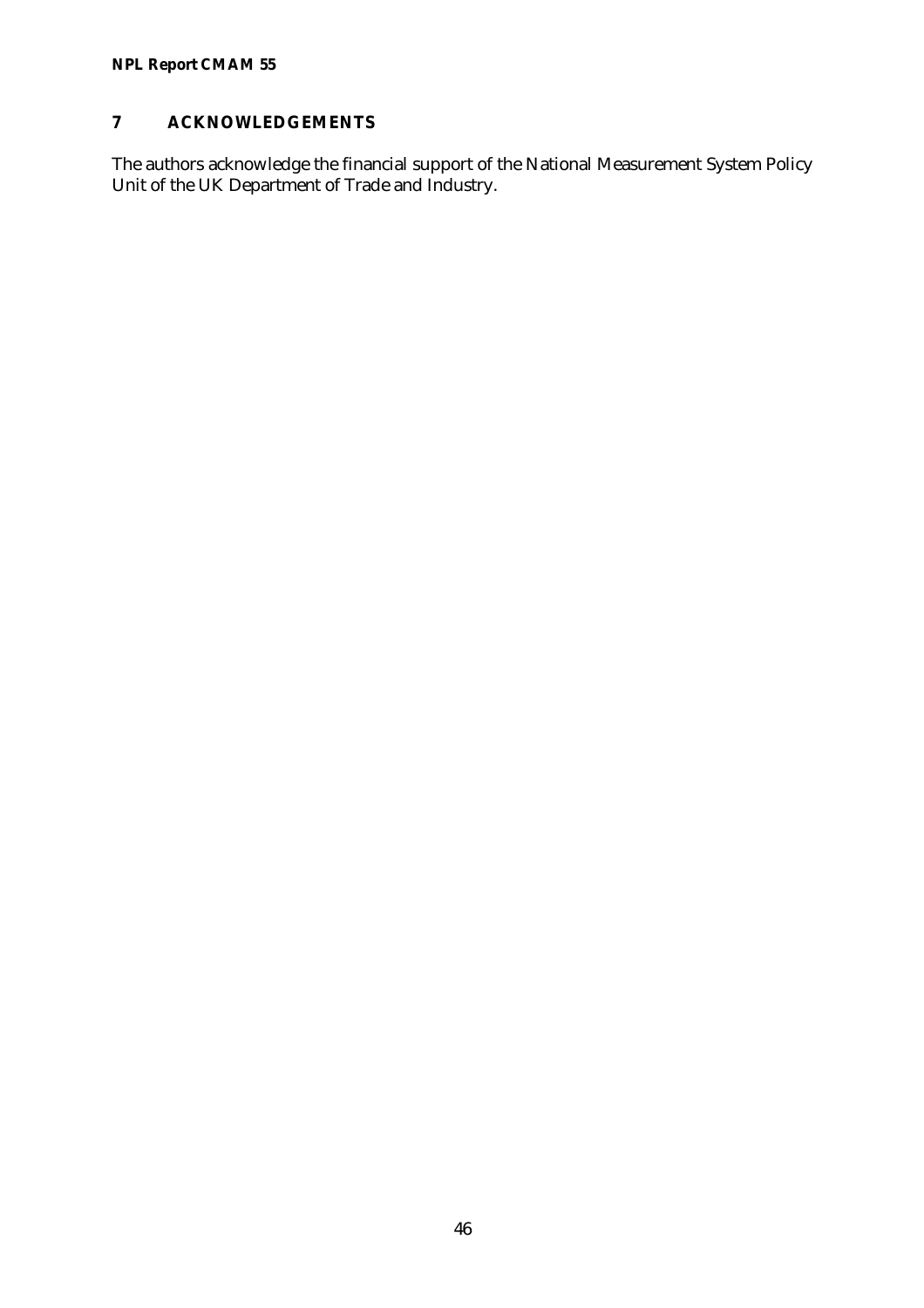#### **8 REFERENCES**

- 1. DTI Report, 1991. *Cleaner Technologies in the UK*.
- 2. FLYNN, H. G. *Physics of Acoustic cavitation in liquids*, in Physical Acoustics, vol .1 Part B (W. P Mason ed., Academic Press, NY 1964) 57-172
- 3. NEPPIRAS, E. A. *Acoustic cavitation*, Phys. Rep., 1980, **61**, 160-251.
- 4. LEIGHTON, T.G. *The Acoustic Bubble*, Academic Press, London, (1994).
- 5. APFEL, R. *Sonic effervescence: a tutorial on acoustic cavitation.* J. Acoust. Soc. Am. **101**, 3, 1227-1237 (1997).
- 6. VAUGHAN, P. W., LEEMAN, S. *Transient cavitation: fact or fallacy?* Ultrasonics International 89 Conference Proceedings, 1259-1264 (1989).
- 7. LEIGHTON, T. G. *A strategy for the development and standardisation of measurement methods for high power/cavitating ultrasonic fields: review of cavitation monitoring techniques,* ISVR Technical Report No. 263, January 1997
- 8**.** International Electrotechnical Commission, IEC 61102:1991, *Measurement and characterisation of ultrasonic fields using hydrophones in the frequency range 0.5 MHz to 15 MHz.*
- 9. International Electrotechnical Commission, IEC 61157:1992, *Requirements for the declaration of the acoustic output of medical diagnostic ultrasound equipment*.
- 10. Food and Drug Administration, FDA 510(k): 1985, *Guide for measuring and reporting acoustic output of diagnostic ultrasound medical devices.*
- 11. International Electrotechnical Commission, IEC 61689:1992, *Ultrasonics - Physiotherapy systems - performance requirements and methods of measurement in the frequency range 0.5 MHz to 5 MHz.*
- 12. EC Medical Devices Directive (93/42/EEC), Official Journal of the European Communities, **36** (L 169).
- 13. International Electrotechnical Commission, IEC 61846:1998, *Ultrasonics Pressure pulse lithotripters - Characteristics of fields.*
- 14. International Electrotechnical Commission, IEC 61847:1998, *Ultrasonics Surgical systems - Measurement and declaration of the basic output characteristics.*
- 15. POHLMAN, R. G., HERBERTZ, T. J. M. *A new instrument for measuring the ultrasonic energy density in liquids,* Ultrasonics for Industry Conference Papers 1970*.*
- 16. International Electrotechnical Commission, IEC Document SC29D/WG1(Secretary)11, October 1977. *Report on results of preliminary evaluation of the Integrating Probes.*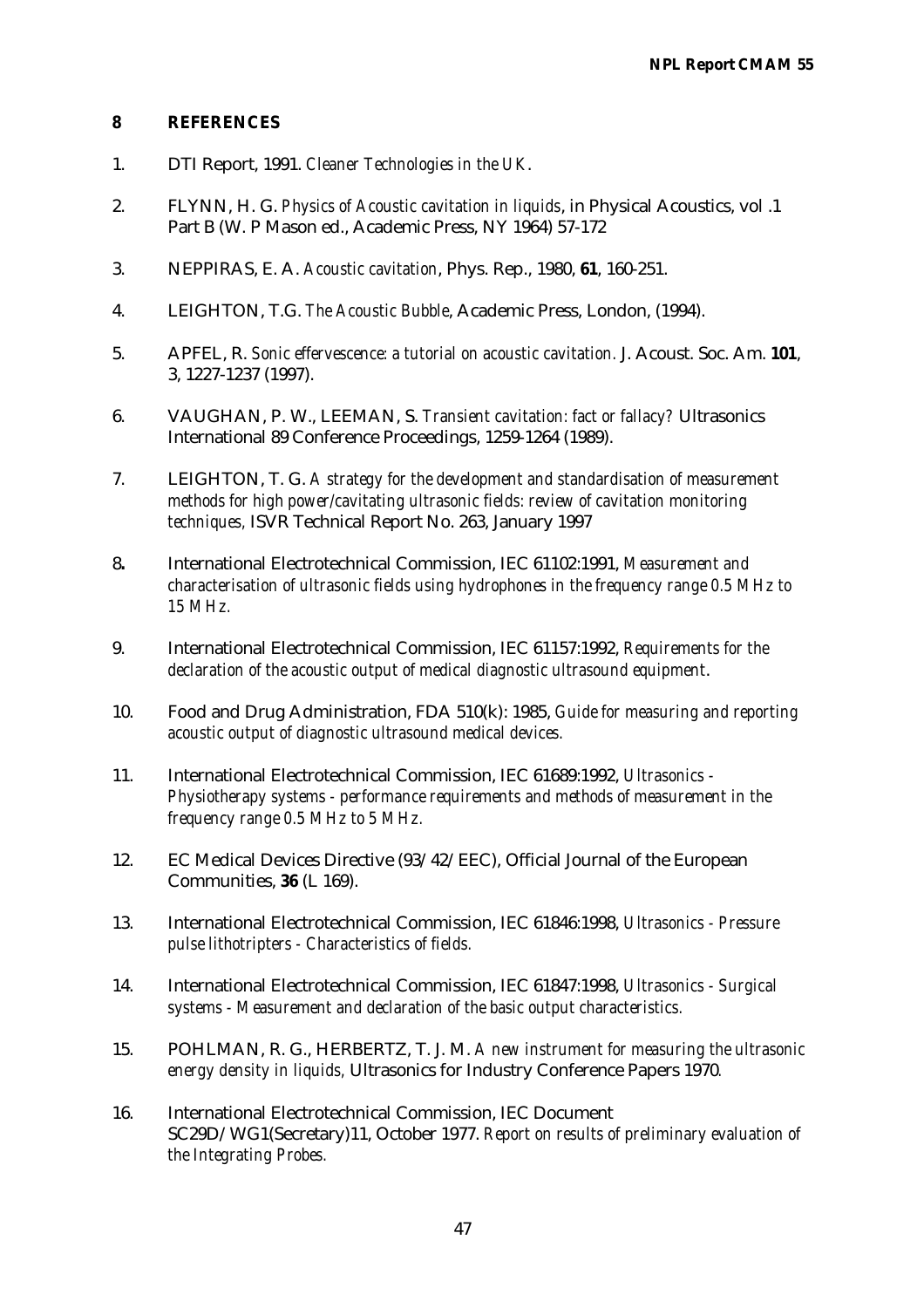- 17. International Electrotechnical Commission, IEC 60886:1987, *Investigations on test procedures for ultrasonic cleaners.*
- 18. ZEQIRI, B., HODNETT, M., LEIGHTON, T. G. *A strategy for the development and standardisation of measurement methods for high power cavitating ultrasonic fields: final project report,* NPL Report CIRA (EXT) 016, 1997.
- 19. HODNETT, M., ZEQIRI, B. *A strategy for the development and standardisation of measurement methods for high power/cavitating ultrasonic fields: review of high power field measurement techniques,* Ultrasonics Sonochemistry, **4**, 273-288, 1997.
- 20. LEIGHTON, T. G. *The Acoustic Bubble*, pp73-74, Academic Press, London, (1994).
- 21. BUSNAINA, A. A., GALE, G. W., KASHKOUSH, I. I. *Ultrasonic and Megasonic Theory and Experimentation*, The Magazine of Critical Cleaning Technology, 13-19, April 1994.
- 22. CAE Blackstone Ultrasonic Cleaning Fundamental Theory and Application website.
- 23. AWAD, S.B. *Ultrasonic cavitation and precision cleaning*, The magazine of critical cleaning Technology, 12-17, November 1996.
- 23. YOUNG, F. R. *Cavitation*, p164, McGraw-Hill, London, 1989.
- 24. TM Associates Precision Cleaning Systems website, http://www.precisioncleaningweb.com
- 25. NIEDERDRÄNK, T., WIESLAND, B. *Temperature Dependent Behaviour of a Cavitation Bubble Field,* Acustica, **84**, 425-431 (1998).
- 26. LEIGHTON, T. G. *The Acoustic Bubble*, p421, Academic Press, London, (1994)
- 27. Industrial Cleaning Systems Inc. website, http://www.industrialcleaningsyst.com/clean.htm
- 28. LEIGHTON, T. G. *The Acoustic Bubble*, p76, Academic Press, London, (1994).
- 29. LEIGHTON, T. G. *The Acoustic Bubble*, p56, Academic Press, London, (1994).
- 30. ELDER, S. A*., Cavitation Microstreaming,* J. Acoust. Soc. Am., Vol 31, No.1, **54** (1959).
- 31. DTI Press Release P/97/488: *LASER to provide National Physical Laboratory fit for next millennium,* July 1997.
- 32. LEIGHTON, T. G. *The Acoustic Bubble*, p413, Academic Press, London, (1994).
- 33. YOUNG, F. R. *Cavitation*, p116, McGraw-Hill, London, 1989.
- 34. YOUNG, F. R. *Cavitation*, p121, McGraw-Hill, London, 1989.